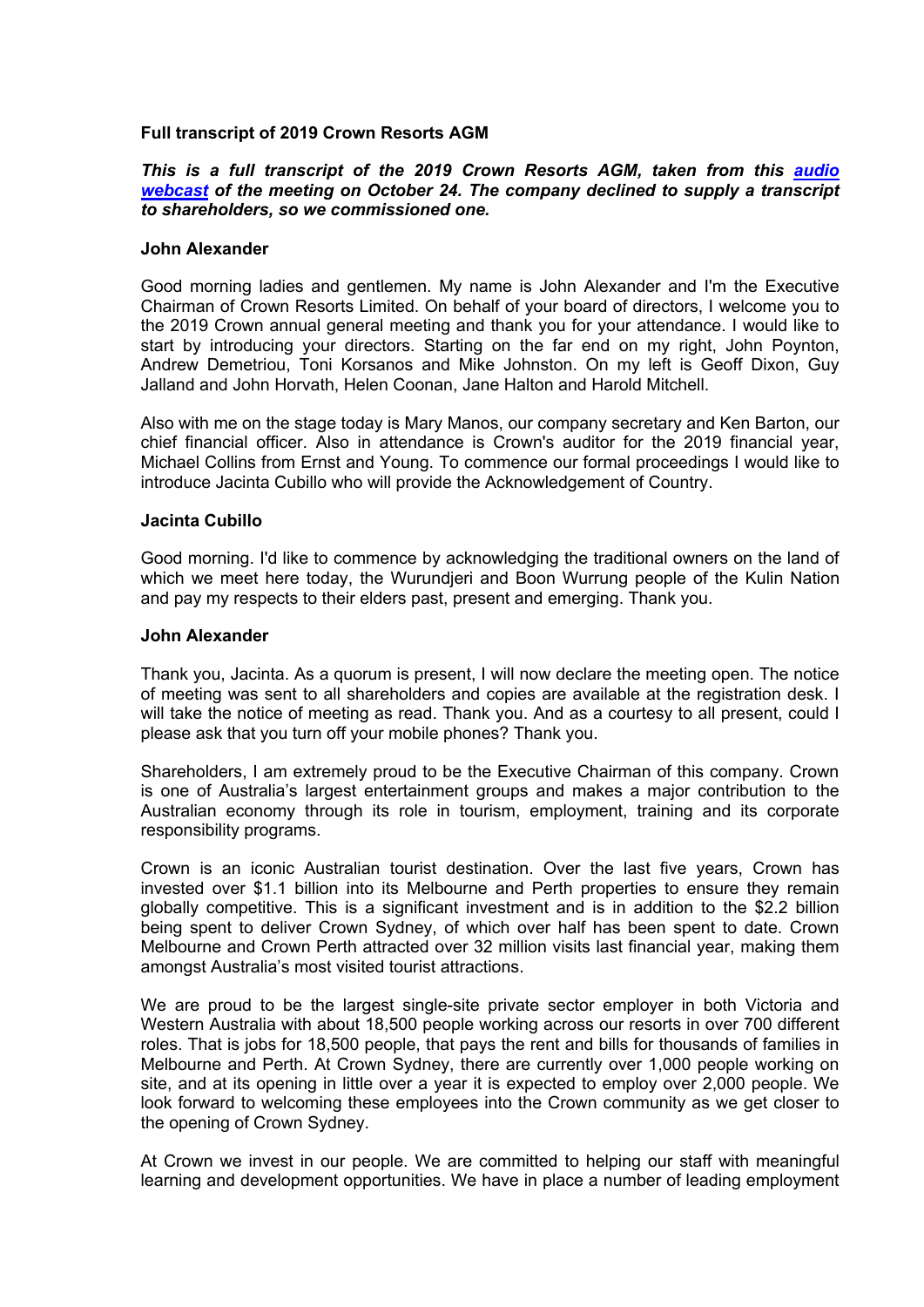programs, including CROWNability and the Indigenous Employment Program, which each employ a significant number of people. Crown also supports, and this is very important, an ecosystem of indirect jobs, spending over \$900 million annually with about 4,000 local businesses in Victoria and Western Australia. This, again, will grow as we expand into Sydney.

Crown continues to be a significant tax payer. In the latest financial year, Crown incurred over \$650 million in taxes to all levels of government in Australia. That represents about twothirds of Crown's pre-tax profits.

Crown also recognises its responsibility to the communities in which it operates and is proud to support a number of charities and employee-led community programs. Crown also provides financial support to many worthwhile community groups and charities through the Crown Resorts Foundation.

Now I would like to turn my attention to some of the recent media reporting about our business. There have been a number of sensationalist and unproven claims made, with many focussed on allegations from over five years ago. Let me be clear – Crown does not tolerate any illegal activity by its employees or its patrons. Unfortunately there are a number of interests and activists who continue to pursue an anti-Crown agenda.

Take for example one story from last week with more of these sensationalist claims. To give you a taste of the quality of this journalism, let me quote from the article itself – "The Age and The Sydney Morning Herald have been unable to independently verify the material." Now as someone who has 50 years' experience in journalism and media management, 40 active years in this country, and someone who was once Editor-in-Chief of both the Sydney Morning Herald and the Australian Financial Review, I have never seen a quality news organisation publish a story it openly admits it hasn't been able to verify.

So, let me share with you some of the facts that can be "independently verified". Crown operates in one of the most highly regulated and supervised industries in Australia. Our business is subject to ongoing review and monitoring by multiple State gaming regulators and Federal agencies. Crown has undergone multiple formal assessments by AUSTRAC on its compliance with its AML and Counter Terrorism Finance Programs, both in Melbourne and Perth. Every year, we report many thousands of transactions to AUSTRAC in compliance with our obligations.

The CEO of AUSTRAC, Nicole Rose, recently said that Crown is, and I'll quote her, "very good at complying with what we require them to comply with, they've got good systems and good compliance for AML/CTF."

And just on Tuesday this week in Canberra, the Secretary of the Department of Immigration and Border Protection, Mike Pezzullo, rejected allegations Crown was bypassing the visa process. Giving evidence to a Senate estimates here and, he said, and quoting, "No-one can come to Australia without a visa, so the suggestion that people come uncredentialled is wrong." Later, he went on to say, again quoting, "The law is applied universally. So, when you ask if we have a double standard and carve out particular entities, the answer is no."

Crown is governed by more than 100 different pieces of legislation, regulations and government authorised policies. We have a strong record of co-operation with law enforcement bodies and regulators. Last year Crown received and responded to over 2,200 requests for information and footage from Commonwealth and State based agencies to assist in their investigations. As the media well knows, we are unable to comment about the specifics of those matters due to legal constraints including privacy laws and AML legislation.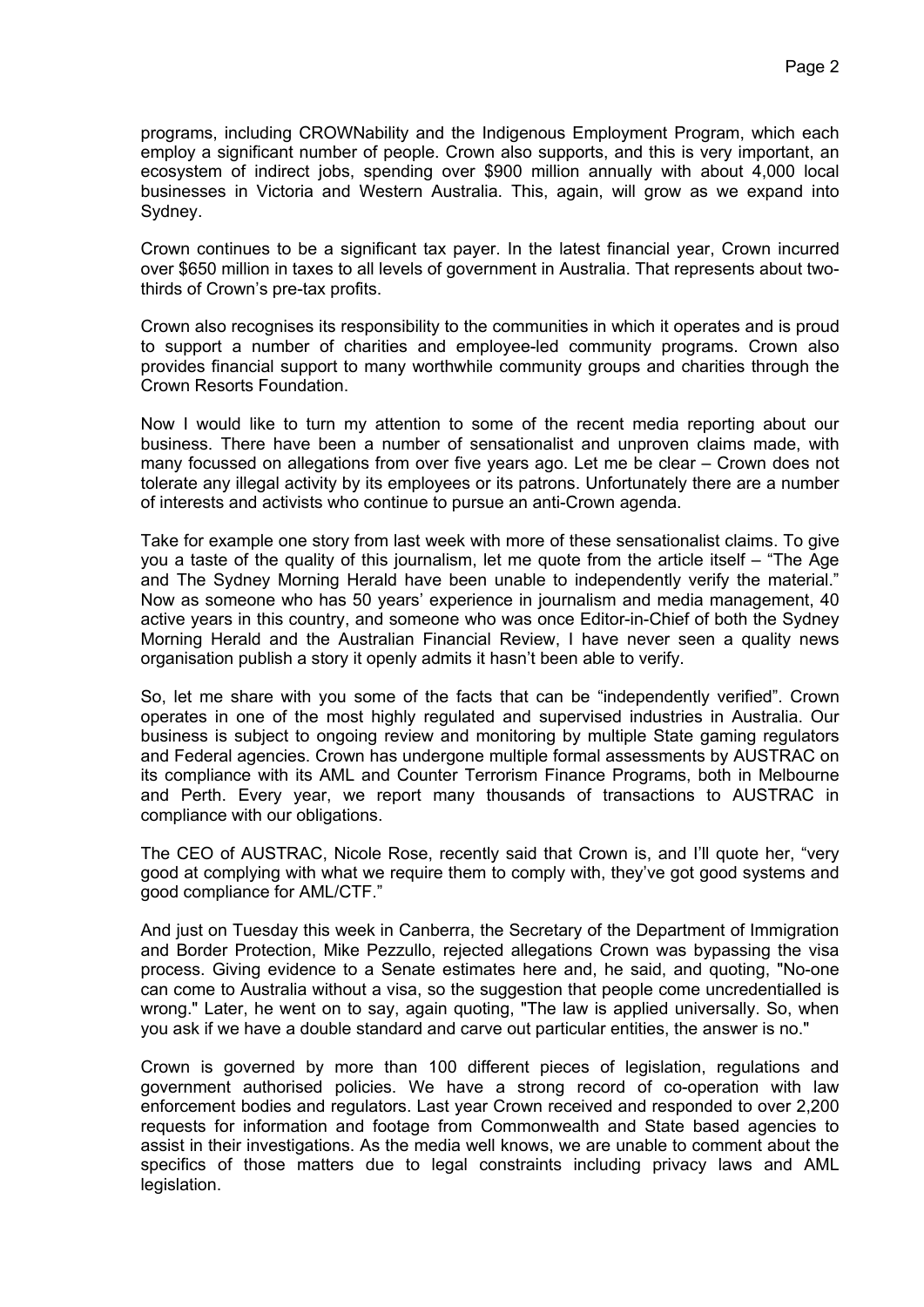Let me make this very clear – Crown has no interest in being used by those who seek to do the wrong thing. Crown has the greatest interest in implementing and maintaining good corporate governance practices. Our business and over 18,000 jobs rely on it.

Now I do acknowledge that these sensationalist allegations have raised some concerns amongst our stakeholders – be they shareholders, government, regulators, and the very people who visit our resorts. I can personally assure you we are taking these matters seriously. And to our valued employees – I know it may concern you to hear these claims, but you should continue to be proud to come to work at Crown every day.

The Victorian and New South Wales regulators have taken a decision to examine issues raised in recent media reports and, out of respect for those inquiries, I won't, and can't, go into any detail. We look forward to fully cooperating as we have always done and addressing these allegations.

The current reporting aside, Crown continues to progress the implementation of the 20 recommendations from the last five yearly review by the VCGLR, that's our local regulator. Crown remains on track to respond to all the recommendations within the timeframes agreed with the regulator. Should any of the inquiries identify any opportunity to improve the effectiveness of our processes, we will welcome those recommendations, as we have done in the past. We are always striving to improve all aspects of our operations – that's our commitment to you.

Now I would now like to touch on the 2019 financial results. The full details of Crown's results were provided in our ASX results release in August as well as in our Annual Report, which was sent to shareholders in September. Therefore, I will provide just an overview of the financial results today.

For the full year ended June 30, Crown announced normalised EBITDA of \$802 million, down 8.7% on the previous year, and normalised net profit after tax of \$369 million, down 4.7% on the previous year. This result reflected subdued market conditions, with a reduction in VIP program play revenue and continued softness in Perth partly offset by modest revenue growth in Melbourne's local businesses. Crown's reported net profit after tax before significant items was \$402 million, up 23.0% on the previous year, which takes into account a favourable win rate experienced at Crown's Melbourne and Perth resorts.

We are pleased to have grown visitation at both of our Australian resorts during the year, demonstrating that Crown remains an attractive entertainment and tourist destination. Subdued revenue growth across Crown's main floor businesses was largely driven by lower average customer spend, which was symptomatic of the consumer environment and the wider economy. During the year, operating margins were impacted by increased costs across both properties, particularly labour costs.

Crown continues to deliver cash returns to shareholders. A final dividend of 30 cents per share was declared, bringing the total dividend for the year to 60 cents per share, which is in line with our dividend policy. During the year, Crown also bought back about \$131 million worth of shares under an on-market share buy-back. Crown remains committed to maintaining an appropriate and efficient capital structure. At year end, Crown had net debt of \$87 million leaving its balance sheet well placed to deliver on its major focus areas, including the construction of Crown Sydney.

We have recently settled the dispute with the Australian Taxation Office in relation to the tax treatment of some of the financing for Crown's investment in Cannery Casino Resorts in North America. Whilst the terms of the settlement agreement are confidential, it does not result in material impacts to Crown's current or future year financial results.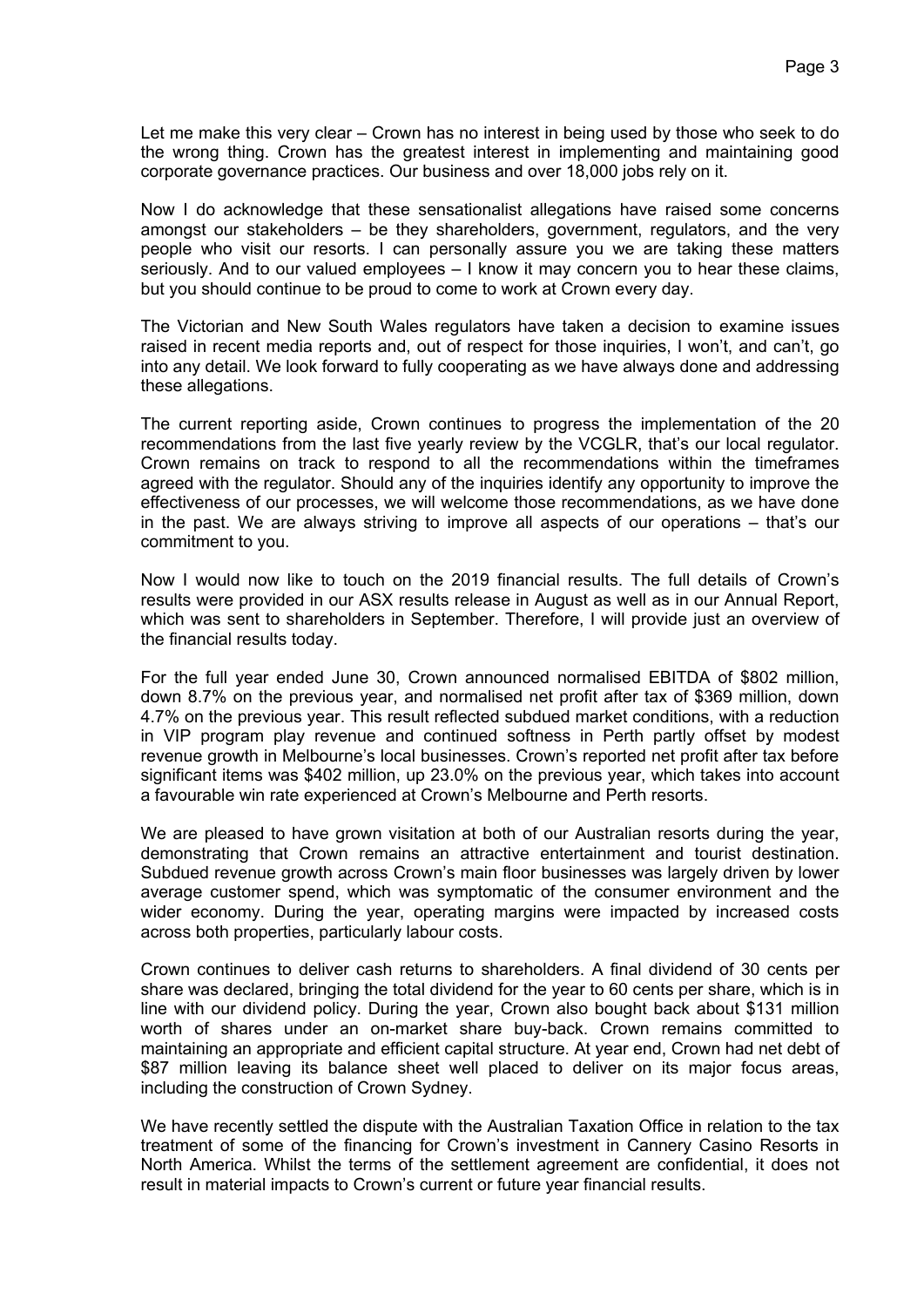Turning to more recent trading. Across our Australian resorts, for the period 1 July to 20 October 2019, revenue from main floor gaming (excluding VIP program play revenue) was up 2% on the prior corresponding period, while non-gaming revenue was broadly flat. Crown Melbourne's main floor gaming revenue was up on the previous period while non-gaming revenue was down. Crown Perth's main floor gaming revenue and non-gaming revenue have each shown growth on the prior corresponding period. VIP program play turnover at our Australian resorts decreased by 46% on the prior period, reflecting the difficult trading conditions in the international VIP market. The actual win rate experienced during the period was above theoretical. Crown's wagering and online social gaming revenue declined 4% on the previous period, with revenue declining for both Betfair Australasia and DGN.

I will now discuss some of our major areas of focus for this financial year. In Melbourne and Perth, Crown is continuing to work towards improving the underlying performance of its resorts through investments particularly to restore top line performance as well as through the management of costs. There are a range of projects being undertaken which have been designed to drive revenue growth. This includes investment into new premium gaming areas particularly at Crown Melbourne. We are also continuing to invest in new gaming product, as well as investigating ways to use technology to improve our marketing capability.

Crown is focussed on the delivery of Crown Sydney on time and on budget. Construction of Crown Sydney is progressing on schedule. The tower elevator core structure has now reached level 52, whilst the fit-out of the hotel guestrooms and suites is well advanced. The podium structure and exterior glazing is substantially complete. The resort is taking shape and has already become an indelible part of the Sydney skyline. Pre-opening activities have commenced and will escalate through the course of this financial year with a dedicated management team being formed and staff recruitment well underway in preparation for its opening in the first half of 2021.

We continue to progress sales for the residential component of the project "One Barangaroo" and were pleased to announce at our recent results that over \$450 million in sales had been contracted. The Crown Sydney project cost remains unchanged, with the gross project cost expected to be about \$2.2 billion and the net project cost expected to be about \$1.4 billion. Crown has recently settled the sight lines matter with Infrastructure New South Wales. Whilst the terms of the settlement remain confidential, we are very satisfied with the outcome.

In Victoria, Crown has reached agreement to acquire our joint venture partner's interest in the One Queensbridge development site. Once completed, which should be next month, this acquisition will give Crown full ownership of this strategically located site adjacent to the Crown Melbourne entertainment complex. We will continue to investigate options for this site, including the opportunity to accommodate a fourth Crown hotel, having regard to market conditions and the Board's risk appetite.

Crown acknowledges its responsibility to create a safe and rewarding workplace for our people. I would briefly like to touch on some important accomplishments over the last 12 months. During the year, Crown launched a purpose statement and set of values to guide our culture. Crown's purpose statement – 'Together we create memorable experiences' – captures the belief that, as a team, Crown has the ability to create experiences that are worth remembering. In delivering those experiences, Crown adheres to its four key values: we act respectfully; we are passionate; we work together; and we do the right thing. These reflect Crown's values and will be further embedded into all employment practices to ensure that employees and customers are at the heart of everything Crown does.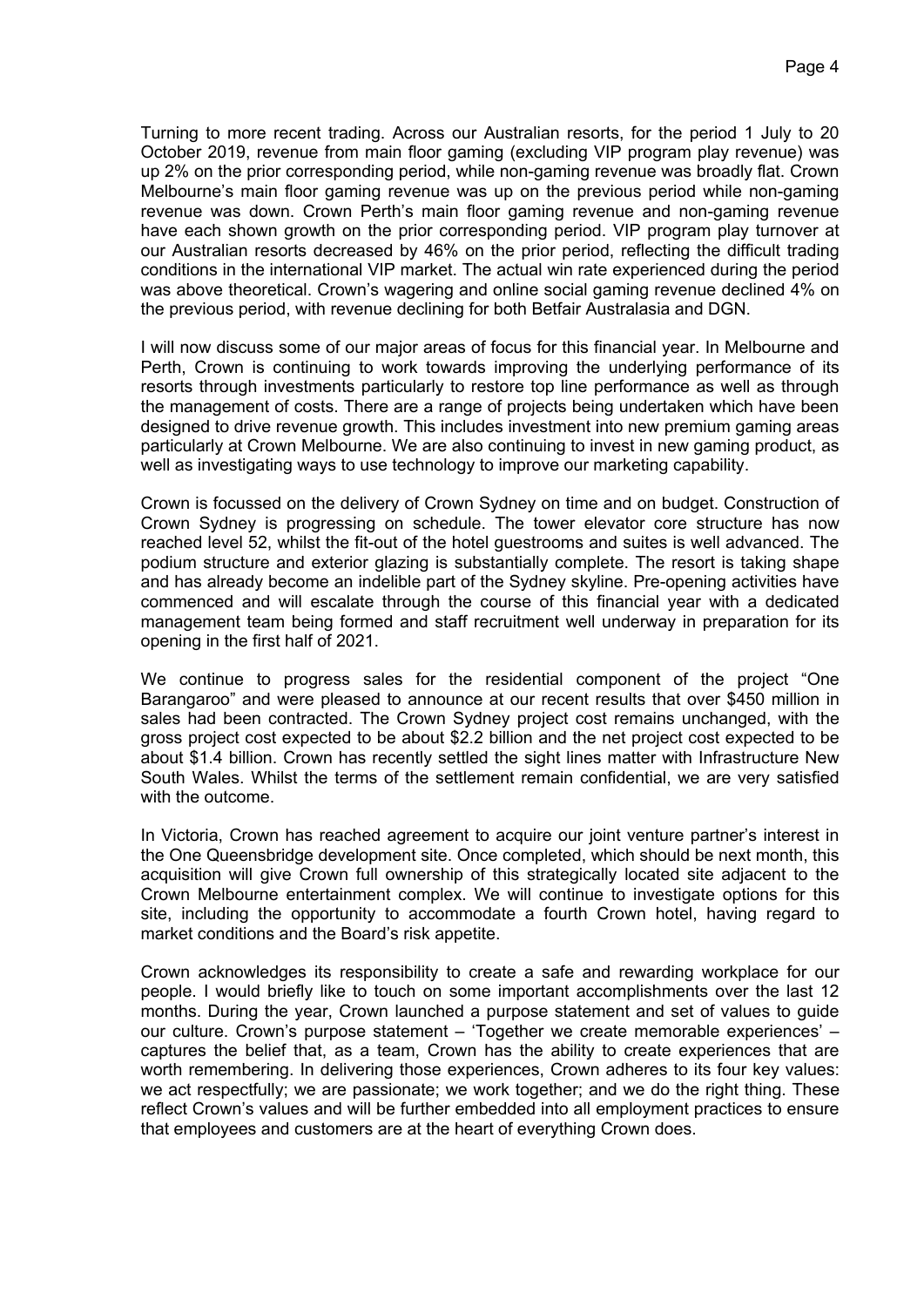Crown's commitment to inclusive employment practices has continued to strengthen. Crown will shortly be releasing its first Gender Action Plan which further demonstrates a longstanding commitment to gender equity.

The conclusion of the 2019 financial year marks the five-year anniversary of the National Philanthropic Fund of the Crown Resorts Foundation and the Packer Family Foundation. To date, over \$83 million has been allocated to about 300 grant recipients. The Crown Resorts Foundation Board remains dedicated to identifying worthy organisations to support through the 10-year funding commitment and, in particular, to those aligned to its core mission to provide opportunities for young Australians, primarily through education. I would like to thank the Honourable Helen Coonan, Chair of the Crown Resorts Foundation, and Gretel Packer, Chair of the Packer Family Foundation, for their efforts in pursuing the objectives of the Foundations, as well as both Foundations' Boards.

Finally, and this is sad news, we are announcing today that Mr Geoff Dixon will retire as a director of Crown at the conclusion of today's Annual General Meeting. Personally, I would like to thank Geoff for his valuable contribution to Crown, having been on the Board since it was established as a separate listed entity in 2007. His experience and contribution has been invaluable. Thank you, Geoff. On behalf of the Board, I wish to sincerely thank all of our employees for their continued hard work and dedication. I would also like to thank you, as valued shareholders of Crown, for your ongoing support.

We will now resume the formal business of the meeting.

Our first item in business is to consider the financial statements and reports for financial year ended, June 30, 2019. As I said earlier, the annual report was sent to all shareholders who have elected to receive one and is available electronically on Crown's website. I will shortly invite questions from shareholders on Crown's financial statements and reports for the latest financial year. There's a few guidelines before I do so. Firstly, shareholders who do wish to ask a question, who wish to address the meeting, should first identify themselves to one of the microphone attendants, and confirm they are a shareholder or proxyholder. Only shareholders and proxyholders are entitled to ask questions at the meeting.

In the first instance, questions should be addressed to me as the Chairman of the meeting and if appropriate, I'll refer questions to one of my fellow directors or management or the auditor. Shareholders should limit themselves initially to two questions each, there may be an opportunity for a shareholder to ask more questions once others have had the opportunity to do so. Please keep the questions or comments to no more than two minutes, there'll be an opportunity at the end of the formal business of the meeting to ask general questions. Are there any other questions or comments regarding Crown's financial statements and reports?

### **Facilitator**

Chairman introducing Geoffrey Bowd representing the Australian Shareholders Association.

### **Geoffrey Bowd**

Thank you and good morning Mr Chairman.

### **John Alexander**

Good Morning, Geoffrey.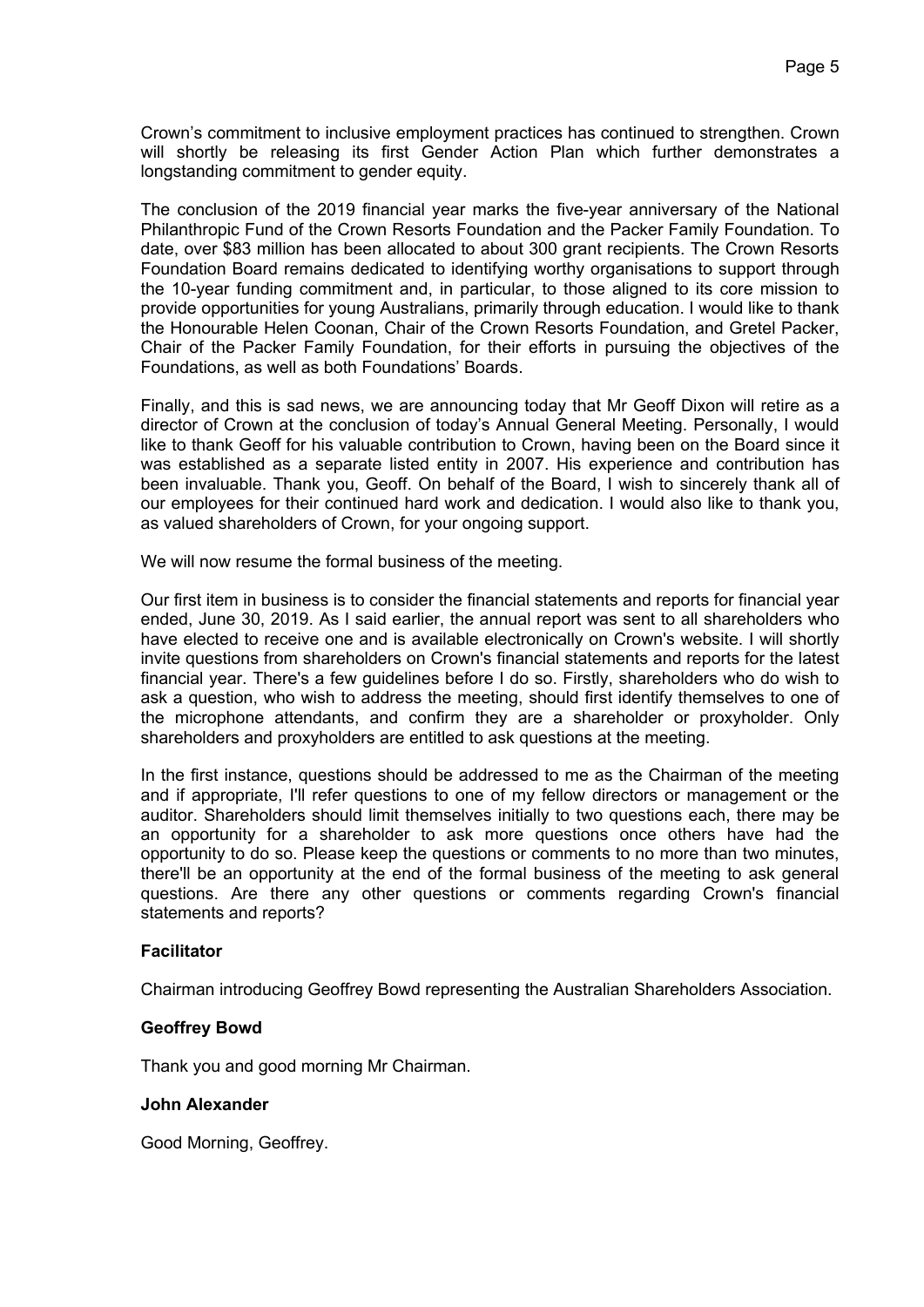# **Geoffrey Bowd**

I represent the membership of the Australian Shareholders' Association, the ASA. We believe our views complement the views of many retail shareholders who are not members of the ASA. I hope I have your indulgence to present a brief scope, I won't go beyond the three minutes of our presence here today. I speak from notes as I'm, let's say, not as naturally loquacious as some others may be. We have proxies from 185 shareholders, a total of about 430,000 shares. We appreciate that this is a small parcel within the ownership of Crown Resorts, but this doesn't deter us from attempting to promote the concerns and best interests of retail shareholders. We endeavour to punch above our weight. I am the ASA representative today, but the voting intentions I express have been subject to quite an intensive review process within the ASA.

Mr Chairman, we have noted what you have said about performance and read what is in the annual report. Some of us in the ASA have had hands on business executive experience and this helps us to pragmatically apply what we call ASA guidelines for engagement with companies and voting on our AGM resolutions. We acknowledge the Crown Resorts is progressing through a period of transition from an enterprise which had extensive overseas exposure. We recognise that Crown is at the high end of the Australian hotel accommodation and resort market and casino activity has high weighting within that profile. They have been, as you've already covered very well publicly vented allegations relating to the casino business. However, we note that few if any other companies in Australia is subject to more regulation and ongoing oversight.

Crown has received the necessary regulatory approvals, again, you've covered this. We endorse the protocols for responsible gambling. We note in your annual report that you have seven pages entitled corporate responsibility and another 14 pages entitled corporate governance. This is a prominent 15% of the pages in that report and it's beyond question that Crown management and the board are accountable for the implementation and enforcement of that content. Once again, I appreciate comments you've already made. It's disappointing for shareholders that following the previous positive years, their return for the past financial year was a small negative, about minus 3%. However, we accept that it's credible that Crown Resort and Casino activity would have a tough time when international political and economic uncertainty impacts on high roller attraction and domestic cautiousness leads to care with disposable income, hence diluting the spend on entertainment such as casino gambling.

Through your transition phase I think the share has held around \$12-13 mark. Sometimes spiking a bit higher, sometimes a bit lower. We suggest that uncertainty about the ongoing CPH and Melco interest has a dampening effect on the share price. Perhaps you could comment on that. We appreciate that you've maintained the dividend and hope we can assume that your outlook sustains a similar level of payment.

Mr Chairman, one question I have, hotel accommodation, food, obviously it was the second question, I asked him about Melco and CPH. Hotel accommodation, food and beverage events, et cetera, i.e. non-gambling must be a significant earning segment which is likely to be even more significant after the Barangaroo Hotel and its residence open. If the Queensbridge facility is progressed, this too should have a major impact on non-gambling earnings.

At present there is some disclosure of non-gambling revenue on page 101 of the annual report, but not segmented earnings. It seems reasonable to suggest that going forward with your transition and developments, investors will be very interested in what are gambling and what are non-gambling earnings. Would you consider this segmentation in future reporting? Thank you.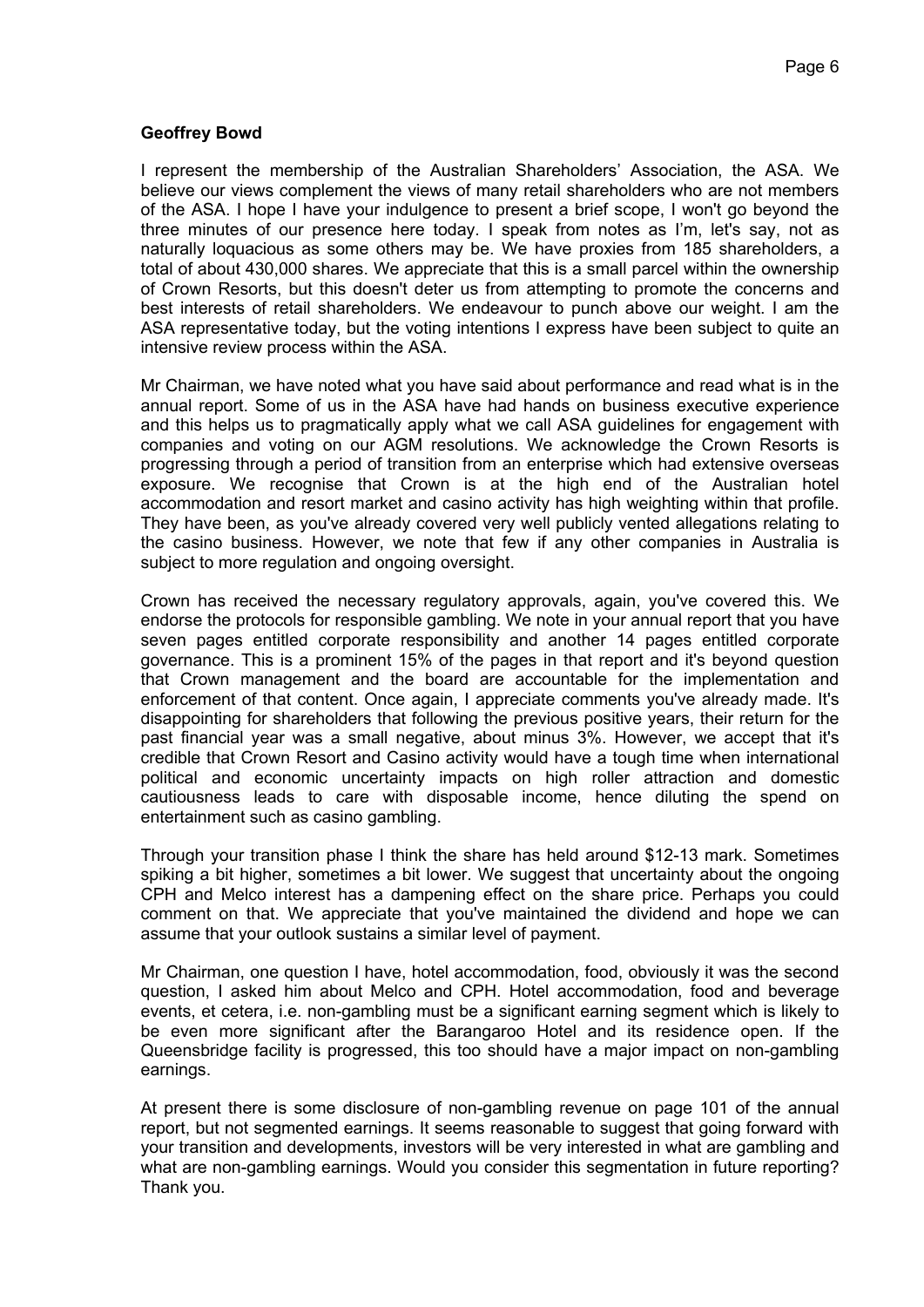### **John Alexander**

Thank you, Geoffrey. I think that we have a history of listening to suggestions like that. And, one of the main ongoing areas of desire to break out revenue was, going back two years, the splitting out of slots revenue and tables revenue, and we listened, and we did that. So I'll take your question on notice and we'll consider it. And the end was it, what was the question, seriously, on Melco, CPH, if there was a question?

# **Geoffrey Bowd**

It just suggested that there is perhaps a dampening of the share price because of the uncertainty surrounding CPH and Melco, and what's going on there?

### **John Alexander**

Well I, look, there are lots of factors affect share prices, particularly at the moment. So, I've got nothing more to say about that. And there's an inquiry on the place, and we'll wait to see the results of the inquiry.

# **Facilitator**

Chairman, introducing Tim Costello.

# **Tim Costello**

Thank you, Mr Chairman. A question to you. In 2017, when Andrew Wilkie made the initial poker machine tampering allegations, Crown bought full page ads denying the claims, and effectively sledging the Independent Federal MP. Crown was later fined a record \$300,000 for machine tampering by the VCGLR. So the denials obviously lacked credibility. Mr Chairman, do you regret so vehemently denying those original allegations? Do you agree that the \$300,000 fine means that vehement denials and rebuttals, just as you've done this morning, lack credibility about all subsequent allegations? When will Crown say, "We did something wrong."

### **John Alexander**

Thanks, Tim. No, I don't regret making those statements. And if you go back to... The implication of Mr Wilkie's allegations, that Crown was somehow tampering with its machines to reduce a return to players, which is, nothing could be further from the truth. It was a blanking plates issue. Blanking plates are not illegal. Changes to blanking plates are not illegal. It was an operational oversight, a mistake. And Mr Felstead, who's the CEO of Australian Resorts, might want to go into some more detail. But basically no, I don't regret making that statement.

### **Barry Felstead**

Yeah, thank you, John. Thank you, Tim. In relation to blanking plates, that was thoroughly investigated by the VCGLR. They had their view of the matter; we had our view. We accepted a fine of \$300,000, and that was the end matter as far as we're concerned.

# **Facilitator**

Chairman, introducing Stephen Mayne.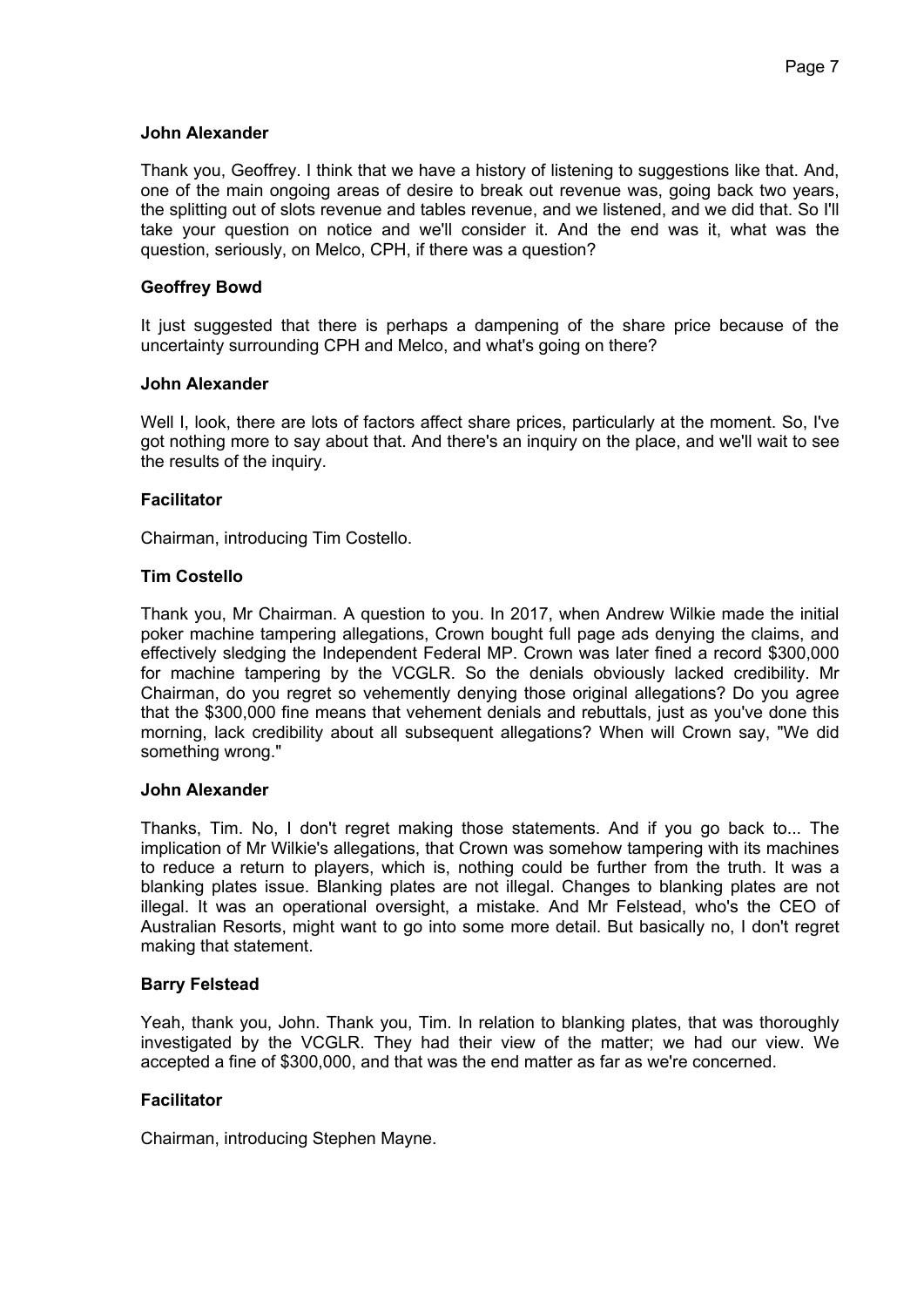# **Stephen Mayne**

Morning Chairman. I'm going to pick up that theme about, of Crown's approach of, sort of vehemently denying everything. It just... I agree with what Tim said that it just lacks credibility. And I'd like you to actually start making some stock exchange announcements. It's remarkable how few ASX announcements you've made responding to the various things as they've happened to inform the 50,000 shareholders. I mean, it's 50,000 shareholders who look to the ASX, and it's just barren in terms of you actually communicating with us.

And when you do communicate with us, it's often very threadbare. One paragraph, or one page. An example I want to give you is what's just happened this week. I mean, the federal government, through the Australian Commission for Law Enforcement & Integrity, has announced Operation Angove. Public hearings into allegations of corruption in interactions between the Department of Home Affairs and Crown Casino. This is the Australian government.

There's four days of public hearings next week at the Victorian County Court. Now you haven't even mentioned this. You didn't mention it to the ASX, you haven't even mentioned it today. You've just said it's all rubbish, it's all the media beat up. So what can you tell us about this federal government investigation into the integrity of our high roller program with their visa system?

And can you give us a summary of the history of our agreements with the federal government about fast track visas for our high rollers over the years? I understand there was a deal and then they dumped the deal. So what is the history of that, and why aren't you being more open and transparent about these investigations that are happening beyond media claims?

### **John Alexander**

Stephen, I don't think we have a case to answer on our continuous disclosure policies. We have a disclosure, a continuous disclosure committee, which takes all relevant pieces of information that might affect the share price seriously. Mary, you might like to go through... We actually did announce that inquiry when it was first announced on July 30. But Mary, you might like to go into detail?

### **Mary Manos**

Absolutely. Stephen, we absolutely take our continuous disclosure obligation seriously. The ASX platform is there to provide materially price sensitive information to shareholders. And as John just said, we have a continuous disclosure policy, it's publicly available. And we also have a continuous disclosure committee which supports that policy. We don't use the platform for advertising purposes. It's there to give information to shareholders that we're required to give.

# **Stephen Mayne**

Okay. Now, what's the protocol? I mean I'm suggesting that you're not communicating very well with your shareholders. What's the protocol with how we're communicating with Mr Packer? And he's just a shareholder. He's a big one, but he's just a shareholder. So what is, this is one probably for the independent directors. So is he getting access to company documents? Is he getting selectively briefed? Can he ring up and ask for a briefing on a scandal? So does he get special treatment? Does he get access to information? Or is he treated like me and he's looking at the ASX announcements for Crown's response to front page after front page of allegations?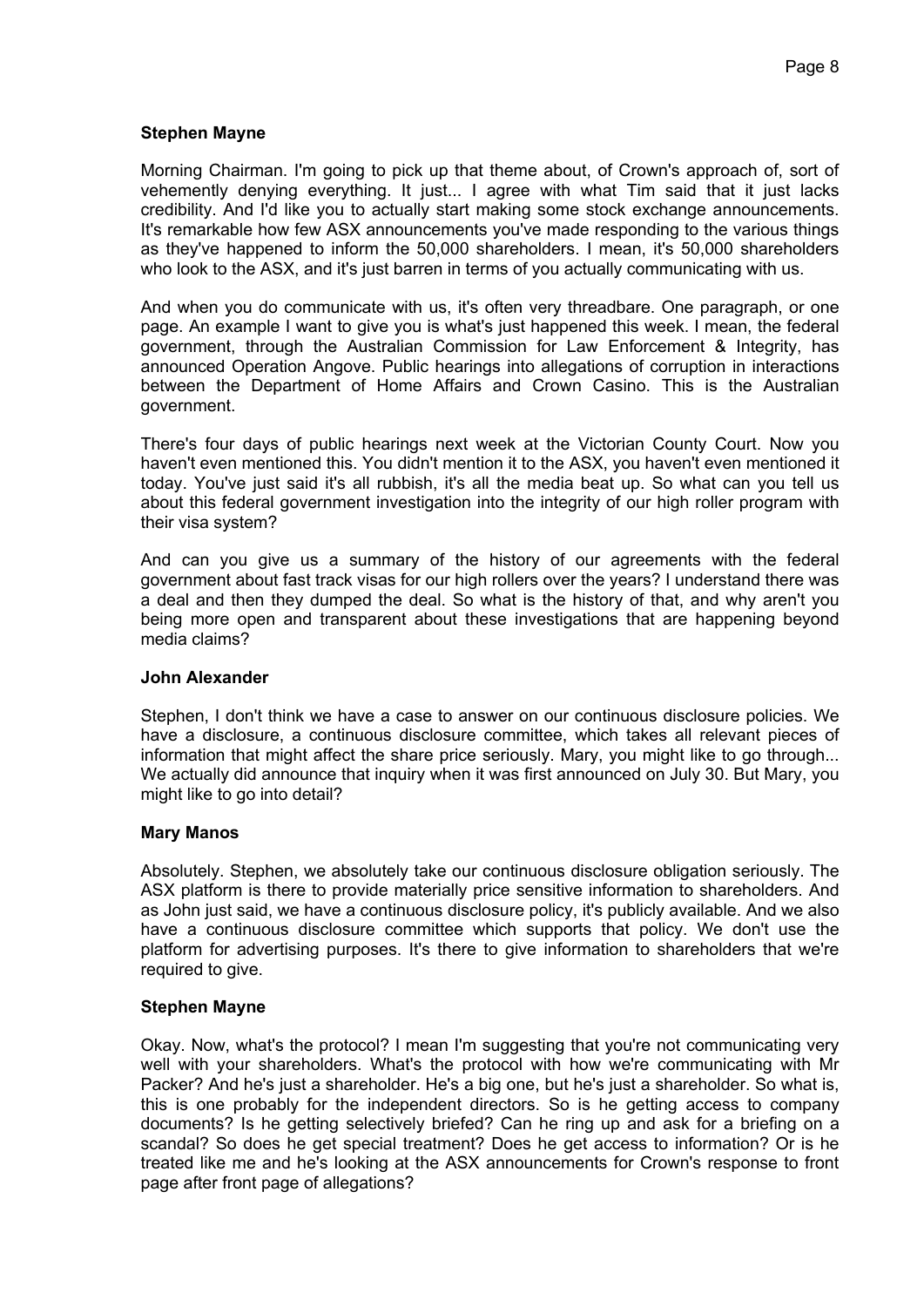# **[Barry Felstead]**

Thanks, Chairman, if I could make an initial statement. Thanks, Stephen, thanks for the question. And think, if I could answer your question in the context of Crown's relationship with CPH, which is probably slightly broader than the question you asked. And you'll be aware, from our accounts and disclosures, that for an extended period of time, we've had an arrangement with CPH where they provide a range of services to Crown. Valuable services around our management, around our strategy.

In order for them to fulfil those services we provide information to CPH. So that information is provided to them to enable them to prepare those services, and that's been disclosed for many years now in our accounts. Both the existence of those arrangements, as well as the amounts that are being paid under those arrangements.

# **Stephen Mayne**

Now I don't want to go through all the allegations that have been raised in the media. There's so many of them, but do we have an ongoing relationship with Simon Pan? The South Melbourne brothel owner, 39 Tope. Who has had, apparently, if you read the press, has had a long relationship with Crown, but has had many issues with the law, human trafficking, et cetera. Do we have an ongoing relationship with Mr Pan and his business?

# **John Alexander**

No. Stephen, that's actually three questions, just passing the two question limit, but as I said earlier, there have been many sensationalist and unproven allegations. What's important to remember is we are most highly regulated and supervised industry in Australia. We can't publicly comment on specific allegations due to legal constraints, which include privacy laws and federal legislation; and as you're aware, these allegations are going to be tested in the upcoming ILGA inquiry.

# **Facilitator**

Tim Costello, again.

# **Tim Costello**

So given the plethora of inquiries into Crown at the moment, I think four separate inquiries, all really rather piecemeal by federal government, Victorian government, New South Wales authorities, all only examining Crown. Have you as a board considered doing what the banks ended up doing? I think it was Ken Henry who got the chairs of banks together and said, 'let's ask for a Royal Commission and let's deal with this'. The piecemeal chipping away at banks reputation, goes on and on and on. Have you taken seriously what you've told me over 25 years, namely Crown is aiming to be the gold plate standard leader in this gambling industry? You've told me many times there are shonks out there and you should be worried about them, Tim; but Crown will be the leader. To lead at this moment, if you take that leadership seriously, have you considered saying, "let's have a Royal Commission"? Not just into Crown, into gambling. Then this piecemeal, ongoing drip feed, whistle-blower ongoing inquiries, which will continue to be in the press can actually be dealt with. Have you considered asking for a Royal Commission?

### **John Alexander**

No, I haven't and I don't intend to. As I said earlier, we are highly regulated, and not just by state regulators in four states, by serious federal bodies including AUSTRAC and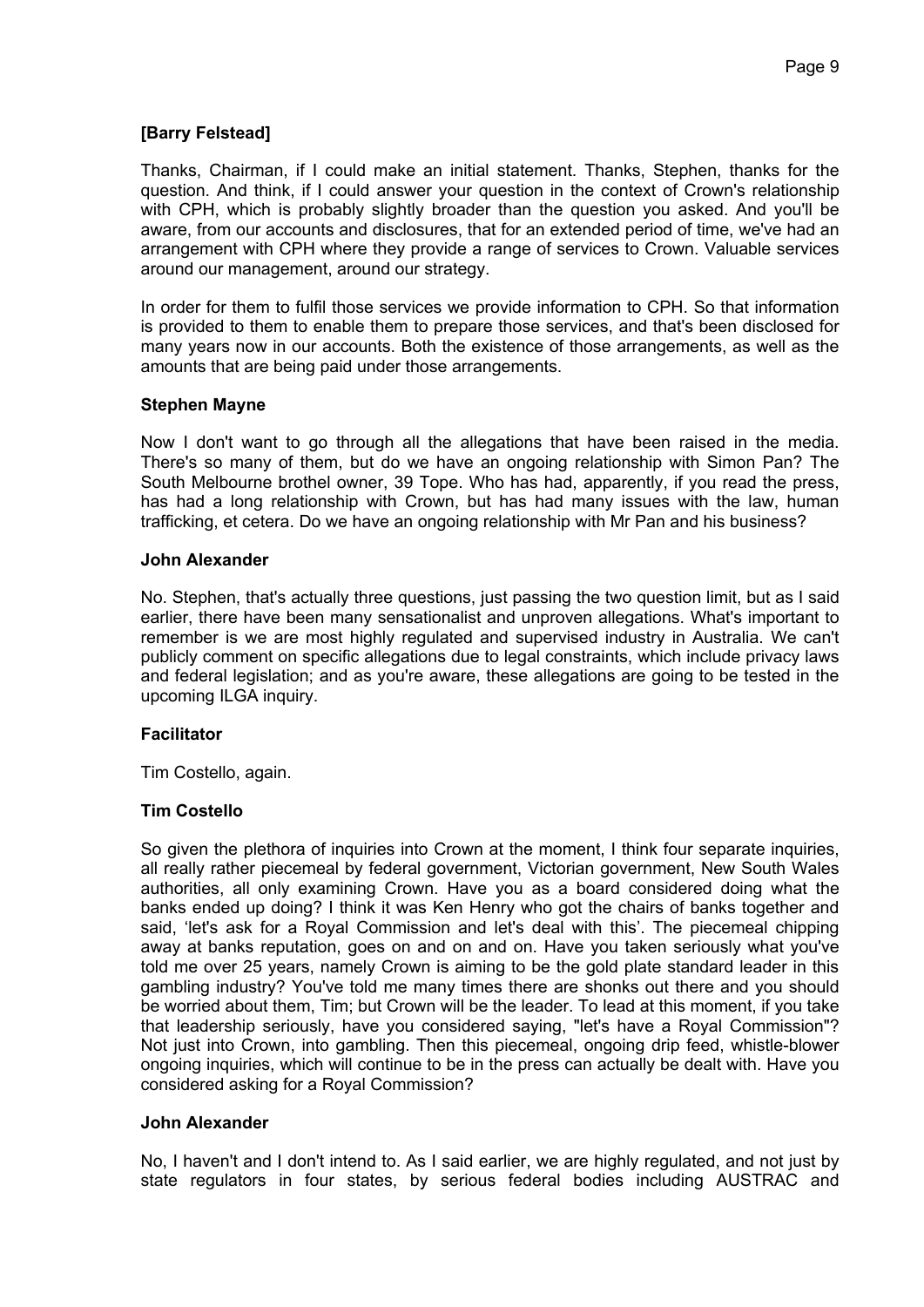Department of Immigration and Border Protection and the heads of those two organisations, have been quite clear in their view about our compliance. And furthermore, Tim, you'll be aware that the ILGA inquiry, which should start shortly, has powers similar to a Royal Commission, that's been made public. So I think anything else outside of that, would be just merely duplication and where that particularly inquiry goes into the industry is up to them.

# **Facilitator**

Chairman, introducing Ron Guy.

# **Ron Guy**

Thank you. I'd like to commend the direction that Crown has taken on, its pillars of sustainability with people, planet and property and the fact that they've reduced their waste, and all of those things is quite credible. But I guess, in essence, it falls a little bit short of the local, of the recent radio reports and television reports of the sort of the link-up financially with Liberian war criminal Charles Taylor, and the Joseph Wong Kiia, who is contributed with having decimated the rain forests, and payments in guns in Liberia. So it's sort of, in a way, is counterproductive and obviously it's a failure somewhere from the board, but there's a failure in the visa protocol. So whether that's the government's fault, or whether it's Crown's procedure, and I realise it's from 2015 is the cut-off, has things been improved? Or can we expect to have further implication to some unsavoury people using the Crown Casino, or using the fast tracking Visa system? So has there been a review of policies or procedures put in place to ensure that ongoing things like this don't end up on the front of newspapers and television reports?

# **John Alexander**

Thank you for your question. We are very confident that the procedures we have in place are the correct ones. And as I said earlier to other questions and in my remarks, we can't comment on any individuals or allegations that have been raised. All of those allegations will be tested in the upcoming ILGA inquiry.

# **Ron Guy**

So if there is a failure in the future, will that directly implicate on bonus payments, or directorship to any of the directors? Because, ultimately, you are the people that we trust in and are responsible for this.

### **John Alexander**

I accept that, and our risk and compliance committee takes all issues relating to risk in the company very, very seriously.

### **Stephen Mayne**

Is Sun City, which is probably the most controversial of the big junket operators, with colourful associations, allegedly, is it still operating rooms in our casinos? And is it right to say that the extraordinary media and consequentially regulatory pressure on the junket operators, who bring in these very colourful people, has contributed meaningfully to the 46% drop in our high roller revenue in the September quarter? And how important is, was, Sun City to our high roller revenue?

# **[Ken Barton, Crown CFO]**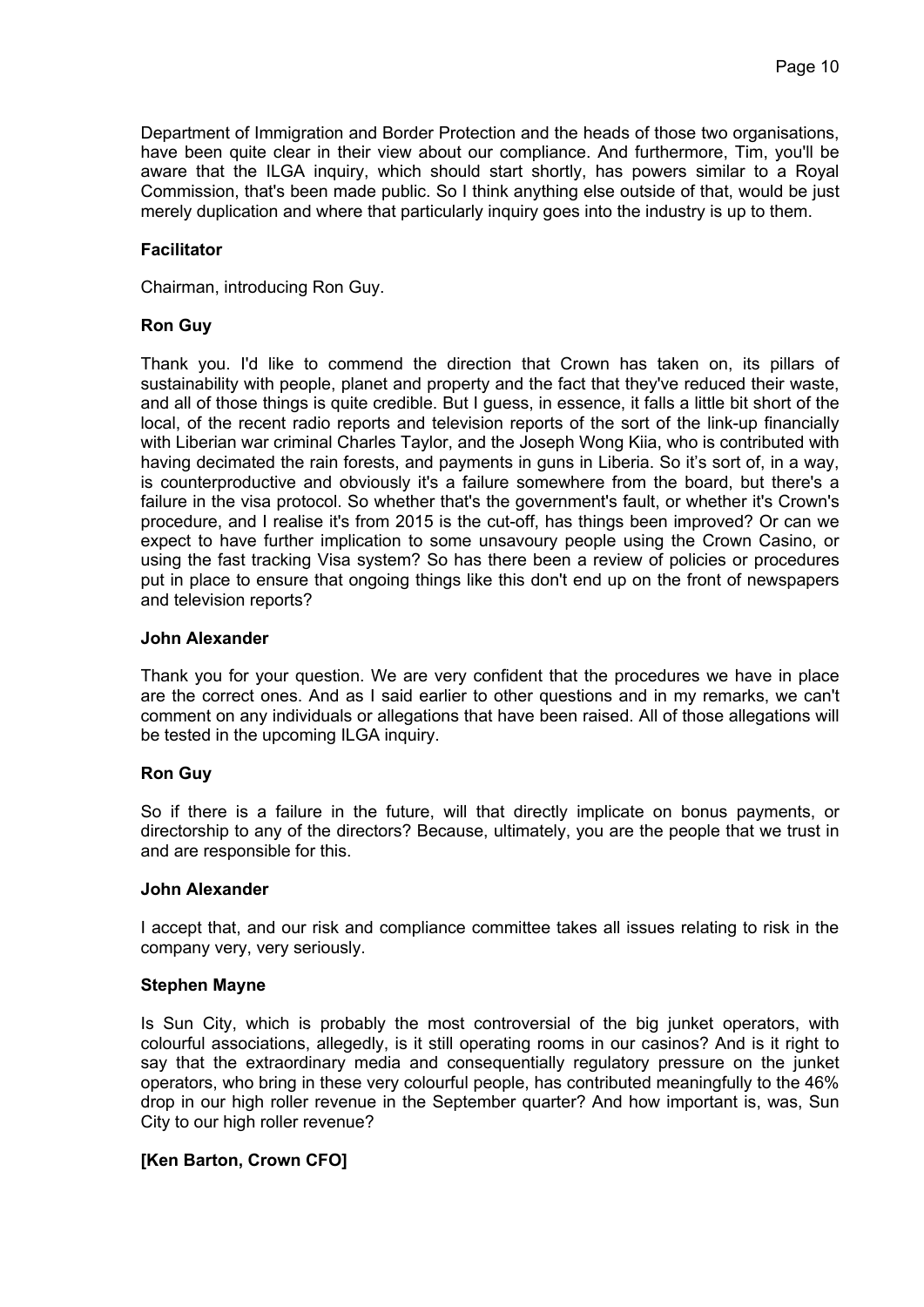Thanks, Stephen. As a follower of the company for a long period of time, I think you'll have observed that the VIP part of the business, is by far, our most volatile. We've seen material increases and decreases in volume over a long period of time. This time last year when we came to the annual general meeting, we'd actually been able to report a 13% increase in VIP volumes, and by the time we got to the end of the half year, we were down 12%. So it is by far our most volatile part of the business, and obviously a 46% decline for the first three and a half months of this year, is a significant number.

There are some macroeconomic headwinds, I think, which you've called out and others have called out. So I think those are contributing, but I think that this business is very hard to predict, very hard to measure over a short period of time. Three and a half months in that business is a relatively short period of time. That's very hard to call, in particular a short period and describe that as a secular trend in volume.

# **John Alexander**

So that's four questions then.

# **Stephen Mayne**

Oh, it's two at a time. So second question in this batch. Chairman, you talked in your address about Crown's great interest in good corporate governance. And I think the most obvious sort of a breach of good corporate governance rules is the fact that we have an Executive Chairman, so we don't have an independent chair.

Now Chair, you've worked for packer controlled public companies for a couple of decades, you've been paid \$73 million over that period. I'd like to hear, who is the senior independent director today? Who can we ask questions to if we have an issue with you? We don't want to hear from the CFO (Ken Barton), who is not even a director. Who, on this esteemed board, can speak for the independent directors and answer questions about you?

Because the question I've got for you is, why don't we just move to an independent chair? And your term on the board actually expires today. So you were last elected in 2016 and your term has expired today, but the board has chosen to use the exemption that is available for CEOs, to avoid putting your re-election to the vote. Now the vast majority of executive chairs, so CEOs who wear the two hats, so the Kerry Stokes's and the Gerry Harvey's of the world, they all put themselves up for election, because it's good governance and they recognise that the Chair shouldn't be Chair for life, it should go to the poll.

So how did you make the decision to avoid your election? Can someone nominate as the lead independent to actually explain that, and why don't we embrace the model of good corporate governance and have an independent chair? Particularly given that this company has faced more adverse criticism and regulatory inquiries, and scandals and leaks than any other company I can think of, under your watch as the Executive Chair since February 2017.

### **John Alexander**

I think there was, there was a series of questions or comments there. In terms of selecting who is the lead independent director, all of our independent directors are very, very independent. The appropriate person to ask about my arrangements would be Geoff Dixon, who's the chair of Nom and Rem.

In terms of my not standing for election, you imply that I'm trying to avoid that. The reality is, and Mary can explain shortly how our constitution works. Yes, you're right, I did stand in 2016, and our constitution states that the Managing Director does not need to retire and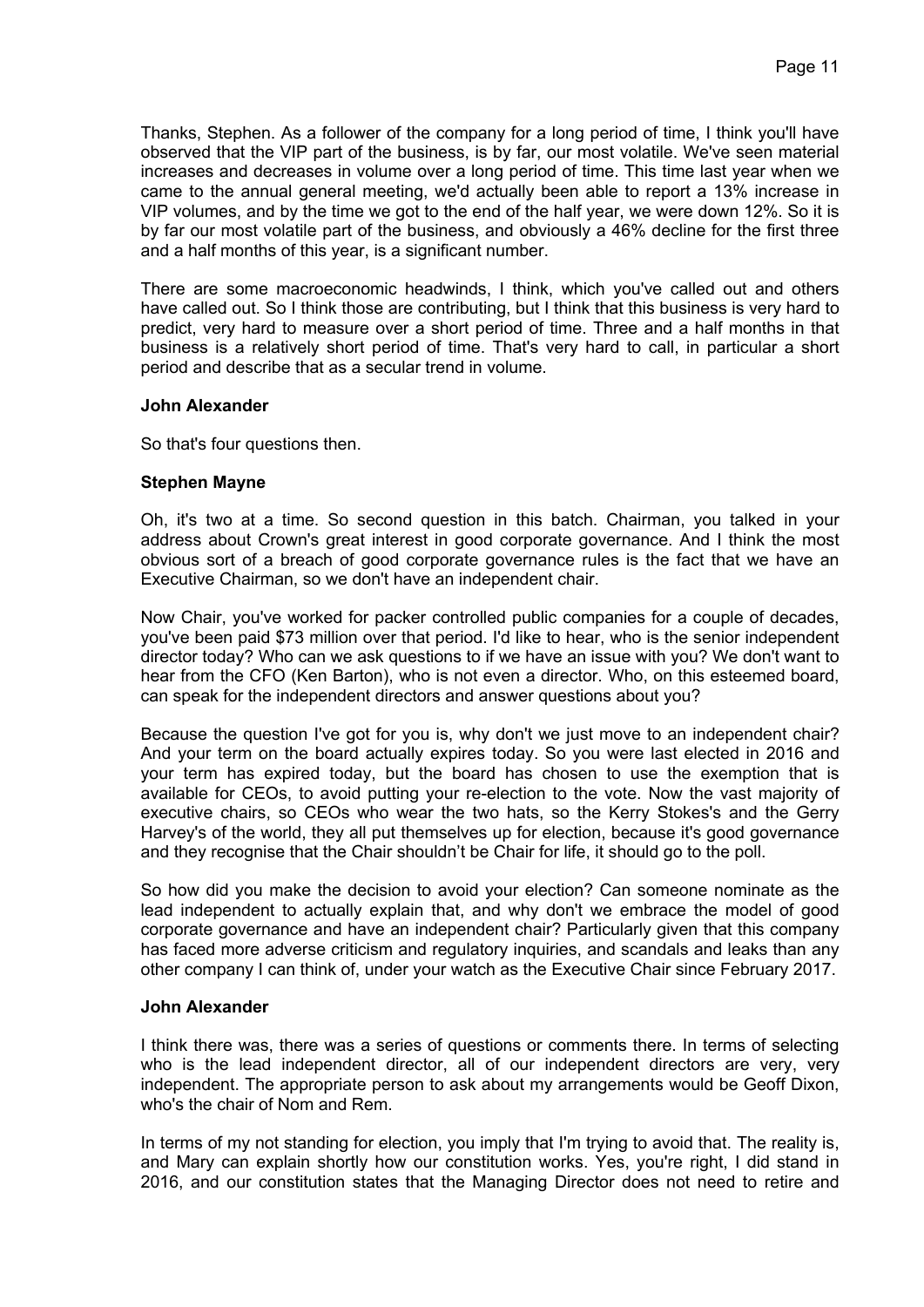stand for re-election to the board, which is consistent with ASX listing requirements. And you'll be aware Stephen, in his nine years on the board, the former CEO, my predecessor Rowen Craigie, did not stand for re-election at any stage. Mary, would you like to say something about that?

### **Mary Manos**

No, I think you've got it covered.

### **John Alexander**

Geoff, do you want to say something?

# **Geoff Dixon**

Just Stephen, that the various committees look very closely at our structures. We believe when we put this in place around about three years ago, that was needed, and we all feel very strongly that John has done a very, very good job. It's always under review.

# **Tim Costello**

So my last Crown AGM was 2017, when James Packer was still on the board, and when asked about political donations, James Packer said, "We should look at terminating those." Yet Crown advised the Australian Electoral Commission it made 24 political donations worth \$180,000 in 2017-18. Why are these political donations continuing? And If I can have an unrelated subsequent question to that one, is Jeff Kennett's company, Amtek, still working for Crown and what does Amtek do?

### **John Alexander**

Well firstly, the 28 odd payments, if you actually do the maths, they're relatively small per recipient. They are not often cash payments, they can be covering meetings and the like, that we do believe, as a broad principle in supporting the democratic process. You're right, James did say we will consider this in 2017, in this very room. The board did consider it, was persuaded at the time we would continue, but like many things it's under consideration.

So the second item of business today is election...

# **Tim Costello**

So I asked a question about Jeff Kennett, whether his company Amtek is still working for Crown. What do they do?

### **John Alexander**

I believe so, but Barry can I answer the specifics.

# **Barry Felstead**

That question Tim, Jeff Kennett's company Amtek does work for Crown, they service our poker machines. They went through a competitive tender a couple of years ago and were awarded the tender. Thank you.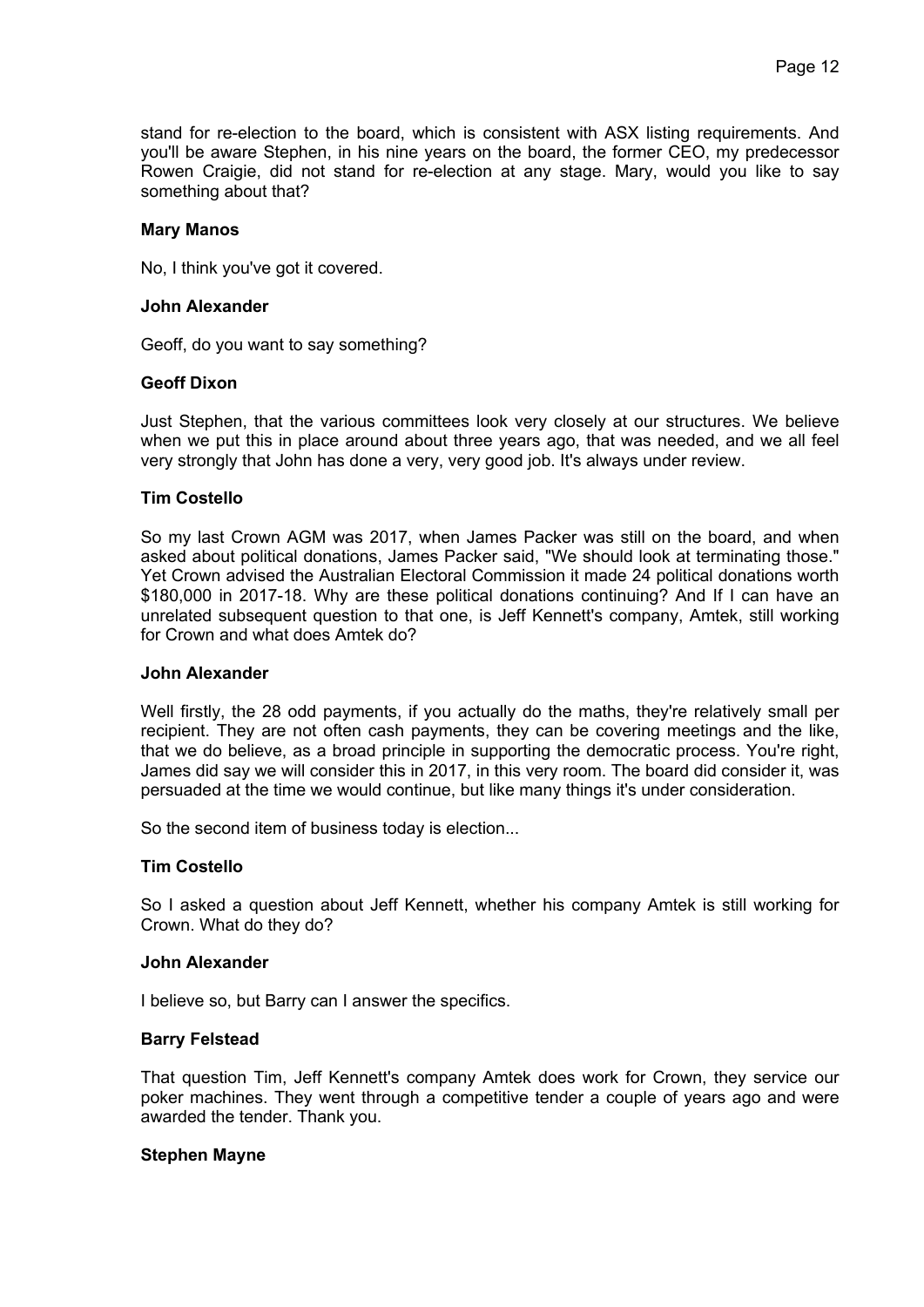Now John, I hope you're not going to just say with every question there's an inquiry, "We're not going to comment." Because I just find when you get situations like our former employee, Jenny Jiang, who went to jail, she went to jail in China and then was so disillusioned with the company that she's been appeared on *60 minutes* as a whistle-blower out in the open. And then you have attacked her in full page advertisements in *The Age*. You've attacked her and said she tried to get 50 times her salary, in a lump sum payment out of us. So you've had this public jousting but you've told the shareholders nothing, nothing on the ASX, nothing in the annual report. So can you please explain... Just give us your side of the story. She's obviously leaked a treasure trove of documents and she feels that she was very poorly treated. Did you treat our employees, who went to jail, appropriately and what is the story with this whistle-blower, Jenny Jiang, who came out of jail and then felt aggrieved and did a lot of damage to us and leaked against us.

# **John Alexander**

I can't go into the details of how we treated each individual. I can say, collectively, they were treated very, very well on an ongoing basis. I'm not, for privacy and legal reasons, able to comment on Jenny, or any individuals, on current or former staff, and as you all know, there's an ongoing class action matter in this area, so that's all I can say. And by the way, Stephen, between your five... you've got ten shares in the company, which you've allocated five by proxy to Tim, I think that's ten questions.

### **Stephen Mayne**

The AGM started at 10 o'clock, it's been going for 47 minutes. I think you'd agree that it's legitimate for a few issues to be raised. This is the one opportunity of the year for the shareholders. I've got a couple more...

### **John Alexander**

Stephen, We moving onto the second item of business, which is the re-election of the directors.

### **Stephen Mayne**

I've got one more.

### **Mary Manos**

They are not relevant to the accounts, are they?

### **Stephen Mayne**

I've got a relevant question, I'm a shareholder, on the accounts. Wynn Resorts takeover. So on April 9 we told the ASX, and its quite ironic, given that we're so taciturn in our communications that this time we were very detailed and we said yes, there is potential for a takeover at \$14.75 and the detail is this, 50% in shares and 50% in cash. And then just a few hours later, Wynn Resorts terminated the discussions. So it looked like there was a leak, that we talked about it, and this really upset the company that wanted to pay \$14.75, and they walked away. So can you tell us a bit more about what happened here? Do you know who leaked it, was it a strategic leak done by us, did Wynn first approach Mr Packer or Crown? And in hindsight, did we do anything wrong with this process and are we having any more talks to Wynn Resorts?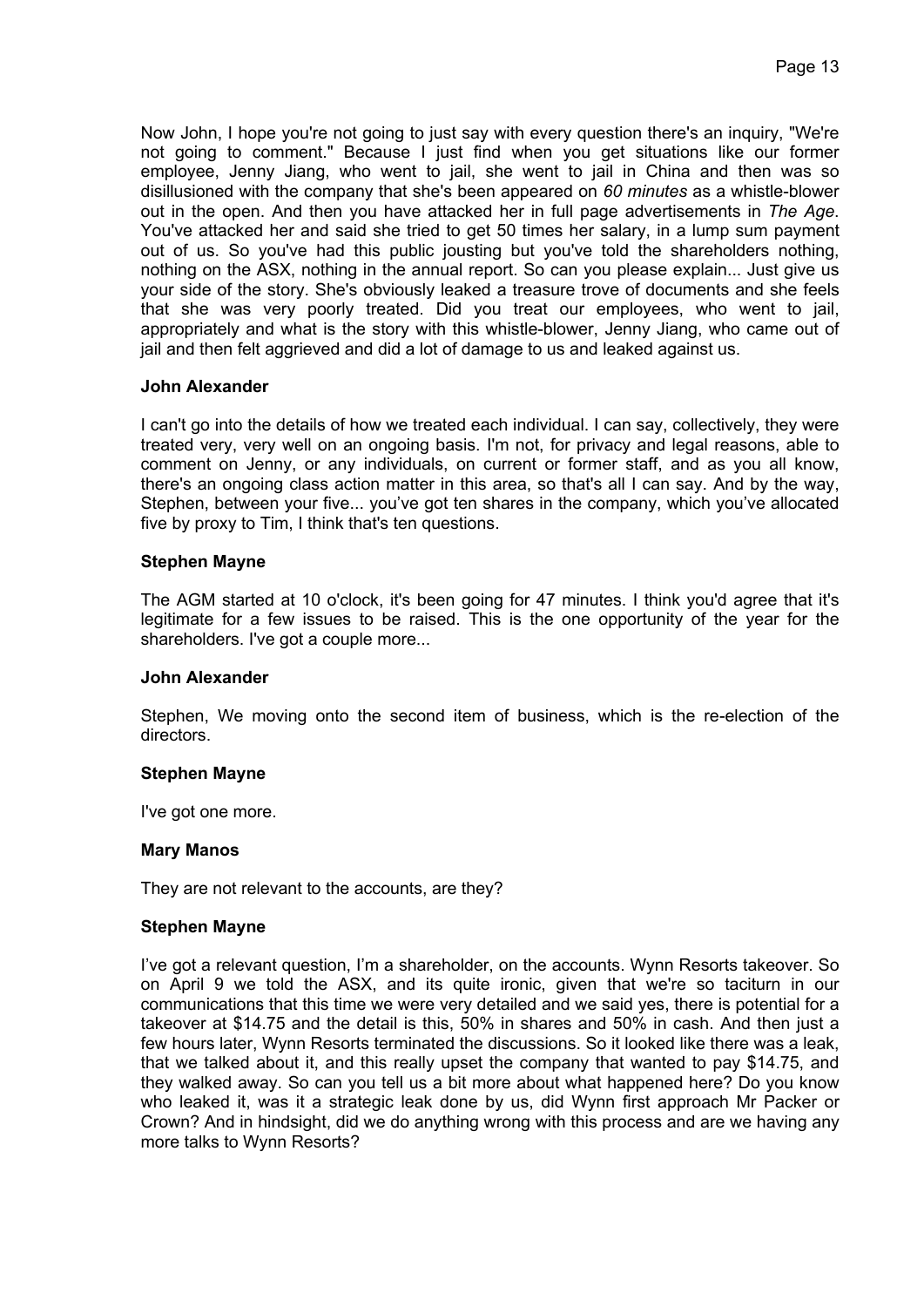### **John Alexander**

The short answer is no, Stephen, and we can't say anything more about the matter. We have no idea where the leak came from, it certainly wasn't us and it certainly wasn't strategic. All right, thank you.

The election of directors is the second item of business today, Crown's constitution, which has been touched on by Mary, requires an election of the directors must take place each year and that, generally, one third of directors, other than the managing director must retire at each AGM. If eligible, those directors may offer themselves for election.

During the year, the board resolved to appoint Mr John Poynton as a director. John Poynton appointment took affect from November 20, 2018. Crown's constitution requires that John retire from office at this meeting and seek election by shareholders. Being eligible, John offers himself for election as the director. Of the company's other directors Helen Coonan, Andrew Demetriou and Harold Mitchell, also retire in accordance with the company's constitution. Being eligible, each of Helen Coonan, Andrew Demetriou and Harold Mitchell offer themselves for re-election as a director.

Detailed biographies for each director, standing for election and re-election, are included in the notice of meeting, and the 2019 report. The director's biographies are also available on the company's website. Accordingly, I do not propose to repeat the biographies this morning. Before we turn to the election of the directors, I'll explain the voting procedures for those who have come to previous AGMs, you'll be very familiar with this. Today we've determined that the voting will be conducted by poll. The votes casted on an item for business will be made available on the screens behind me shortly after the close of voting on each item. The results of all resolutions will be announced on the ASX following the meeting, and will be placed on the company's website.

Shareholders and proxyholders would have received the handset like this, which Mary holds up upon registration today. You should also have received an attendance and voting instruction card. This card explains how to use the handset and will also serve as a paper voting card in the event that for whatever reason, the electronic voting system malfunctions. We will provide additional instruction to shareholders in event that this occurs. Once voting begins, your voting options will appear on the handset screen. To vote for the resolution, press one. To vote against the resolution, press two. Or if you wish to abstain from voting on the resolution, press three. The word, 'received', will appear briefing on your handset screen, confirming that your vote has been cast. The screen on the handset will then return to the voting options and the vote you selected will be indicated by a cross.

If you wish to change your minds, simply select a new option, by pressing one, two or three. Your original vote will be cancelled and your new selection will be counted. If you wish to cancel your vote, and have no selection recorded, press the red triangle button. Should your handset not work for whatever reason or if you are having difficulties of any type, please raise your hand and a representative from the Computershare, our share registry, will assist you. If you wish to split your votes on any item, please make your way to the back of the room, where representatives from our share registry can assist you. Mr Scott Hudson, from Computershare, will be the returning officer for today's meeting.

As I mentioned, the first of our directors up for your election is John Poynton. I now propose the resolutions that John Poynton AO, he retires in accordance with rule 5.1E of the company's constitution, and being eligible, is elected as a director. Valid proxies received before the meeting on the resolution are shown on the screen. I'll now invite questions and comments on the election of John Poynton.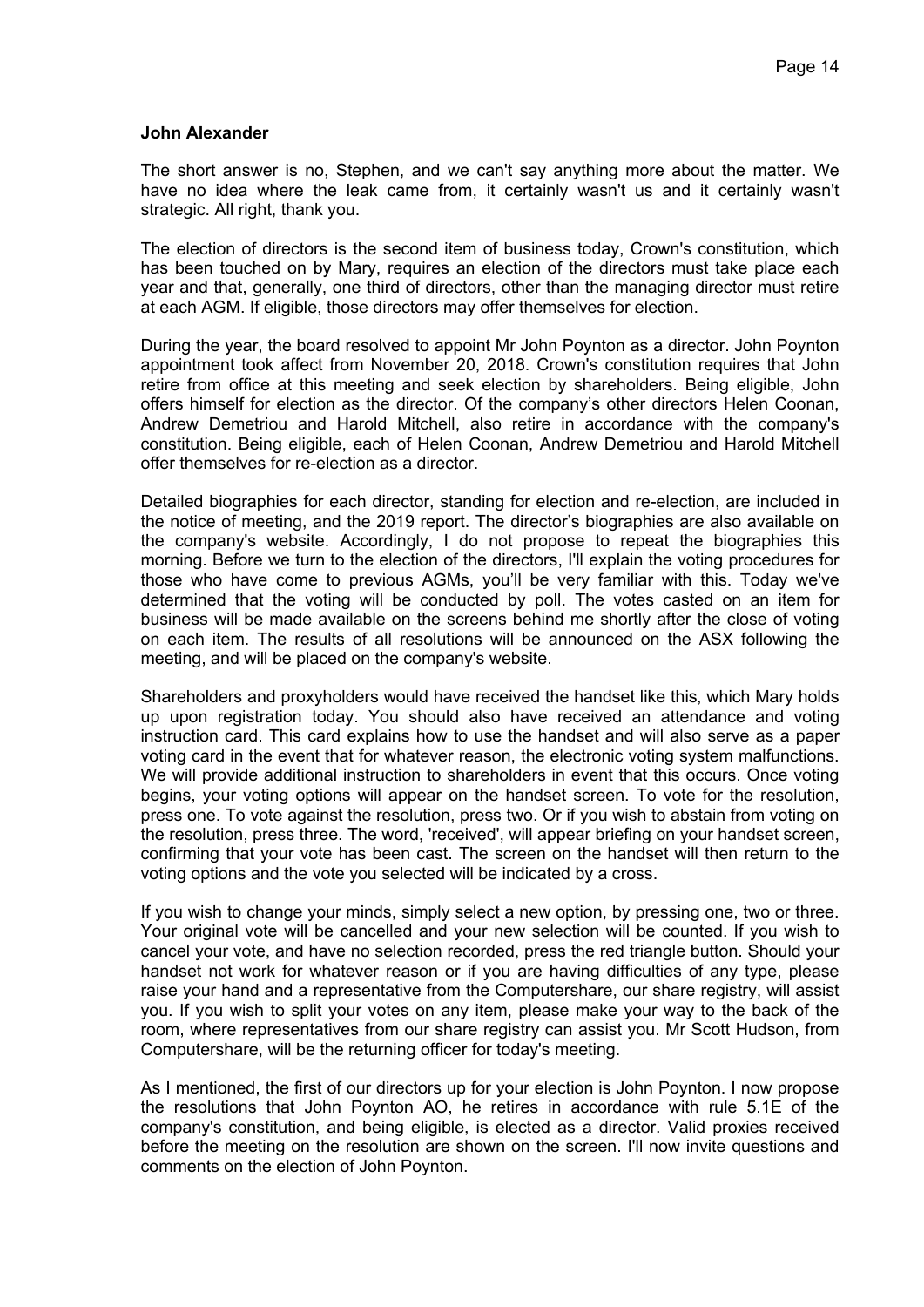# **Facilitator**

Chairman, Geoffrey Bowd returning to the floor.

# **Geoffrey Bowd**

Thank you. Mr Chairman, we acknowledge Mr Poynton's experience and qualifications to be a director of Crown Resorts, however, we intend to vote against his election. We think that the discrete added value Mr Poynton brings to the board is his representation for CPH and Burswood activity, in particular. It seems to us that CPH is already very strongly represented with non-independent directors and your experience, Mr Chairman. We thought it would have been in the better interests of not only retail shareholders, but all shareholders, had there been an appointment of an independent director, perhaps a female to strengthen your gender diversity. Perhaps you may comment, but may I just take this opportunity on behalf of ASA, to pay tribute to Geoffrey Dixon's tenure, noting his strong undoubted independence. Will you be seeking another independent director to replace Mr Dixon?

### **John Alexander**

Thank you, Geoffrey. A couple of questions there. On Mr Poynton, as you correctly pointed out, he was a CPH nominee. And as you also alluded to John as being an invaluable independent director in Perth for us, from the time we acquired Burswood, back in the early 2000s. He's very well connected, a highly astute mind, and I don't think you'd make the board of the Future Fund without those sorts of qualities. So as I said, a CPH nominee... If you look at our board, even after Geoff's retirement, and this stage we don't intend to appoint an additional director. We'll have 10 directors, six of whom will be independent. You touched on the female director side, I think if you look at what we've done in the last several years, we had one female director only two years ago. We'll have three, all outstanding people, let alone outstanding women, who make a marvellous contribution. And following Geoff's retirement, we will have met the Australian Institute of Company Directors' recommendations on having 30% female representation on the board.

### **Facilitator**

Chairman, Tim Costello again.

### **Tim Costello**

So I'd just like to ask a question of John. Good to see you. In terms of representing James Packer, I'd just be interested in how you understand that work sitting on this board, in terms of communications, I saw you sign the full page ads. I assume say that James was happy for you as his representative to sign those ads, but just particularly, how does it work? You being on the board representing James, communications briefings, whatever.

### **John Poynton**

Thank you. Well, in fact, there's actually quite limited communication between me and James. I take the view that as a CPH representative, I'm kind of broadly representing everybody, but having been specifically essentially appointed by that group, I don't call him every day, don't call him every week. I basically take the view that I'm representing all shareholders and it was just essentially what he wanted to do when he stepped down from the board. So I leave whatever detailed communication there might be to the other CPH executives on the board.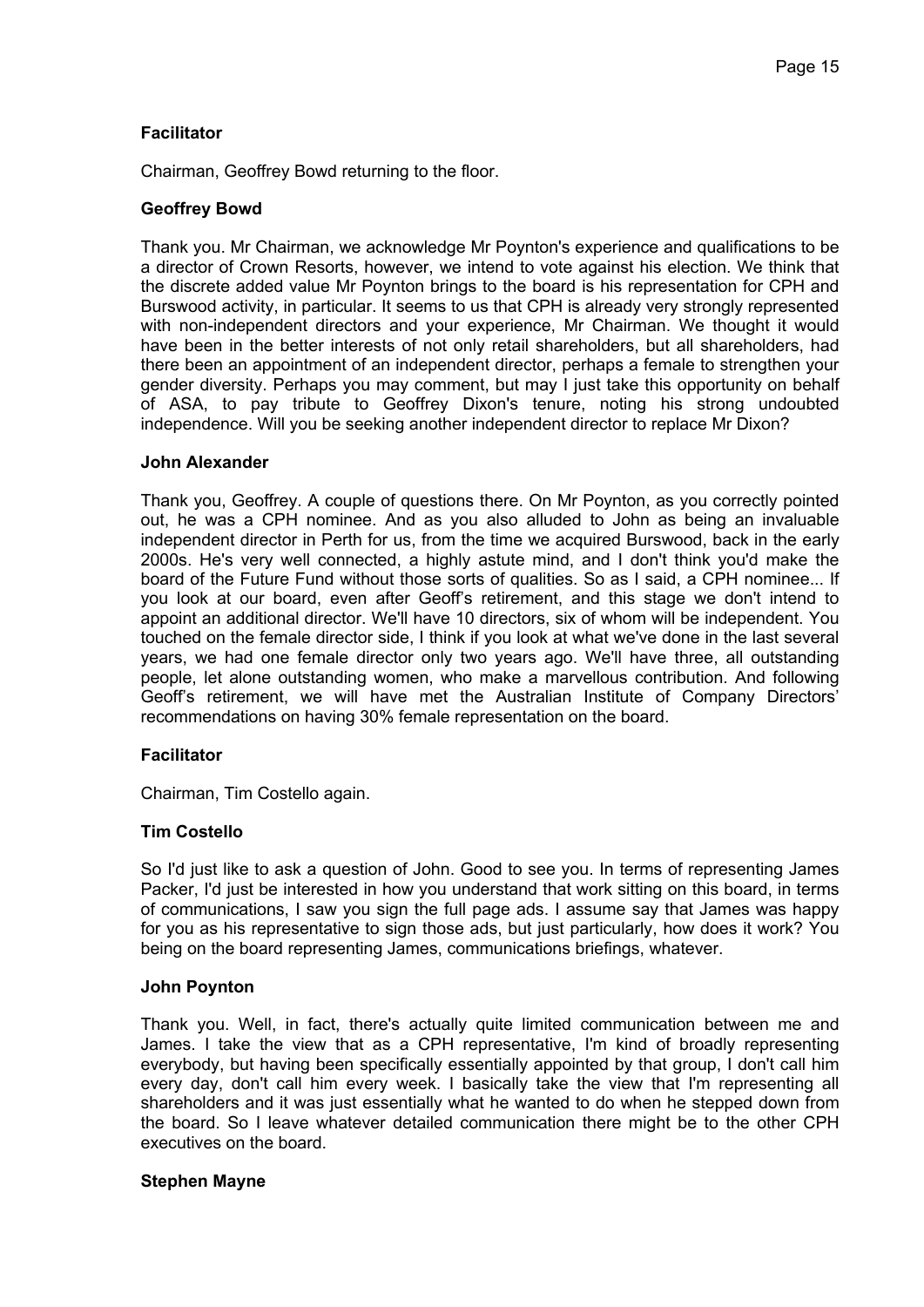Just firstly a clarification on the proxies. So I'm presuming that CPH has voted in favour. Would you advise whether Melco have voted their 10% shareholding today? Either on this resolution or any of the other resolutions?

### **Mary Manos**

I wouldn't be commenting on what anybody has voted for or against including yourself.

### **Stephen Mayne**

No, I'm not asking you if they voted for or against. I'll just ask to have they participated.

# **Mary Manos**

I won't be commenting on individual shareholders voting, choices in voting...

### **Stephen Mayne**

I think it's relevant, you are in possession of that information and it's not the question for the company secretary, it's the question for the chair and the directors. Is there's obviously regulatory clearance issues here where the original deal was to go to 20% and they've stopped at 10% and there's inquiries out of New South Wales. If it's a question about how much influence Melco and the Ho family are allowed to have over the Crown, that influence comes from voting shares at the AGM. So I think it's a legitimate question to say. While there's still a question of regulatory uncertainty over whether and how much power this new shareholder can have, have they used that power today? It's not a particularly hard question and I think it's a relevant question.

### **John Alexander**

No Stephen, I mean, I don't think we would ever comment on whether any shareholder participated in a vote. By detail, whether a small shareholder like you or a larger shareholder like CPH.

### **Stephen Mayne**

All right. Now a quick couple of questions for John. In the initial response to the *60 minutes* and *The Age*, the full board signed off on highly combative, newspaper ads. I'd like to hear from John as to how he satisfied himself that what management was telling him to say, which was attack and discredit and really go in boots and all, how you satisfied yourself, that the plethora of allegations were all a great beat up and had no credibility, which was the tenor of the statement that you signed in full page national advertisements. How did you satisfy yourself that what you were saying was correct?

### **John Poynton**

Well as I'm sure you'd imagine before I joined the board, I did extensive due diligence, I've had an involvement as the chairman has said with this company through Crown Perth for a very long time. And so I satisfied myself, both at the time I joined the board and then subsequently post the allegations that I was very comfortable to sign along with my fellow directors the full page ad to which you refer.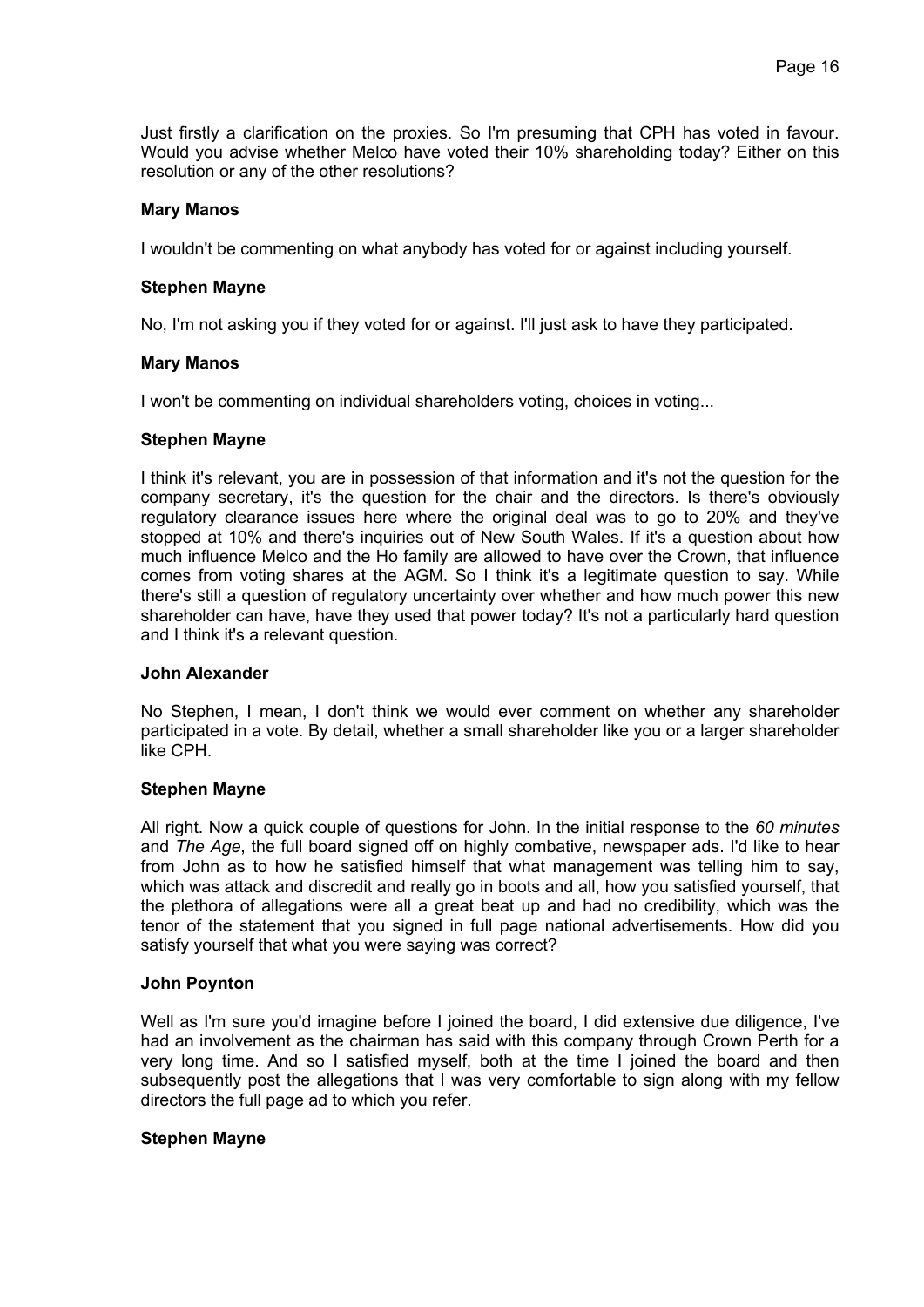Just one final question. So just the maths of shareholder representation on boards normally goes that whatever you're shareholding, if it's a block shareholding, you can have that proportion on the board. Now your nominee has recently sold a 10% stake reducing from 47 to 37 and that has settled and is proposing to sell another 10% stake to reduce the 27%. And with the departure of Mr Dixon today, we moved from a situation where Mr Packer had 4 out of 11 and the chair, to will now have 4 out of 10 and the chair, which is an oversized representation relevant to his 37% stake, which is going down.

So do you agree with that and will you support the idea that as part of the way to redress that inbalance of representation on this board that we should move to an independent chair model? And address the numerical imbalance where it really should be probably 3 out of 10 or at the very least 4 out of 10 but not the Chair. Do you agree with that? Not a question for you, John.

# **John Alexander**

But it is a question for me, because your maths are wrong. CPH only has three, excluding myself as chair, CPH including Mr Poynton, has three directors on the board.

### **Stephen Mayne**

Okay. Mr Johnston?

#### **Michael Johnston**

Yes, I'm one of the three.

#### **John Alexander**

Mr Jalland, Mr Johnson and John.

### **Stephen Mayne**

And yourself.

#### **John Alexander**

No, you said three plus a chair. You said four for a chair. But I'm not a CPH appointee. I'm management.

### **Stephen Mayne**

But you've worked for the Packers for 21 years. You're not seriously saying you're an independent chair are you?

### **John Alexander**

I'm not classified as.

#### **Mary Manos**

No he's an Executive Chair. He's an employee of Crown Resorts Limited.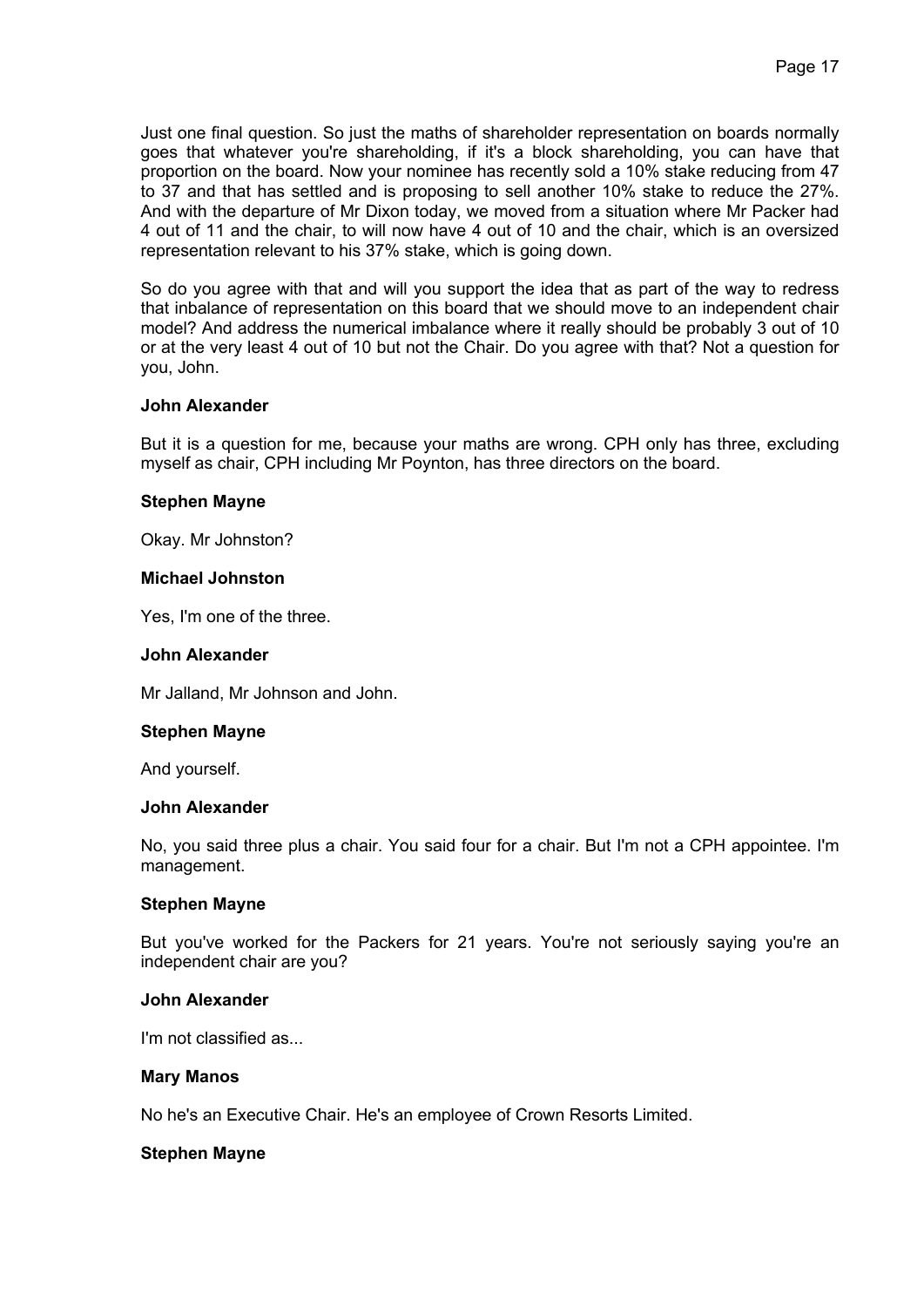### Are you serious?

### **Mary Manos**

He is an employee of Crown Resorts Limited. He is not a CPH representative.

# **John Alexander**

At the end of the day, there's still the majority of independents based on that maths. Correct?

# **Stephen Mayne**

Says it all about the spin that you're claiming independent of Mr Packer after 21 years and \$73 million. I don't know. But John, I'd like to hear from you on the question of the independent chair.

# **John Poynton**

Well, my overriding statement would be that I'm focused like the rest of the board on shareholder value and I'm not sure there's a direct correlation that you trying to infer that a lack of independence or a lack of a particular formula actually leads to a detrimental performance in the company. I'd certainly reject that proposition, if that's what you're trying to say. I repeat, like my fellow independent and non-independent shareholders, I'm focused on delivering shareholder value. And that's what I've stood for, for the last 40 odd years. And so when it comes to specifics, I think it's a matter for the whole board to decide, not for me.

### **John Alexander**

All right, then I think we should move to the vote. So I'll just repeat what I said earlier. To vote to elect John, press one on your handset. To vote against, press two. To abstain, press three. If anybody again requires any assistance, please put up your hand. Are there any shareholders who haven't voted?

I think we can declare the election of Mr Poynton as the director. Congratulations John.

The second director up for re-election is Helen Coonan. I now propose the resolution that the Honourable Helen Coonan retires in accordance with rule 5.1F for the company's constitution and being eligible she is re-elected as the director. Valid proxies received before the meeting on the resolution are shown on the screen. I will now invite questions and comments on the motion. Are there any questions?

# **Facilitator**

Geoffrey Bowd returning to the stand.

### **Geoffrey Bowd**

Thank you, Mr Chairman, the ASA will be supporting the re-election of independent directors, Helen Coonan, Andrew Demetriou, and Harold Mitchell. There is similar reasonings, so not be repetitive and speak to each resolution. I'd just like to cover some of the reasoning now.

Helen Coonan is eminently qualified to be a director of a public company. As I said earlier, the ASA has voting and engagement guidelines and we endeavour to apply these with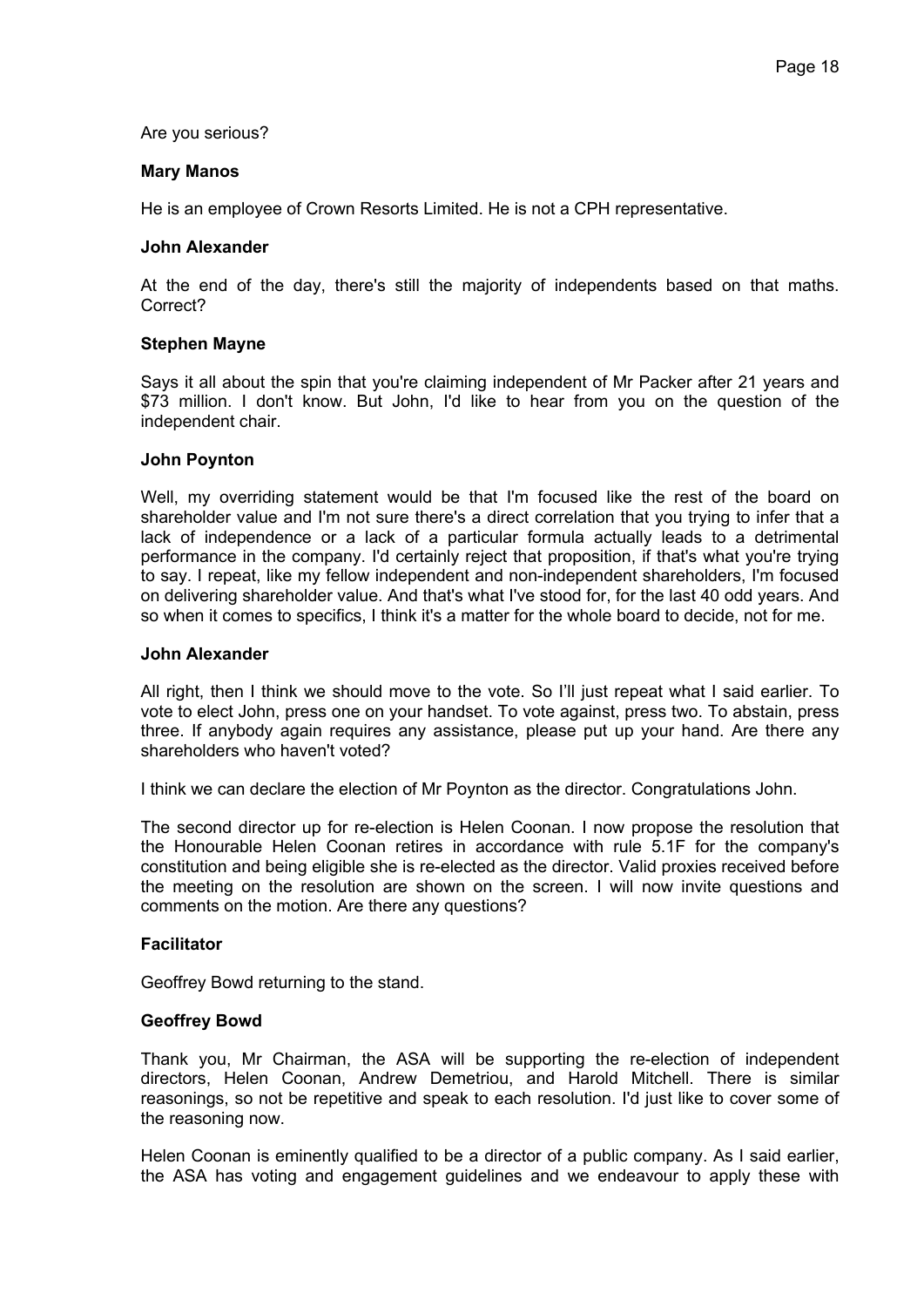consistency. However, consistency requires assessment of specific circumstances, not necessarily a dogmatic tick the box approach. Helen Coonan does not have skin in the game, which is one of our focussed guidelines. Nor do most of Crown's directors. Skin in the game is not Crown policy. The ASA believes it should be, as said so, and your policy is now unusual for public companies. However, we would not deem it prudent today to vote against Ms Coonan or other independent directors' re-election solely on this criteria. The ASA also has workload as a guideline. Ms Coonan is a director of one major public company, Crown, and she is involved as a director or advisor in an impressive list of government, semi government and private sector enterprises.

Her extensive contribution to the Crown board is evidenced in that she is the chair of three committees and her attendance at board and committee meetings is exemplary. The ASA has not the capability to assess and conclude that non-Crown involvement is such that she cannot continue with her commitment to be an independent non-executive director of Crown. Our question Mr Chairman, our intention to support her re-election would be enhanced, by let's say her public assurance that given her many interests or workload she can continue to commit to Crown. Thank you.

# **John Alexander**

Thank you, Geoff. Well as you touched on, Helen's attendance at all meetings is exemplary. It's not just her attendance that we look for. That's the easy part of the exercise, it's actually her contribution. The fact that she's in demand for so many roles outside of Crown just reflects her abilities.

Let me just touch on what you raised about the company being prescriptive or being nonprescriptive about share ownership by directors. I think I can talk about this because I do have a relevant large number of Crown shares. In my experience, having a policy where directors must hold a small but relatively meaningless parcel of shares doesn't affect to their performance or their contribution. I look around the boardroom and see from particularly our independent directors in terms of their interaction, and their application, and their dedication and contribution is excellent whether they hold shares or not. Helen, would you like to say anything about...

### **Helen Coonan**

Thank you, Mr Bowd, thank you very much for your comments. I can appreciate that a long list of apparent commitments can indicate perhaps some busyness on my part and I've always been a busy person of course, and very much enjoy engagement across a number of industry sectors and then to use that experience in the law, in finance, in regulation, in communication and stakeholder engagement and in governance for the benefit of Crown. I have had an extensive professional background and I think I'm able to make a significant contribution to Crown. In terms of the actual workload, I have one ASX listed board role apart from Crown and a number of directorships of non-listed entities and some charities as I hope everyone here is happy that I do, and some ambassadorial roles for other organisations. So you'd appreciate that not all roles require the same investment of time and attention to that of the Crown board.

For example, I have three roles where the board meets only four times a year. So I think that puts it in perspective and context. The important point is that I am able to and do devote sufficient time and attention to the requirements of Crown, as you've heard. For the six active board committees, I'm the chair of three of them and I also chair the Crown Resorts Foundation and as you very kindly mentioned, I have a perfect record of attendance, at all scheduled board and committee meetings and any additional meetings as required and as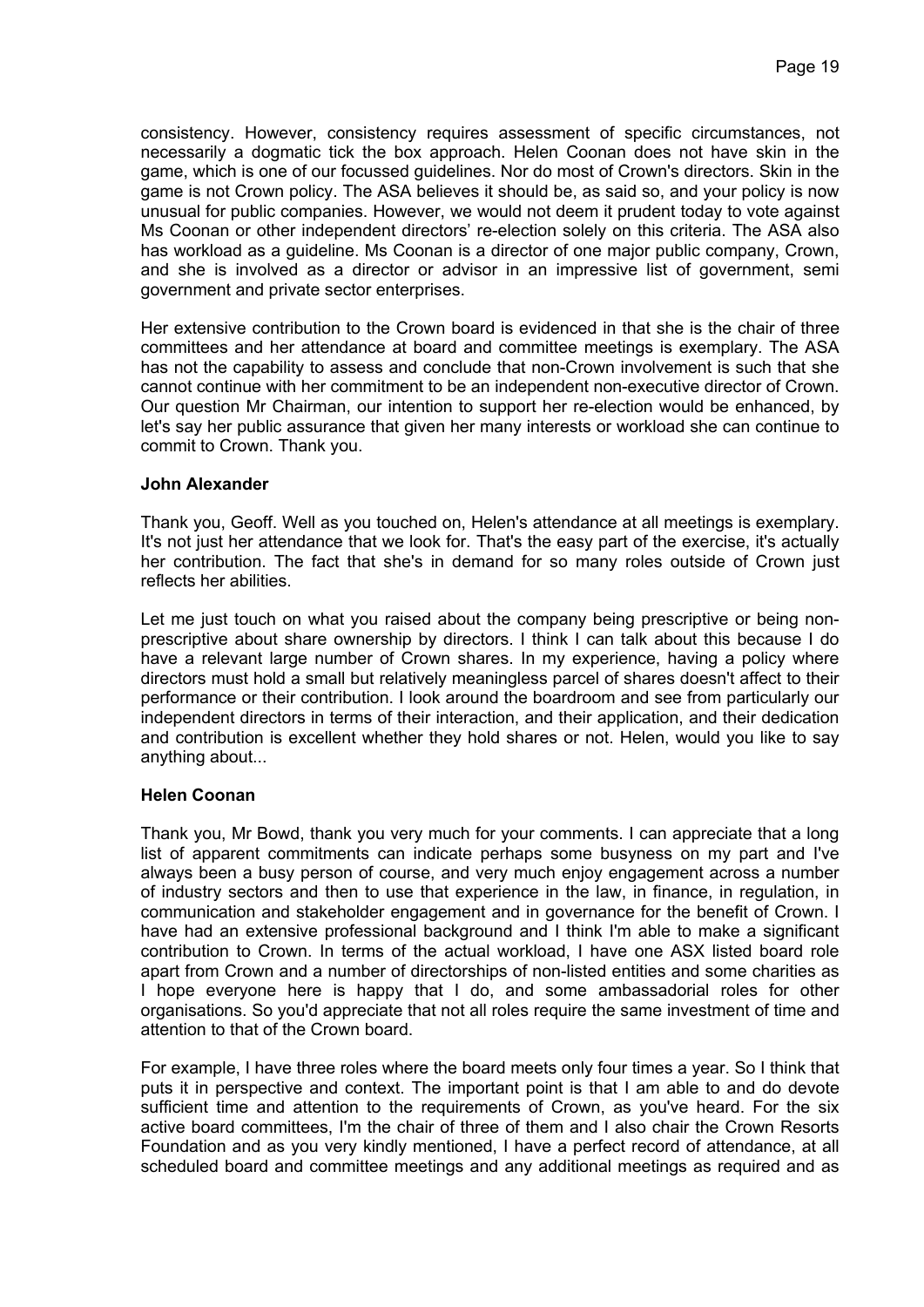you can appreciate, it's been a busy time for Crown lately and meetings are required on short notice.

I can say, and I'm sure my fellow directors would support this, that I'm accessible and available to my fellow directors and to provide guidance to management when required across many sectors of the business between board meetings. And so I would like very much the shareholders to know that my contribution as a non-executive director I think clearly demonstrates my commitment to the business and my capacity to prioritise my time so that I can devote whatever is needed to the interests of Crown.

# **Geoffrey Bowd**

Thank you, Helen. Just say thank you very much for taking that time to, let's say enhance our vote. I see the numbers up there and I just confirmed the ASA is supporting your reelection.

### **John Alexander**

So, as with John could I now...

# **Facilitator**

We have Tim Costello, again.

# **Tim Costello**

So I'd like to ask Helen in your role as an independent director to comment on how you feel about what I sense is the public distrust this unease about so many ex-politicians engaged with Crown. We certainly have Karl Bitar and Mark Arbib and now Chris Reilly, former chief of staff for Dan Andrews.

We in Australia, as you would know, Helen, have the greatest gambling losses anywhere in the world, 30% ahead of the country that comes second, Singapore, then Ireland, 30% \$1,200 losses per head in Australia. That has only happened in Australia, not because we're the greatest gamblers on earth, but because of political decisions and political architecture and I think the chairman rightly said you are a major tax collector for government. I think I heard \$650 million, is that right?

### **John Alexander**

Yes.

### **Tim Costello**

A year. So you are a major revenue collector for government to set the political architecture that has led Australia to be the greatest gambling nation in terms of losses and I won't go into my view social misery that flows from that. It's not a good look, it seems to me, Helen, to have so many ex-politicians. It doesn't breed confidence. I would just like you, as an independent board member, to perhaps reflect on that. Maybe the allegations which are proof of this distrust, what your reflections are.

### **Helen Coonan**

Yes, thanks very much for the question, Tim. I don't necessarily agree with your characterisation of the nexus between politicians and gambling and certainly not in respect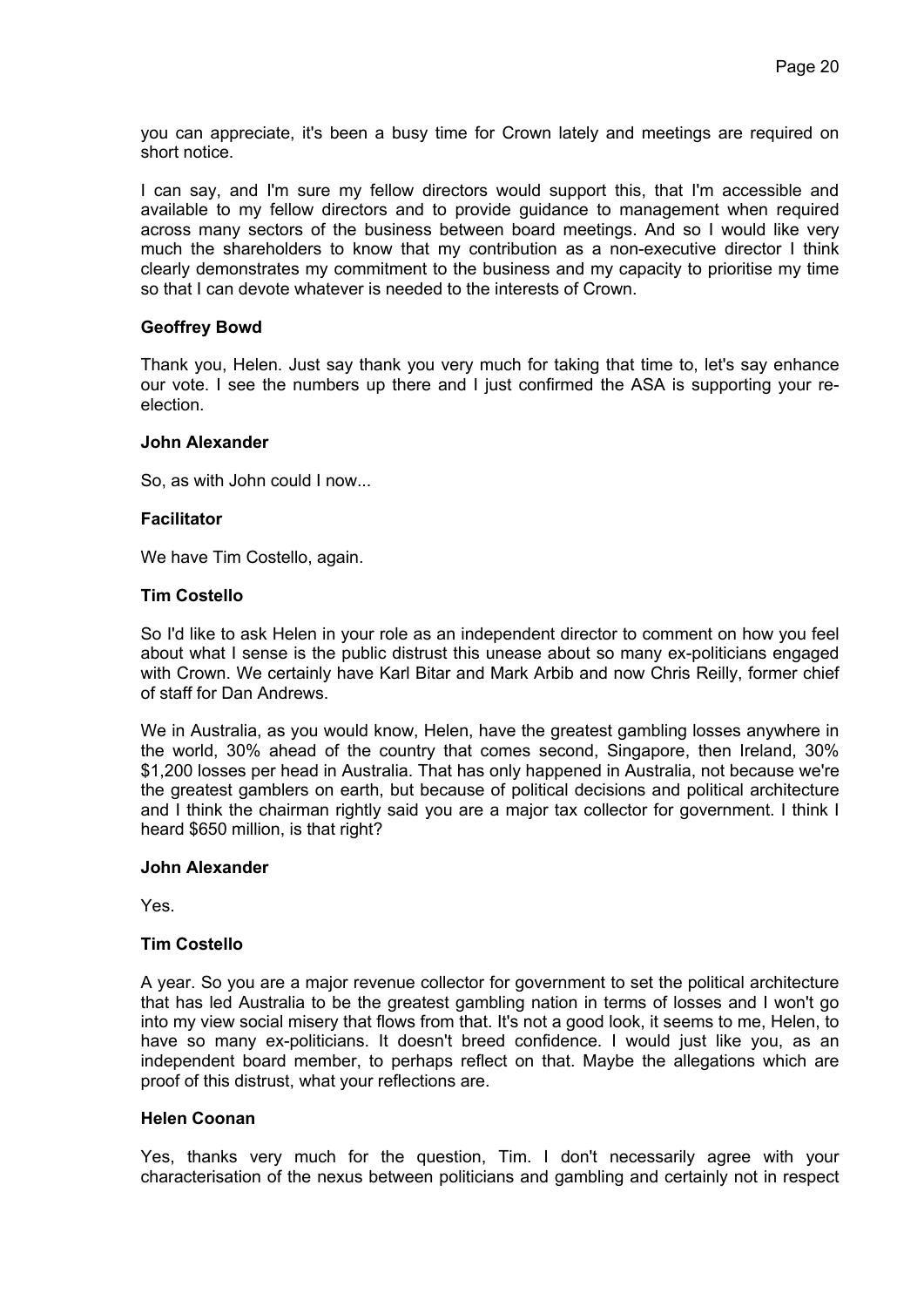of Crown. I haven't been in parliament since 2011 and I know that the two other gentleman you mentioned, Mark and Karl haven't been in parliament for a very long time either. There has to be ways in which, if you have a lot of public sector experience and you're used to dealing with major policy settings, you can bring that experience to bear and be a useful, sorry, make a very useful contribution to public life and to corporate life when you leave. As you've heard the Chairman say, gambling or casinos, certainly Crown is one of the most heavily regulated companies in Australia. It's subject to intensive regulation by state regulators, by federal agencies, and just referring back to the chairman's speech, you will recall that there was a reference to over a hundred pieces of legislation or regulation or other government policy settings that control gambling.

So I don't know that you can make that leap from politicians being connected with organisations to the political architecture somehow or other enabling, as you characterise it excessive gambling. So that's my thoughts and more broadly, I'm certainly prepared to say that I think the unsubstantiated and unproven allegations that have been made against Crown have been of course deeply distressing to all of us. But I remind everyone, all shareholders, that allegations are not facts, they're not facts. And that is precisely why we have taken the steps we have in terms of the advertising that we undertook and why we now await the outcomes of the inquiries that regulators have decided to set up. It will be appropriate for us to cooperate as we always do and to look at whether out of all that there is anything further that we can do as part of our continuous policy of improvement.

# **Stephen Mayne**

Helen, as the first independent up for election today, can you tell us how the independent directors have worked together to satisfy themselves that what management is telling them, i.e. it's all rubbish, is true and that there's actually nothing in anything? So have you had meetings of the independent directors? Have you tested the allegations? I mean, I think you're the only lawyer on the board. Take us through what steps you and the other NEDs have taken and why haven't you set up an independent board committee to deal with all this and what do you think about the question of the independent chair? Surely you recognise that it's time for an independent chair and I've got one follow up later on the workload and the voting question, but I want to hear your answer to that first, thanks.

# **Helen Coonan**

All right, I'll go over that again for you Stephen, whenever you wish to ask about it. Happy to.

The independent directors I think work very effectively together on Crown as you will have seen of the six committees that Crown has an independent director chairs, each of them, and there are majorities of independent directors on all of them. We provide I think very effective supervision and guidance to management and we test management thoroughly in respect of matters that are brought to Crown. More particularly, I can assure you, I think I have chaired about eight meetings in relation to matters that are, as I said, have concerned Crown, these unfounded, so it would seem, allegations made with scant regard to the facts, allegations that are not facts and not evidence, but the independent directors take it very seriously, as do the non-independent directors, and certainly the Chair, we take it all very seriously, and when warranted, we do set up committees and have extensive examination of issues as we should.

# **Stephen Mayne**

On the workload question, I mean a 23% protest vote, and if you factor in James Packer's 37%, and well we don't know if you've been saved by the Ho family or not because there's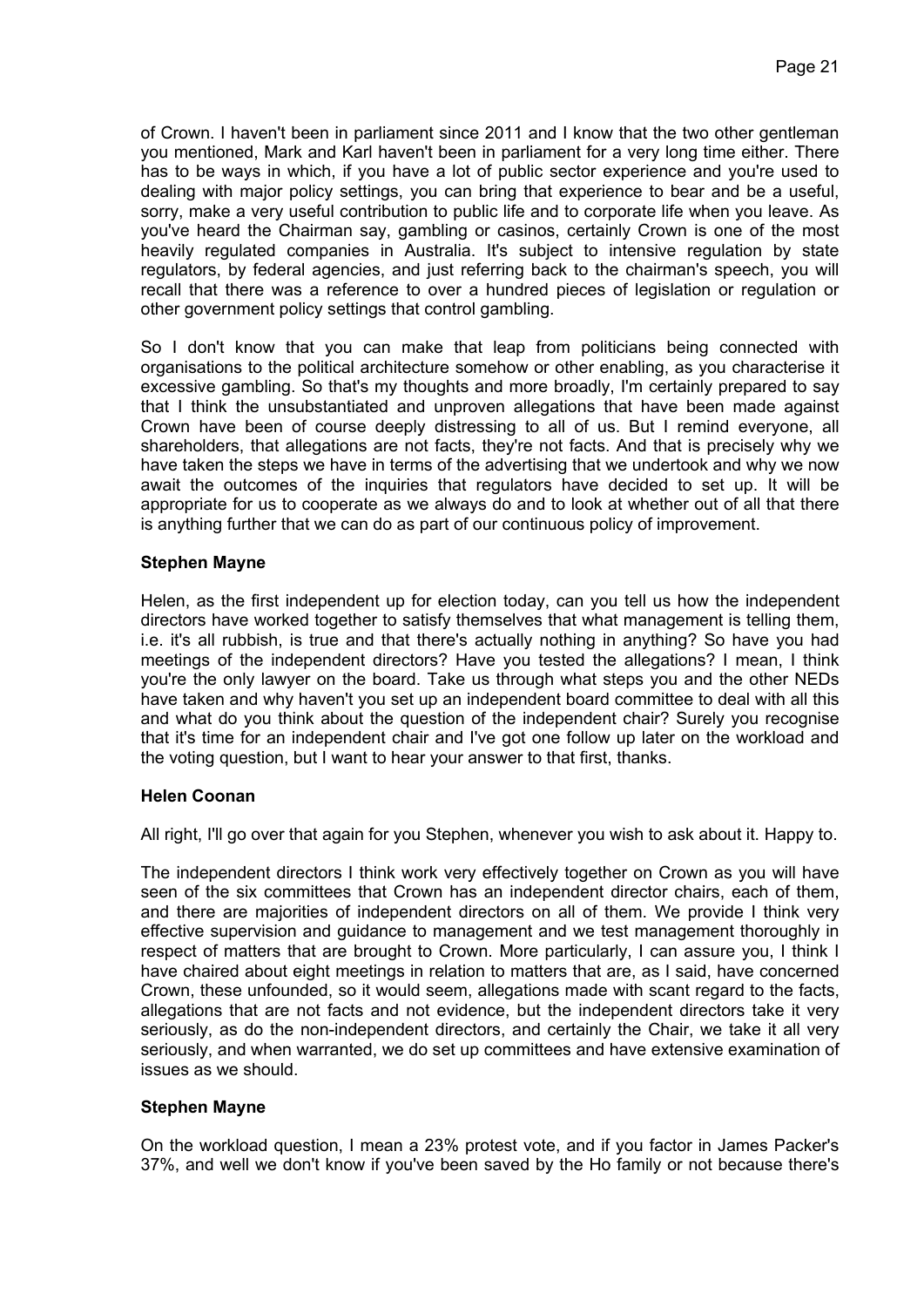no disclosure on that, but that's probably the biggest protest vote in the history of Crown, and that's based on your workload.

### **Helen Coonan**

No, it's not. No, it's not.

# **Stephen Mayne**

Well, I think there's some shareholders who have concerns over your workload, and there's others who have raised issues about your independence, and the non-audit fees, I think it was. But I just want to take it through a bit, you're chair of seven bodies and you sit on six other bodies. So far as I can see, you are actually the single busiest director in the country. I mean Chair of Place Management, New South Wales, Chair of Supervisor Investment's Australia, Director of Snowy Hydro, Co-chair of GRACosway, Director of Obesity Australia, member of JP Morgan Advisory Council, there's four others. But the thing that really struck me was you added three chairs this year, so you were already crazily busy and then you added Chair of the Mineral's Council. So you're the chief lobbyist for the whole mining industry. Chair of the Australian Financial Complaint's Association. So you're chair of the post Royal Commission complaints are coming in. Big job. And chair of another listed company, HGL.

What we want in independent directors are people who've got the time to step up when there's a crisis. Now there's a crisis here and you can't possibly have the time to do all these jobs appropriately. You have got the biggest protest vote, probably in the history of Crown. So can you please address why you think that has happened, and whether you're going to respond to it? Are you going to address the concerns that your own shareholders are expressing here to the tune of \$1.5 billion worth of stock, or is this going to be ignored and dismissed like everything else at Crown?

### **Helen Coonan**

Well thank you Stephen. I think there's about 12 questions in that so I'll endeavour to unpack it a little bit for you. You start your question, I thought, by complaining that we weren't working hard enough as independent directors, and you appear to have disregarded the fact that I said I had chaired eight meetings about matters that are of great concern to Crown and that we take very seriously as and when required. So that indicates that I am quite capable to prioritise my time and give whatever time is necessary to the interests of Crown in relation to the matters that you've talked about.

As to the vote, I read very carefully the proxy advisors, and it appears that the vote that you refer to has nothing to do with my workload, and relates to some issues to do with the audit and governance committee, and the ratio of audit fees to non-audit fees. I'm quite confident that I can assure you of that. So what we do of course when we vote is to have a majority, and I understand that I'm likely to be re-elected on the basis that I do have the majority of the support of these shareholders.

### **John Alexander**

Thank you, Helen. I think we move to the vote if there aren't any more questions. Oh, there's one more question.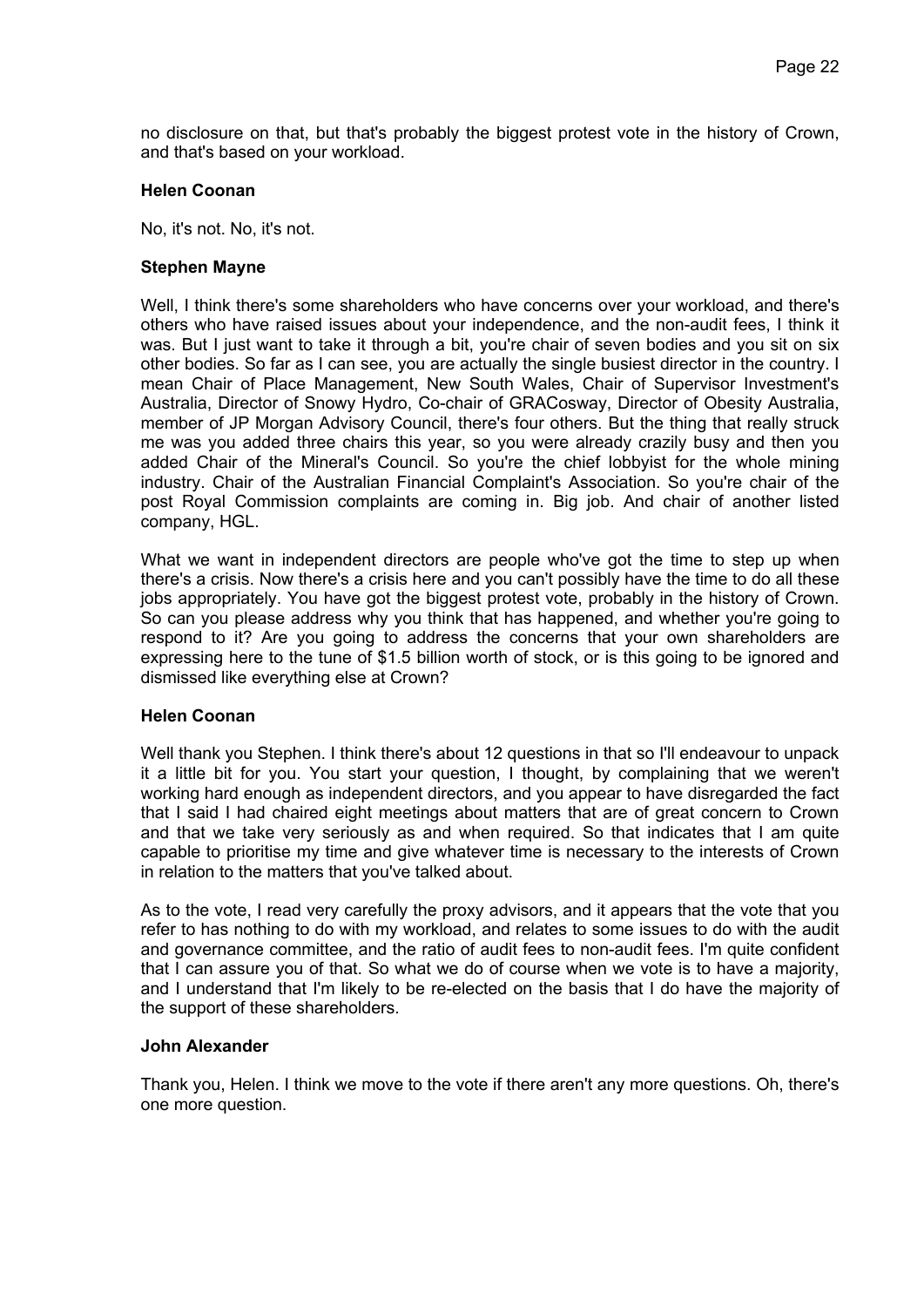# **Ron Guy**

Yep. Ron Guy again. Yep. So I guess the question is towards charities and how Crown and you will promote and exercise these things. But I note that the family and domestic violence changes to the support policy is a credit to Crown, but I guess harping back a little bit to what's happened in Sierra Leone and with the \$6 million that we presumably won out of our support for our visitor there. I guess in a lot of ways it seems like we got money for a lot of suffering that's happened. I'm not aware that we've caused that or we're just part of the end of the chain of that.

But I guess I'd like to note in the charities that recently there's Aminata, and she was from Sierra Leone. She was one of the captured people by the Taylor's organisation or group. And they've set up a charity to the Aminata Maternal Foundation, which applies to helping women and babies in Sierra Leone. So, I guess in some ways we've profited from the suffering of other people, so I'm just wondering how you come to direct different charities for the board, to accept or to consider?

# **Helen Coonan**

Yes. Well, thank you Mr Guy, for the question. As Chair of the Corporate Responsibility Committee of the Board, we look very critically at ways in which this business can support many causes to do with the business. But then in respect of the Crown Foundation it's a broader remit, and we do look to what we need to do, and what we think we should do, in the areas of indigenous education, particularly the education of indigenous girls. And we also think that certainly throughout Western Sydney and Perth and Melbourne, some of our arts programs given to very small organisations really help very disadvantaged people to understand more about their environment, what they can do, how they can enjoy a lot of the things that we take for granted in our cultural institutions.

So we take our charitable work very seriously and we always take on board suggestions such as yours. We'll have a look at it, but we do have very specific charters and objectives for our charitable work. We do think that it needs to be connected to our business operations. So, that's basically how we approach our charities. But I'll personally go and have a look at what you've raised, Mr Guy.

# **Ron Guy**

Well we are a global company and we're trying to introduce businessmen from all over to gamble. But you know, there is a huge amount of refugees in the world, and I must admit that I was pleased that the plans to go ahead in Sri Lanka, to build a casino, which is still a lot of war crimes that haven't been answered or crimes against humanity. So I guess in essence if we'd set up there, in some ways we would have been part of that, so I am pleased that that fell through, not necessarily because of the board's choice, but because of the politics...

# **Helen Coonan**

Well, if we had set up there, of course we would have looked at the communities in which we operate. I mean, that's basically what we do as a responsible business. Thank you.

# **Tim Costello**

One more question to...

# **Helen Coonan**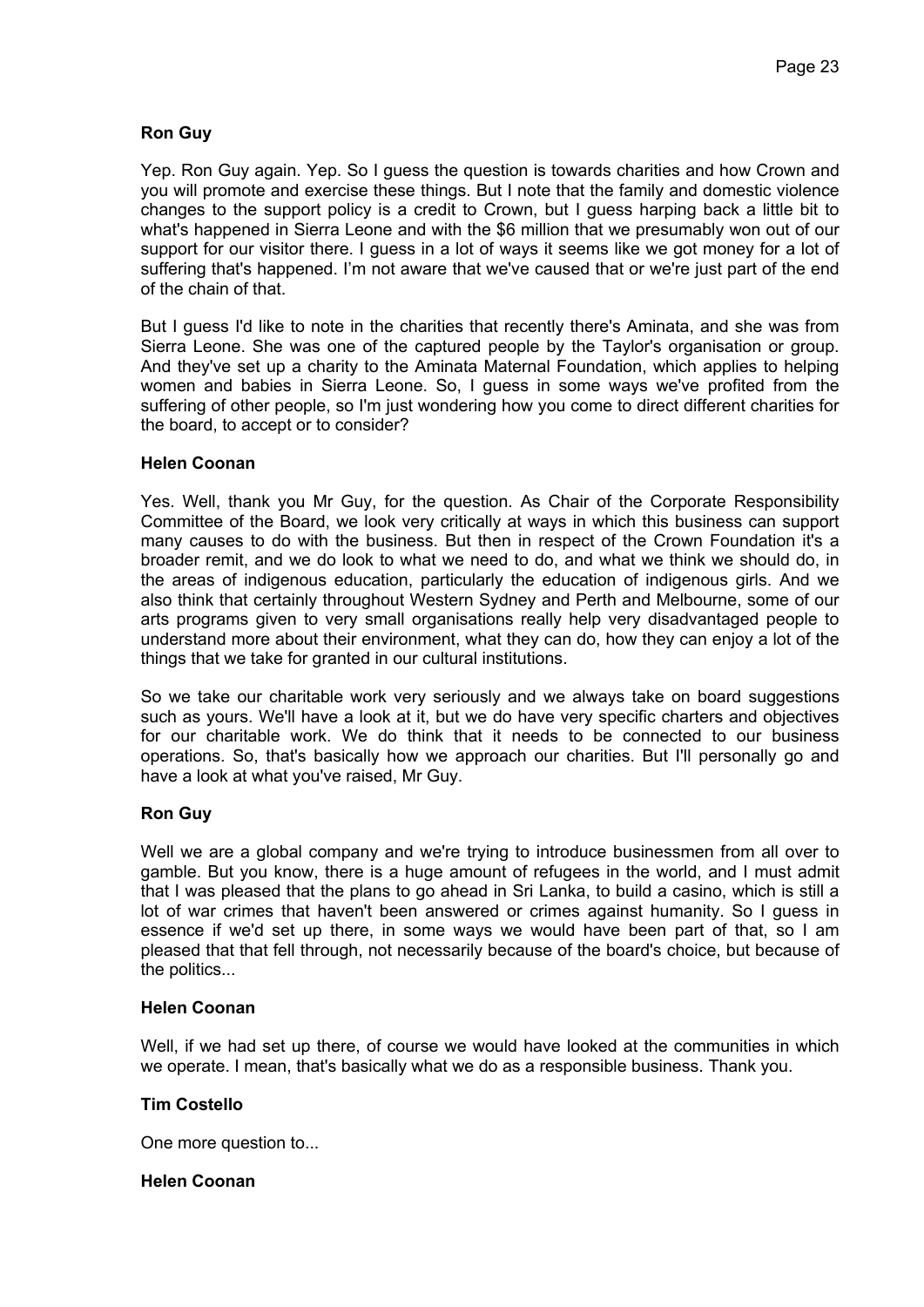Yes Tim.

### **Tim Costello**

So, I take your point that you have been out of politics since 2011, but in 1999 a person you might remember, Peter Costello, had a Productivity Commission.

# **Helen Coonan**

I vaguely remember him, yes.

# **Tim Costello**

You were in government then, and into gambling. And the response to the funding none of us knew that we...

# **Helen Coonan**

I'm sorry, Tim. Did you say I was into gambling?

# **Tim Costello**

No, no, no. You were in government.

### **Helen Coonan**

All right, okay.

### **Tim Costello**

Sorry.

### **Helen Coonan**

Just making sure we're in the right spot here.

# **Tim Costello**

Yep, in government. The response to the finding that we had 20% of the world's pokies led your leader, John Howard, to say, "I am ashamed of this." So I'm interested to know whether you shared that shame when you were in government? How you feel about gambling? And, as an independent director and the Chair of the Corporate Responsibility Committee, given these allegations, have you met with Andrew Wilkie personally? Or Nick McKenzie, the investigative journalist from *The Age, Sydney Morning Herald*, to actually hear what's going on?

# **Helen Coonan**

Well, once again that's a very long bow, a long compass back to 1999, Tim. I'm not ashamed of having been in government or what the Howard government achieved when it was in office. I must say that Mr Wilkie and Mr McKenzie haven't sought to meet with me, and so I haven't had the kind of conversations to which you allude.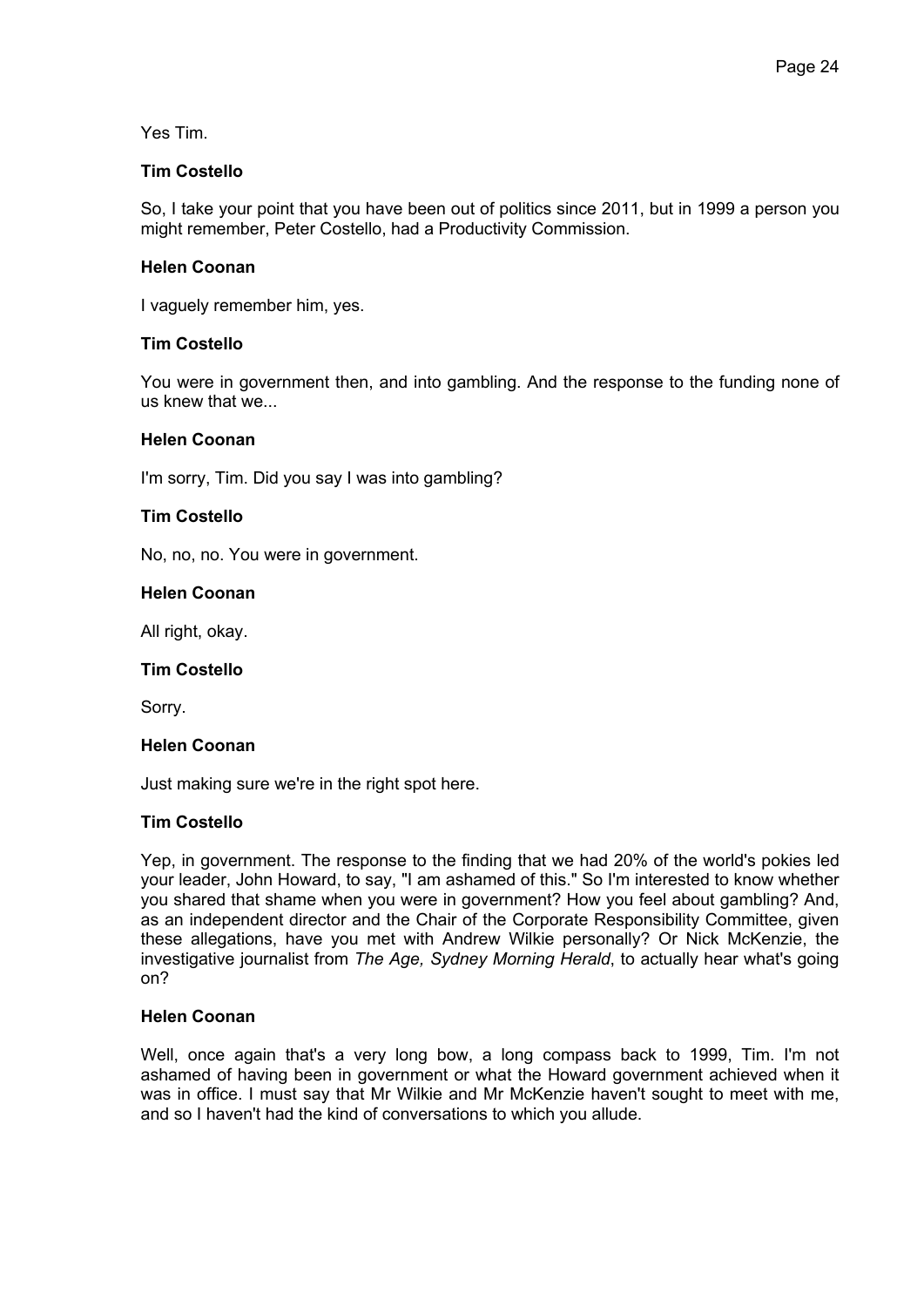# **Stephen Mayne**

Okay. Just a final question for Helen. It's good to hear from independent director, first chance we've had today to not hear from management and non independent directors. Now as you mentioned Helen, you are Chair of the Corporate Responsibility Committee. Are you concerned that there just seems to have been so many leaks against the company? I mean there's three supervisors at the VCGLR who are leaking videos. There's the machine operators here, there's law enforcement bodies who are leaking from their hard drives treasure troves of information. And there's obviously been a lot of leaks from inside the company. I mean, surely you are concerned that there's been so many attacks on the company, and so many leaks? And are you surprised that ACLEI, the federal government body, has decided these are so serious that they're going to have their first ever public hearings? And has Crown done anything wrong? Can you mention even a single thing where you've made a mistake, and you maybe you should have done something differently, or your approach was wrong? Or is everything absolutely perfect from your position as Chair of the Corporate Responsibility Committee?

# **Helen Coonan**

Well, the Corporate Responsibility Committee considers issues to do with employment. It considers issues to do with the environment and Crown's environmental policies, and it looks at policies to do with our diversity, promoting women, promoting people who are vulnerable and who have otherwise disabilities. That's our CROWNability program and our indigenous employment program, it covers a lot of territory and it doesn't look at leaks. So it's not a committee that looks at leaks. But coming back to your point, I'm trying to do the courtesy of answering your question, Stephen, we're not in a position to be talking about individuals and a lot of the leaks are nothing to do with our employees. You just mentioned there appears to have been a leak out of the VCGLR.

Now, that's not something that's within Crown's remit. So, we're not in a position to comment about individual matters. We care about all of our employees, as the Chair so, I think eloquently pointed out in his speech and we'll continue to do so and the Corporate Social Responsibility Committee will continue to look after all of these aspects of Crown's employees and our programs that we think promote our employees and benefits for them.

### **John Alexander**

Thank you, Helen. If there are no further questions, can we now move to voting for Helen? Again, the same procedure. Press one on your handset for, press two against and three to abstain and if you're again, if you have any issues or problems, please raise your hand. Are there any shareholders who haven't voted? Thank you and the poll on this item of business is now closed. I'm advised that the votes and the resolution have now been counted.

That's displayed on the screen. As you can see, the results show that the resolution has been passed and I declare the motion to re-elect Helen Coonan carried. Congratulations, Helen.

The next director up for re-election is Mr Andrew Demetriou. I now propose the resolution, for Mr Andrew Demetriou, who retires in accordance of rule 5.1F, of the company's constitution and being eligible, is re-elected as a director. Valid proxies received before the meeting on the resolution are shown or will be shown shortly on the screen. Are there any questions or comments on the resolution?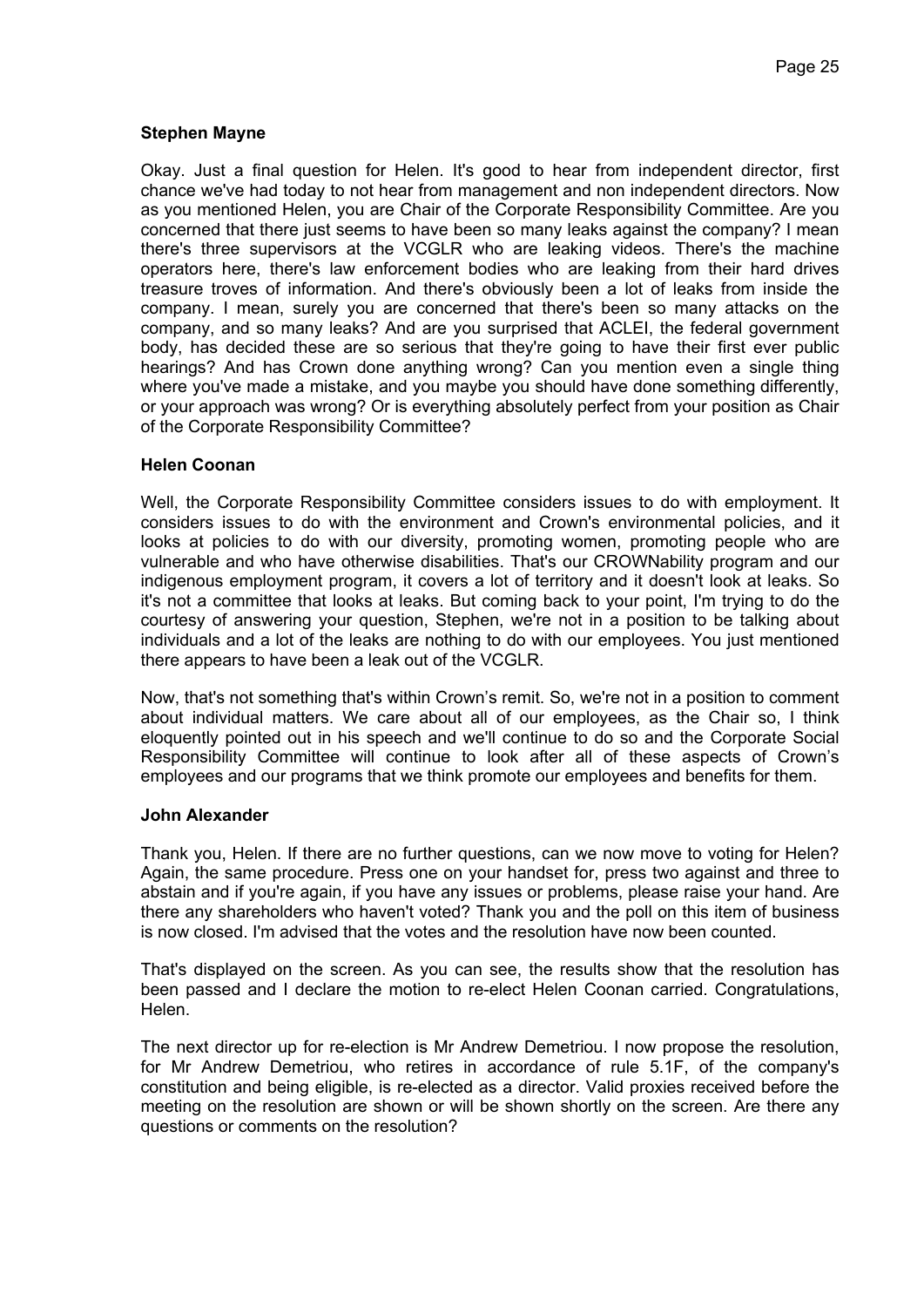### **Stephen Mayne**

First one is, could we just hear from Andrew, to explain the history of any relationship he's had with Mr Packer? Please.

### **Andrew Demetriou**

Thanks Stephen. Think I first met James in my capacity as CEO of the AFL, when we were starting to negotiate the broadcast rights, probably 2004, 2005. He was involved obviously with PBL. He left a lot of the negotiations down to his management and from time to time he'd pop his head in and would intimidate me and try and get the price down and we ended up resolving the issues.

### **Stephen Mayne**

And, as an independent director of this board, I want to ask you specifically, about the media strategy. You have a lot of experience in media, running the AFL, and constantly dealing with journalists. I think it's been an absolute folly to effectively declare war on the credibility of the single best regarded investigative journalist in the country, in Nick McKenzie, and particularly to do that, when he has an information advantage because he has an absolute treasure trove of leaks.

So, do you support the strategy of continuing to attack, belittle, and be totally combative as a company with full page ads signed by the full board, when the response has clearly been: 'well they won't admit they've done anything wrong. I've now got another 10 front page stories because I've got all this data. I'm just going to keep flogging them until they actually admit that there's something going on here.' So, the strategy is not working. What are you, as an independent director doing to challenge the management approach? Which is just deny and attack. Are you comfortable with that strategy? Is it working well, in your opinion?

### **Andrew Demetriou**

Look, I don't think it's a strategy. I think, what I would say is, I support all the decisions that had been taken by my fellow board members and not based on management advice. I mean, the fact is that the board has considered this matter very carefully. I have got previous experience with Nick McKenzie. I've got a very high regard for him as a journalist, particularly when we did the Essendon drug saga.

But on this particular occasion, I think I'd have to say that I've been very disappointed in what's been reported. The board has the same view. I mean, these are sensationalist, unsubstantiated allegations and they will be tested in due course. We operate in a very compliant environment, highly regulated, both with state and federal agencies. I'm a very proud member of this board. Very proud of what the Crown does.

I'm very proud of our employees. We employ 18,000 people. I take my role as independent director very seriously and we care about our employees and, I can assure you, that none of us enjoy, at all being called into question from our reputational perspective. From the work that we do and the work that our employees and our staff do and on behalf of the shareholders. When you feel that you've been wronged and as outrageous allegations, you call them out.

# **Tim Costello**

Hi Andrew, and I'm an admirer of your time at the AFL...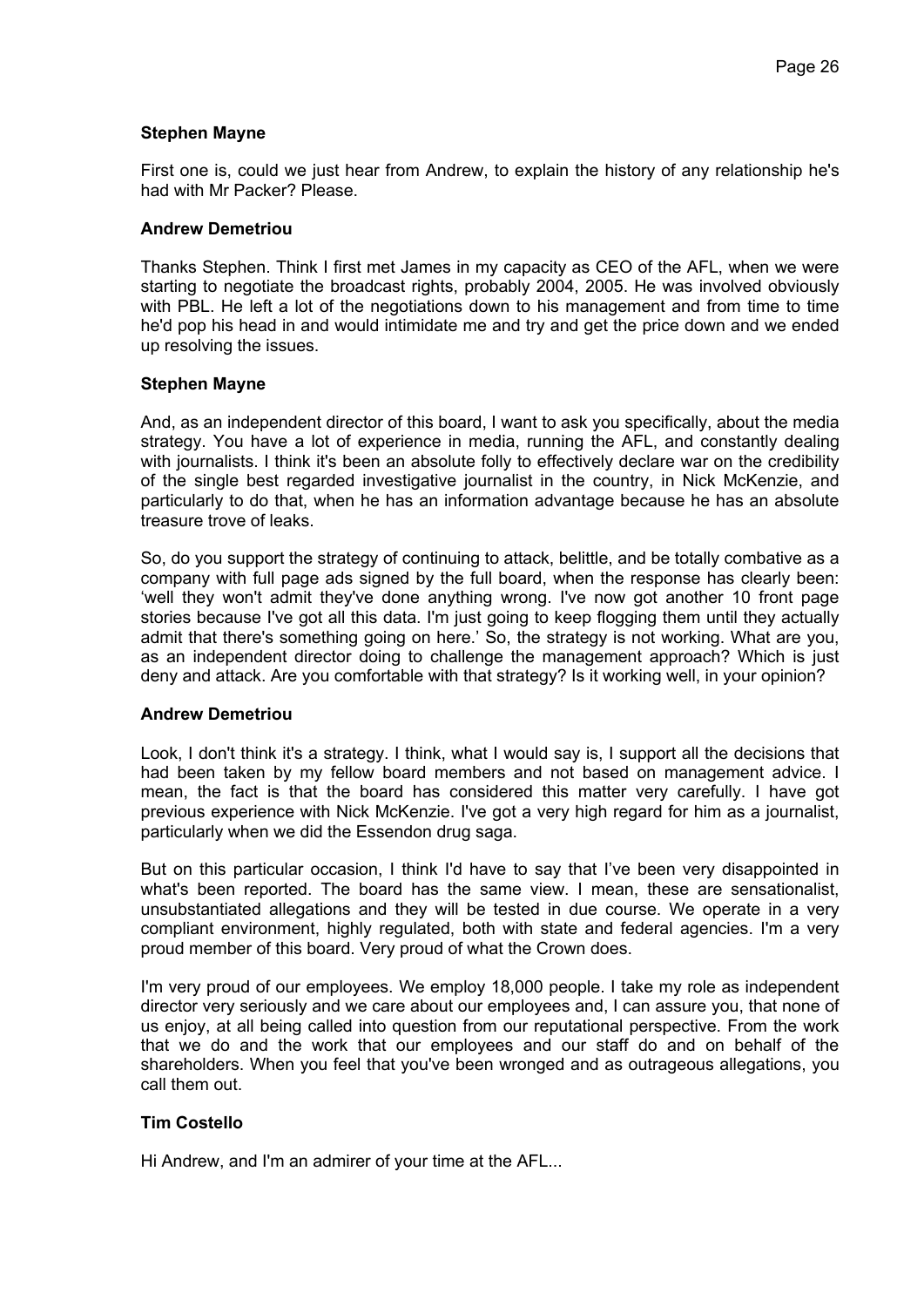# **Andrew Demetriou**

Thanks Tim.

# **Tim Costello**

Even as an Essendon supporter. So, I'm just interested in the values question. The AFL, it's core business is football. Now there's questions about gambling, where we're seeing, clubs getting out of pokies and there's a whole range of wonderful things you led, whether it was indigenous or disability or gay rights at the AFL, but it's core business was different to Crown.

Crown, though it's doing some wonderful works, we saw a video as we came in, with funding this and funding that. Because it's core business is gambling and that's where you're under the hammer, Nick McKenzie and others. As an independent director, how do you change this perception? Can that core business, which in my view, does rely too much on addiction and social misery. Can it be changed? You as an independent director must be worried about these perceptions? Particularly given what you achieved in the AFL.

# **Andrew Demetriou**

Thanks Tim. Look, it's a complex question which you'll probably find my answer a bit complex. I don't think the values of the AFL, are not to dissimilar to the values of Crown. I'm very proud as an independent director and I'm sure the board is very proud of what we do other than gambling. Some people will view gambling in a particular light, I understand that and I acknowledge that. But you know, we provide a destination for tourists, a destination for entertainment. We provide incredibly first-class hotel services, restaurants and people come here for enjoyment. Not everyone that attends Crown, attends here to gamble. We provide, I think we employed last count, in excess of 200 indigenous employees.

We provide in excess of 400 to 500 traineeships. We've got an outstanding foundation and I think our commitment to the community, reminds me a lot of what the AFL does. In amongst that, we have gambling, and we don't shy from that, but what we do, do, is we take our responsibility to gambling very seriously. We adopt responsible gaming. We've got John Horvath, as our director, who chairs those committees. We've listened to shareholders. Even at these meetings and even taken on board previous comments and questions from you and Stephen in relation to disclosures. We don't shy away from the fact that what we do, but what we do try to do is act as responsible citizens and take our role in the community very seriously.

### **John Alexander**

Thank you. Are there any other questions? Again, we'll move straight to voting please. On the same basis as before. To vote for the resolution, press one, against, press two, abstain, press three. Again, please raise your hand if you have any issues.

Are there any shareholders that haven't voted? I therefore declare the poll on this item of business now closed. I'm advised that the votes of the resolution are now being counted. They're displayed on the screen, and as you can see, the results show that the resolution has been passed significantly. I declare the motion to re-elect the Andrew Demetriou carried. Congratulations. Andrew.

The final director up for re-election today is Mr Harold Mitchell AC. I now propose a resolution that Mr Harold Mitchell AC, who retires in accordance with rule 5.1F, of the company's constitution and being eligible is re-elected as a director. Valid proxies received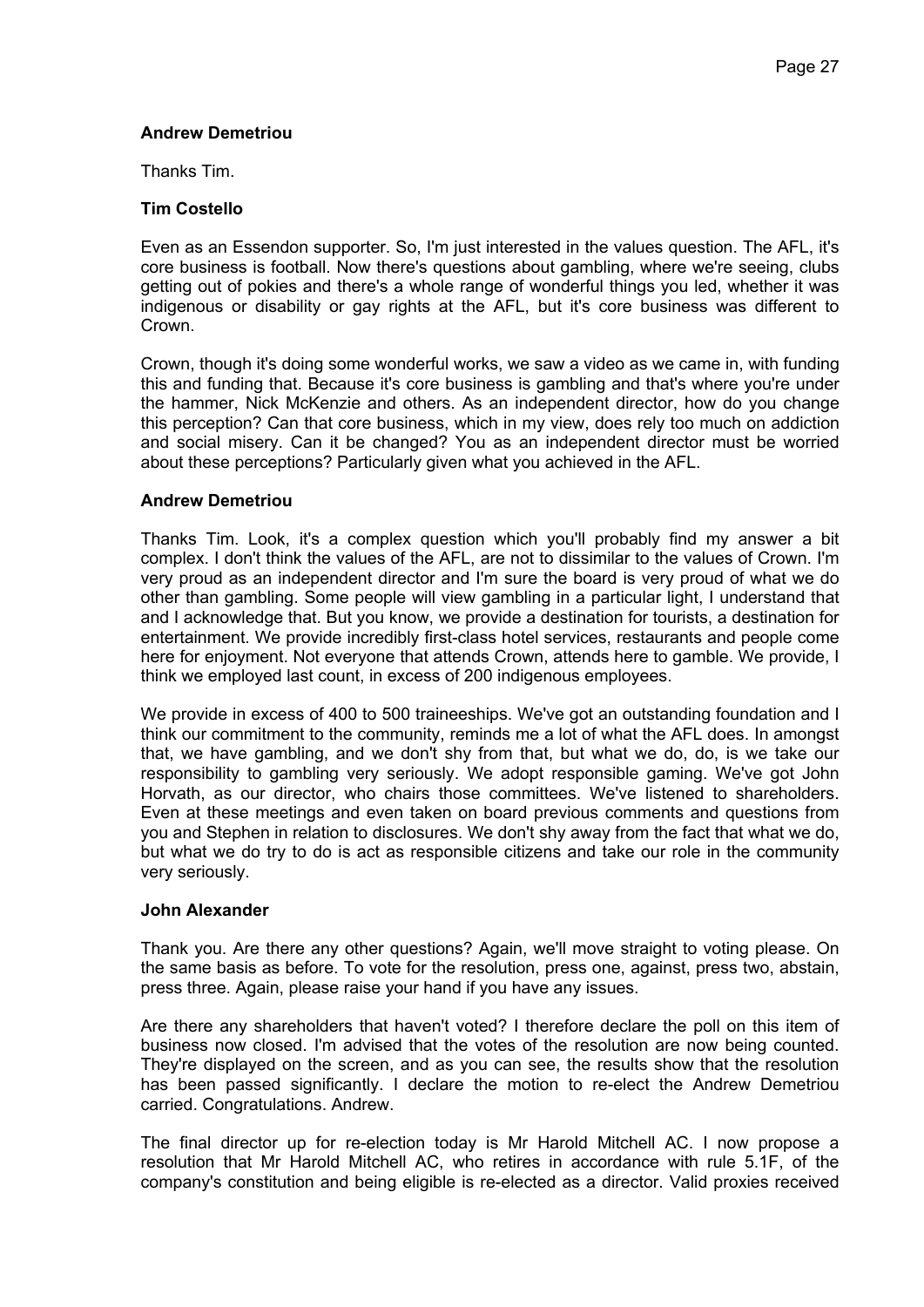before the meeting on the resolution are shown on the screen. Are there any questions or comments on the resolution?

#### **Stephen Mayne**

The first one, Chair, I noticed when in reading the ACLEI announcement, that they will be releasing a transcript of the public hearings at the end of each day next week. I'm just wondering if you can undertake to release a transcript of today's discussion? We've had some important governance discussions. You moved last year for the first time to have a webcast, but the shareholder who wants to try and get across, asking them to listen to audio. It's a bit tricky. Can you undertake just to make a transcript available on the website?

#### **John Alexander**

I don't think so.

#### **Stephen Mayne**

Okay. Now Harold, 27% is bigger than Helen's protest vote. So I guess the question to ask here is, you've been on the board for eight years.

#### **Harold Mitchell**

Good morning.

#### **Stephen Mayne**

Morning. Good to see you. You've been on the board for eight years, and I think the issue that comes up is that there has been some ASIC action taken against you at 77, long serving director. What was the consideration in terms of retirement or not? Did you talk to James Packer about this question? Because there are other circumstances... I think it was John Priestley who faced some ASIC action, and I appreciate the innocent until proven guilty concept, but he quit the ASX board after the proceedings were initiated, as a best practise, good governance question. You've obviously decided effectively to tough it out in terms of this situation.

So, can you just take us through that thinking, and can we hear from the Noms Committee Chair, departing, Mr Dixon, about the board's view on this question? Because I was expecting that you'd probably retire, and I was a little surprised that you decided to run the gauntlet of another three-year term.

### **Harold Mitchell**

You mentioned a couple of things there Stephen, you might like just to bring it back. I think you mentioned something about Mr Packer?

### **Stephen Mayne**

Yeah.

### **Harold Mitchell**

Was that part two of the question or...?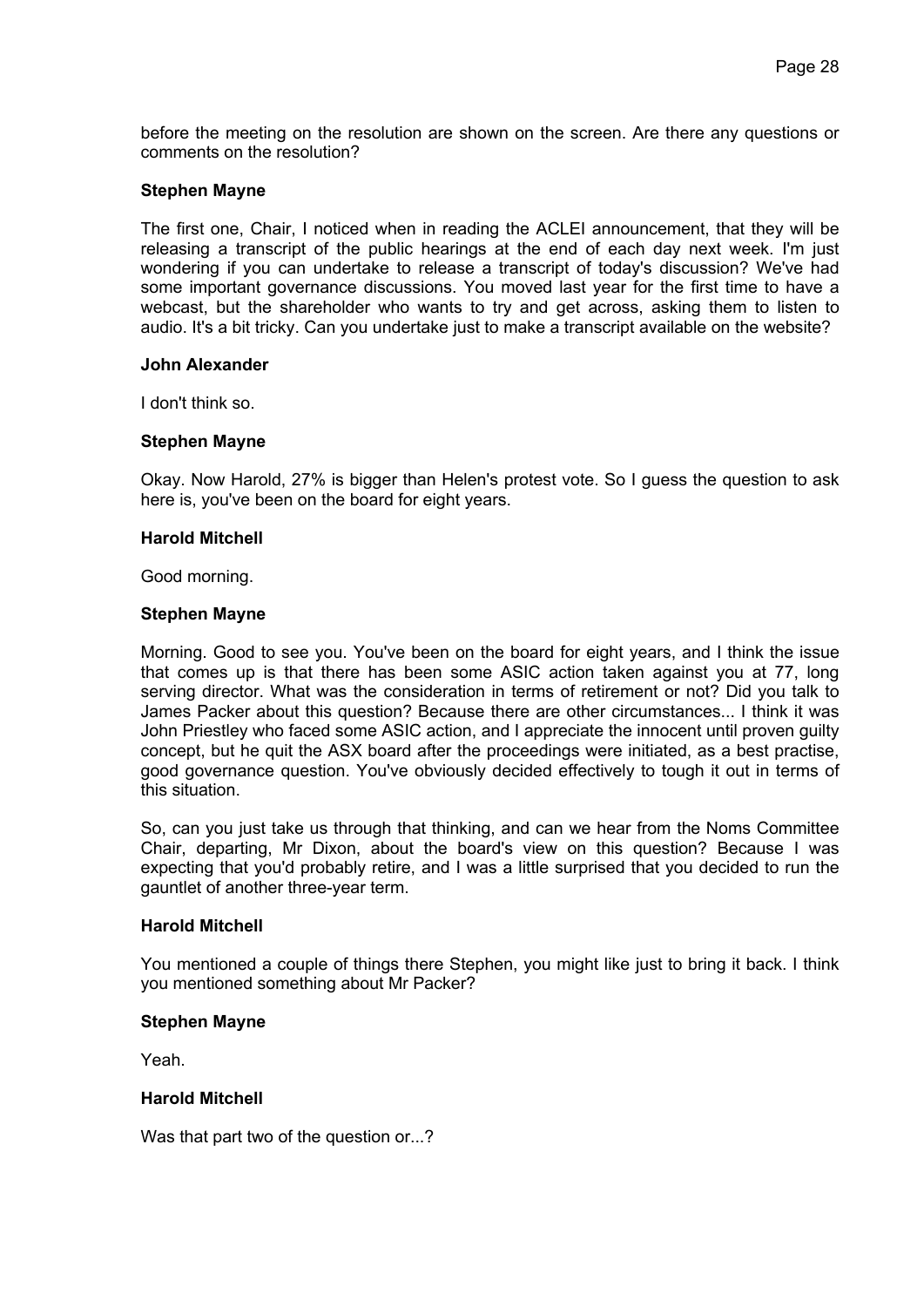# **Stephen Mayne**

Did you speak to him about your running again?

# **Harold Mitchell**

Oh no. No, of course not. No. So, can I deal with the ASIC matter?

### **Stephen Mayne**

Yeah.

# **Harold Mitchell**

For those in the room that haven't followed this as carefully, I have and indeed, Stephen has, it's a civil matter. It's something that happened seven years ago. I'll make three points Stephen. I'm well aware of what's expected of me as a company director. You'd expect that. You'd expect that to happen. I deny vehemently any wrongdoing. I'm vigorously defending these claims. As I said, it's a civil matter against me and I fully expect to win this proceeding and clear my name.

I'll just make one more point, and I should thank the proxy advisors, and I've read through what each of them... The Head CGI Glass Lewis, do we have the CGI Glass Lewis people with us today? But they've sent the information in. And I'll just quote what they've said, and I thank them for voting for me. "We believe Mr Mitchell deserves a fair trial, and we'll wait until the resolution of the court case before, opining on the appropriateness of his continued tenure on the company's board." I thank them for that, and that's where I would leave the matter.

### **Stephen Mayne**

My follow up is, I'm not sure of this, but I think one of the proxy advisors suggested you weren't independent? Is that...

### **Harold Mitchell**

Yeah, well they don't know me very well, Stephen, as you well do. I'm very independent.

### **Stephen Mayne**

What is the question mark about your independence?

# **Harold Mitchell**

I don't know. You'd have to ask them.

### **Stephen Mayne**

Well, what did they say?

# **Harold Mitchell**

I'm very independent, Stephen. I've run and built our own business. You're a shareholder. I should just say to the room, I've welcomed you at shareholder meetings before and now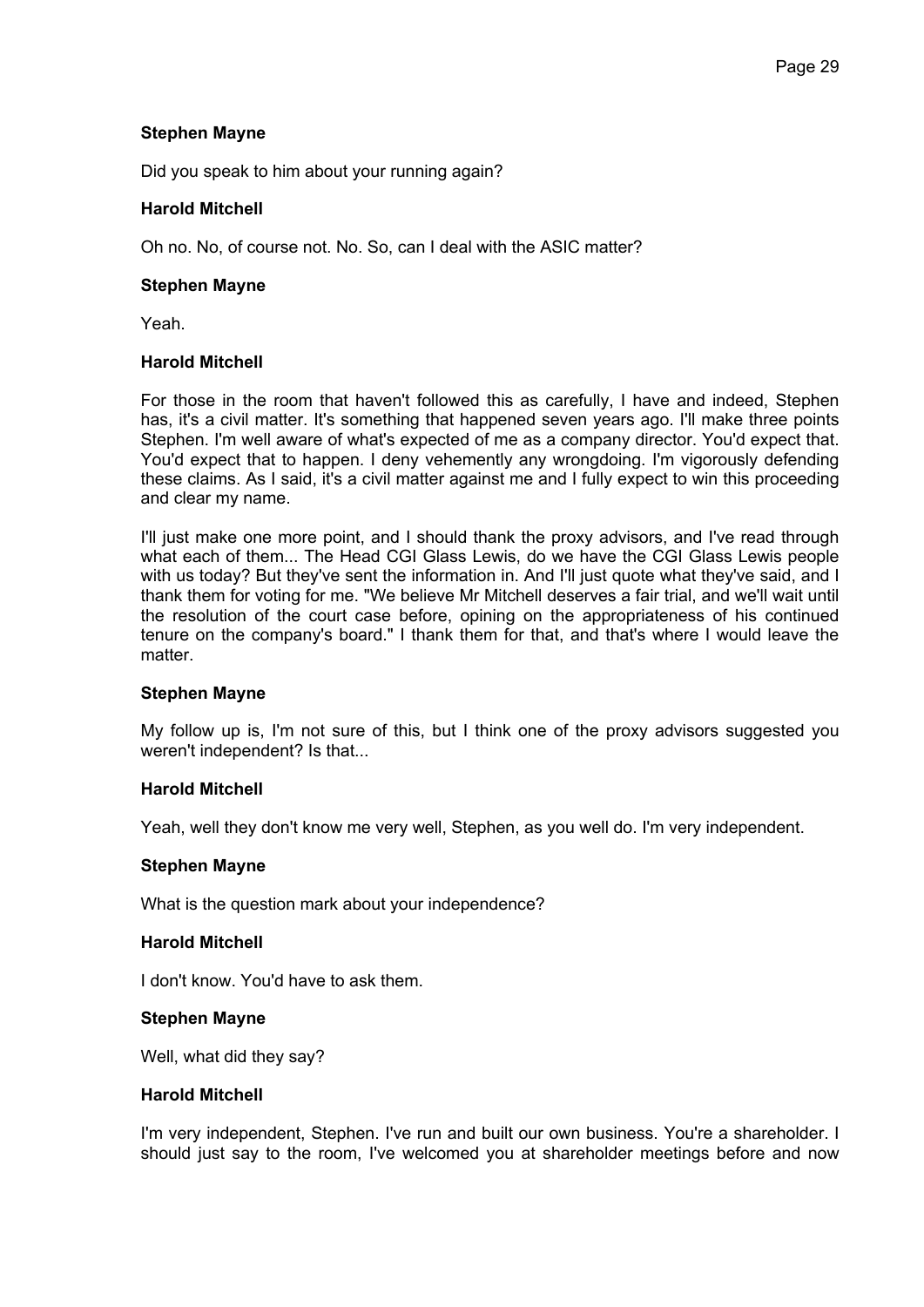from about 2001 onwards, you might recall. I was very independent then, and I'm very independent now. I don't know what they thought of that. But I'm an independent director.

#### **Stephen Mayne**

Okay, so as an independent director, could you give us a very quick summary of how you, with all of these allegations that have been made, and whether it's appropriate to deny absolutely everything, and to continue on with the non-independent chair model as opposed to setting up a board committee to formally deal with very, very substantial governance matters?

#### **Harold Mitchell**

Well, I think we've heard from three of the independent directors before. And I haven't disagreed with any of those comments. We can go through them all again, but I think that they've been well stated. I think also that the Chairman at the beginning of the meeting covered all of the matters. This is the most regulated industry in Australia. We came from the background of the media, relatively regulated, very much in the public eye. But this is the most regulated industry, and we deal with all of those, they continue on and that's the case today.

# **Tim Costello**

Harold, a question...

#### **Harold Mitchell**

Tim, good morning.

#### **Tim Costello**

Good morning. Great to see you.

#### **Harold Mitchell**

Good to see.

#### **Tim Costello**

So I've heard the refrain over and over. We are the most regulated industry in Australia. I'm sure the banks would have said that Harold.

### **Harold Mitchell**

No, no, we are.

### **Tim Costello**

And I'm sure others would say that too.

# **Harold Mitchell**

We are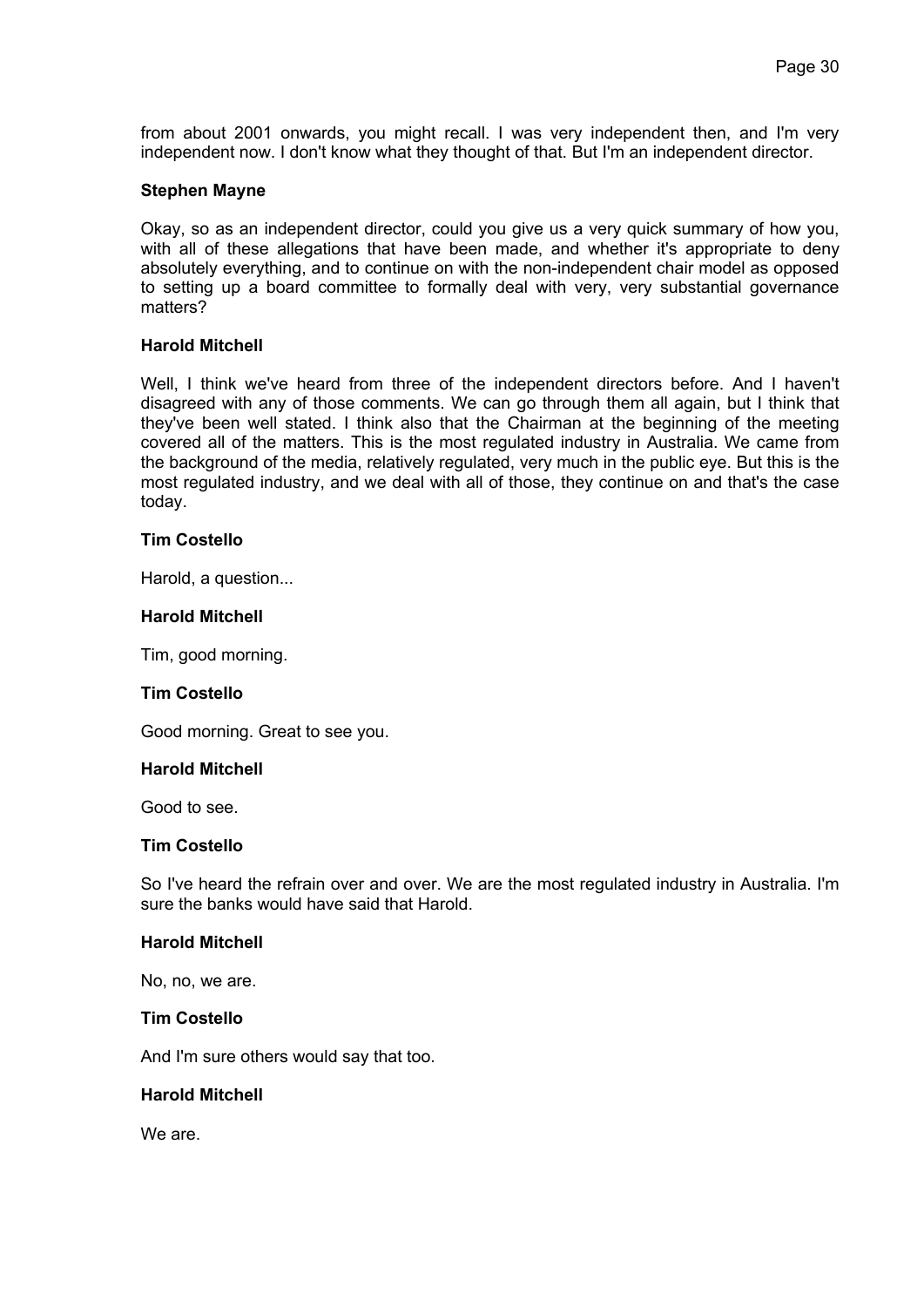# **Tim Costello**

It doesn't deal...

# **Harold Mitchell**

Tim, we are.

# **Tim Costello**

Okay. It doesn't deal with the public perception of what's going on as an independent director given what's been in the media. As an independent director, do you really believe just parroting, we are the most regulated, is a sufficient defence?

# **Harold Mitchell**

Tim, let me just stop you at that point. People like myself and all of that, all of the board, we talk about directors, they might be independent. This is a board of people that are representing all of the rest of you people in the room here today, all of the shareholders about shareholder value. That's very important.

And I never arrive and think, well, they're there, and we're different to all of that. That's very important. You mentioned the word parroting. I take objection to that. I'd have to say, that's not the way we look at it in every way. I do care about this organisation. Remember, you probably would, 25 years ago when Ron Walker and Lloyd Williams, took over what was a pile of sheds, and they've turned it into the industry that it is now, that I care about that. It employees 18,500 people here, in Perth and in Sydney.

Important thing to do, you mentioned something before about the sort of business that we're in. I understand because we've had chats separately. You've visited me in my office. I understand and I have sympathy with many of the things you say. We agree on some and not others. But I remember right at the beginning what this was about, was a world of entertainment. Now, of course, it also is a gaming place. It's legal. It's appropriate, and we care about that too. But I care, as we all do here, Tim, about the reputation of this company. I care about the people.

I often say, "How are our people going?" Because when we see those things occurring out there, I worry for our people. I'm okay. I've got a thick skin. I can handle all of that. We've got 18,500 people that work here. They read the newspaper. You make the point, I think Stephen did, or one of the others, about making statements as we do. When we see something where we need, we have to make a statement. I'll tell you this, having been involved in the media business since I was 16, you leave a void, someone else will fill it. And if you believe that you need to correct some matters, you do. And that's important, otherwise it continues on, and that's all of what we do and I think that that's probably your approach to life too. If you think something has to be said, that point has to be made. You make it.

# **Tim Costello**

So, I apologise if I offended you using the word parroting. What I'm trying to say Harold, and as a media person you above all understand this, the line, "We are the most regulated," only creates the void. And we've now got a burning question.

# **Harold Mitchell**

I'm sorry, I don't get your point there.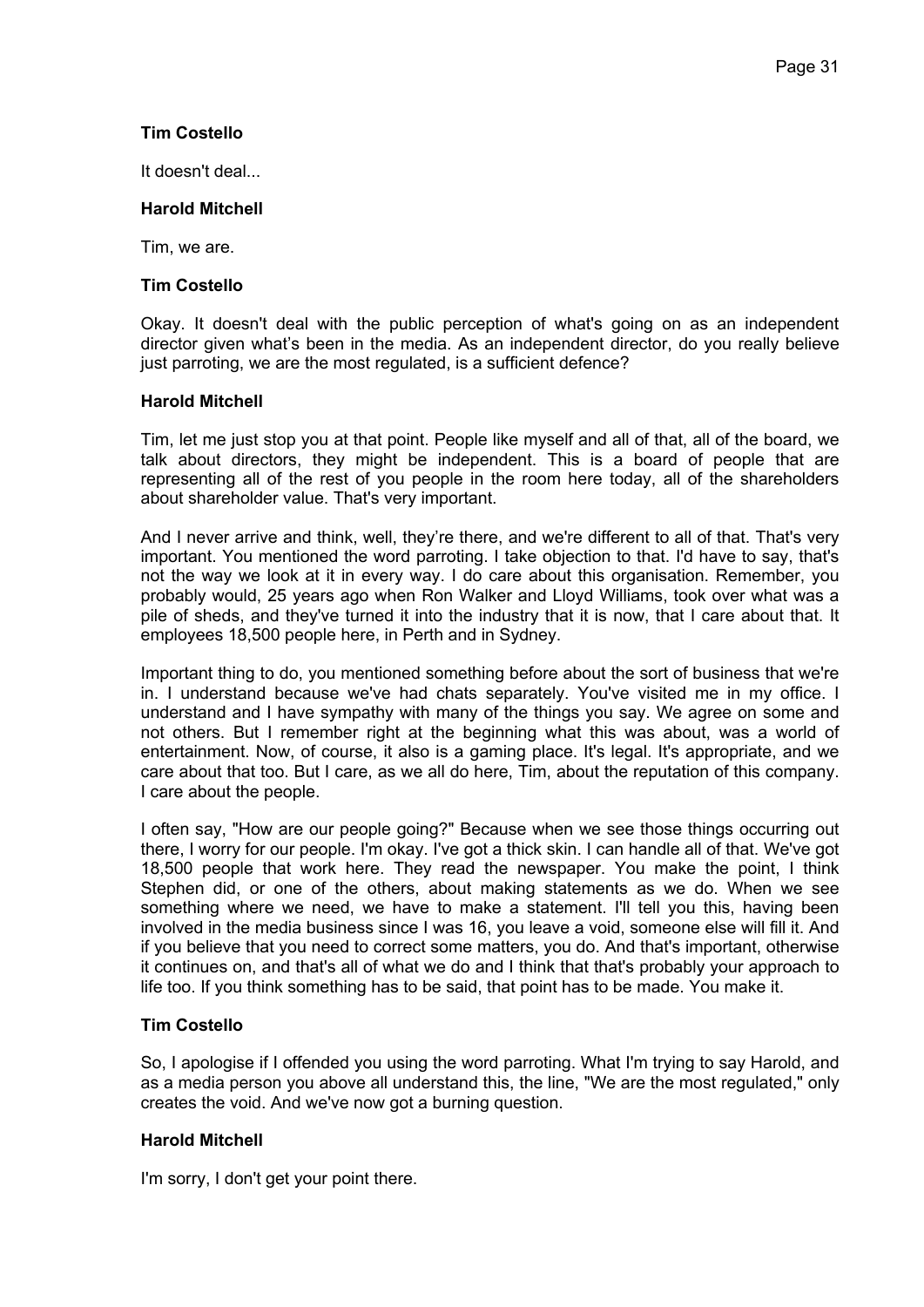# **Tim Costello**

When you actually bunker down...

# **Harold Mitchell**

We're not bunkering down, Tim.

# **Tim Costello**

Well, let me tell you my perception.

# **Harold Mitchell**

What's your question?

# **Tim Costello**

The question is simply saying we are the most regulated has left a void and there is a burning platform now in public perception, in whistle-blowers and ongoing leaks. Surely as a media person, as an independent director, you must think there is another strategy?

# **Harold Mitchell**

Well you make the comments a little like Helen said before, that I don't agree with everything and burning platform. This as a company that isn't under great attack. It's regulated, it's carefully watched. I've been here eight and a quarter years, and there's always been a matter that's been in the newspapers about... It attracts attention. I wouldn't say a burning platform. That isn't the case at all. This is a successful company. I'll say again, 18,500 people. It built from 25 years ago, a group of sheds here. You well know what happened with all of that. An industry, a world of entertainment.

# **Tim Costello**

Well, I'll just say Harold, because you and I share a lot of views about, you know, that I do the funerals for people…

### **Harold Mitchell**

And I've helped with a few things, as you well know.

### **Tim Costello**

Oh absolutely. You're very generous.

### **Harold Mitchell**

Thank you very much.

### **Tim Costello**

You are very generous.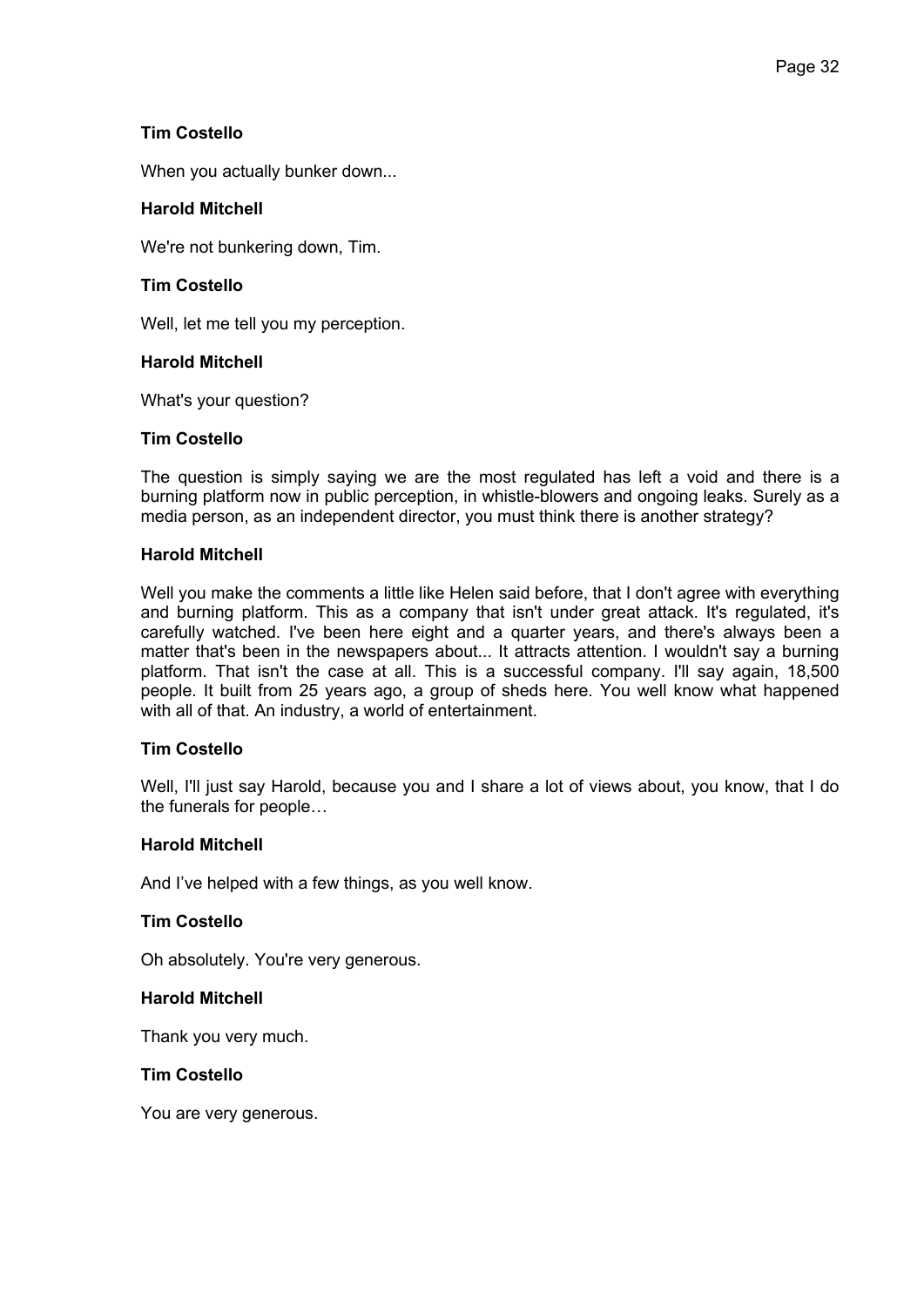### **Harold Mitchell**

Thank you.

### **Tim Costello**

But you also know I do the funerals for people who take their lives, because they haven't been able to break the silence of addiction. When the world of entertainment is always trotted out... We know over 80% of the funding model comes from gambling. You have to address it Harold, there must be another strategy.

### **Harold Mitchell**

And Tim, the room will be sympathetic to you, as we all are on matters like that. I agree entirely with everything that you say about that. That we care about people. I do. We all care about people.

#### **Tim Costello**

Okay.

# **Harold Mitchell**

Stephen, good to see you again.

#### **Stephen Mayne**

Just one last one Harold, so you talk about you're really highly regulated. Now, US regulators have refused to give probity approval over many years to entities associated with the Ho family. Does that concern you as there are requests for board representation here for the Ho family, after they've done their deal with James Packer?

#### **Harold Mitchell**

What's your specific question to me?

#### **Stephen Mayne**

The regulators...

#### **Harold Mitchell**

Which regulators?

#### **Stephen Mayne**

Gaming regulators in New Jersey and other jurisdictions have refused to license and approve the probity approval to James Packer's proposed business partner. Are you comfortable with this process?

#### **Harold Mitchell**

I'll answer the question by avoiding it, but not on purpose. Because when I'm here, I'm concerned about the company, its people, its shareholders, including yourself in every way like that. I get concerned about all of those headlines in every way, another country and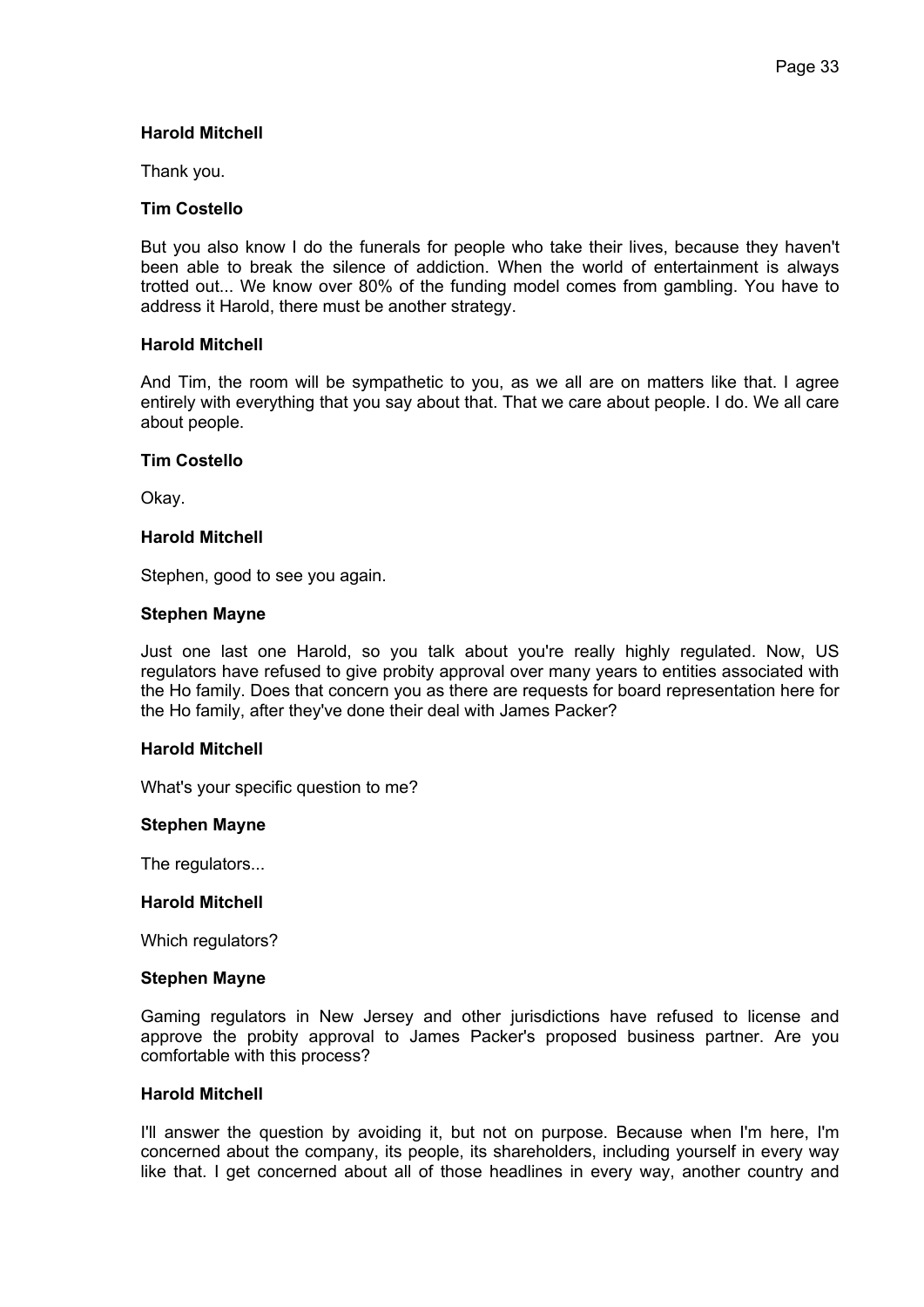other places and things such as that. We've got... As you would've heard before, we've got people in place here to look at everything that we have to do to follow our regulations, and we do, at every point. And it's examined in the press, wherever it might be, here today. I thank you for every one of your questions. A lot of questions Stephen, today, but I thank you for all of those. And I'm concerned about shareholders and the people here. Tim? Stephen? Okay.

# **Tim Costello**

No more for Harold.

### **John Alexander**

Mike? You please go ahead, Mike.

# **Michael Johnston (CPH nominee on Crown board)**

Sorry, just in connection with the Ho family, you will recall that we were in a joint venture. Crown was in a joint venture with Melco International. That joint venture was subject to scrutiny or association with them, was subject to scrutiny, not just here in Australia, in each of the states in which we operate. But you recall we also had operations at that time in two US states, Nevada and Pennsylvania. And obviously neither of those states had concerns with Lawrence. So just to clarify that point. That's, of course, different to being an owner of Crown, but as a business associate.

# **Tim Costello**

Since you invited me, Harold, one last question. Don't want to disappoint you. So when I was here at the last AGM, James Packer I thought was very good on the question of transparency. Saying, "We do need to move to more transparency. The world is moving toward more transparency." You know that in these situations to actually admit where you've got it wrong. To be transparent is the only way to actually, really as a strategy, rebuild trust. As an independent director, I think I'd like to hear your view on not even releasing the transcript of today's AGM. Do you agree with that?

### **Harold Mitchell**

I think there's a point that needs to be corrected. It's webcast and is on our website, I believe.

### **Mary Manos**

Yes.

# **Harold Mitchell**

I don't know. Perhaps Mary could answer that. Could you Mary?

### **Mary Manos**

That's right. We undertook to make it available by webcast this year, and that's what we've chosen to do on the website. Yeah.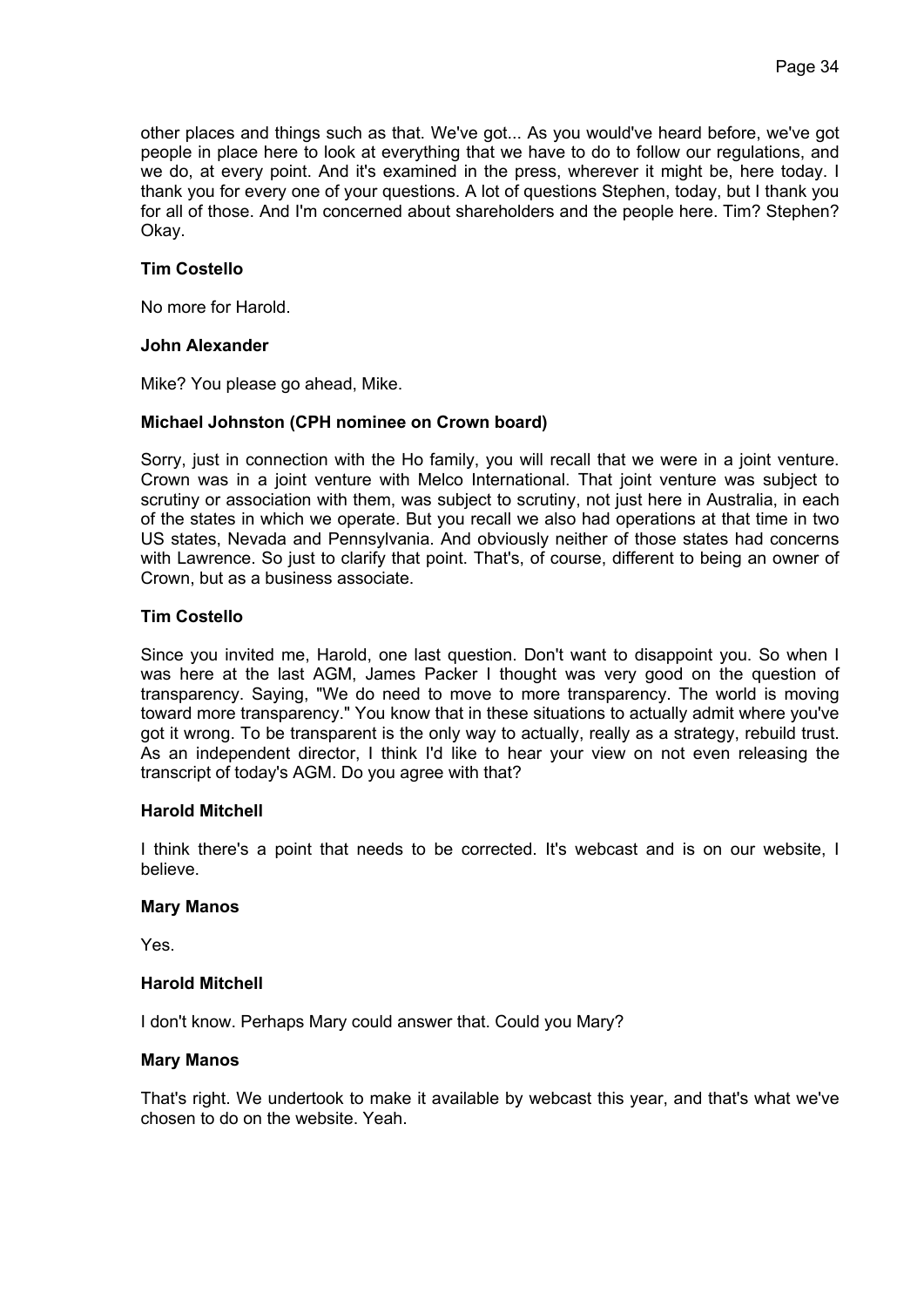# **Harold Mitchell**

Although I'd have to say Tim, there's probably going to be mainly two voices. The two from over there. So you'd get a bit tired. I hope you like it.

### **John Alexander**

Is there no more questions for Harold I'd now like to move to voting. The same procedure as before. One for yes, two for no, and three to abstain. Again, if anybody requires any assistance, please raise your hands. Are there any shareholders that have not voted? Thank you. The poll on this item of business is now closed.

I'm advised that the votes and the resolution have now being counted. They're displayed on the screen. As you can see, the results show the resolution has been passed. I declare the motion to re-elect Harold Mitchell, carried. Congratulations Harold.

The next item of business is the adoption of the remuneration report. The Corporations Act requires that shareholders consider a resolution that the remuneration report be adopted. The vote is advisory only and does not bind the directors or the company. The remuneration report for the year ended June 30, 2019, is included in the 2019 annual report, and I'll take it as read. The Corporations Act contains restrictions on who may vote on this resolution. These restrictions have been described in the notice of meeting, and Crown has adopted procedures to ensure that those restricted persons do not vote on the item, except where permitted by law.

I now propose a resolution that the remuneration report for the year ended June 30, 2019, be adopted. Other proxies received before the meeting for the resolution are now shown on the screen? I will now invite questions and comments.

### **Facilitator**

Geoffrey Bowd returning to the floor.

### **Geoffrey Bowd**

Thank you again, Mr Chairman. Although some aspects of the Crown remuneration policy don't conform to what we would generally consider to be best practise, we have, I think in applying some pragmatism, recognised at the past two AGMs, that Crown is undergoing a major transition from the company it was, with a major international exposure. We will again today support the resolution.

Last year we made it clear that we would like to see improved transparency in the short term incentive plan. Crown have done what they said they would do, and we are pleased to commend crown for what is a very good presentation of the STI plan in the 2019 remuneration report, within the annual report. Crown has produced the metrics of the column listing and describing performance objectives including a weighting for each objective within adjacent column describing respective outcomes. It is very well done and I hope our comment is passed onto those who produced it. As financial performance objectives, were not achieved for the 2019 financial year. No short-term bonuses have been paid to senior executives. The ASA respects the integrity in this decision.

The ASA has accepted at past AGMs, as I said before, due to extraordinary, we think, transition circumstances. The long-term incentive plan, which is simply a retention incentive linked to the share price in 2017, plus a fee, at a 2021 market price. This incentive is probably not in the money yet. There is a sunset clause on this. Mr Chairman, do you plan to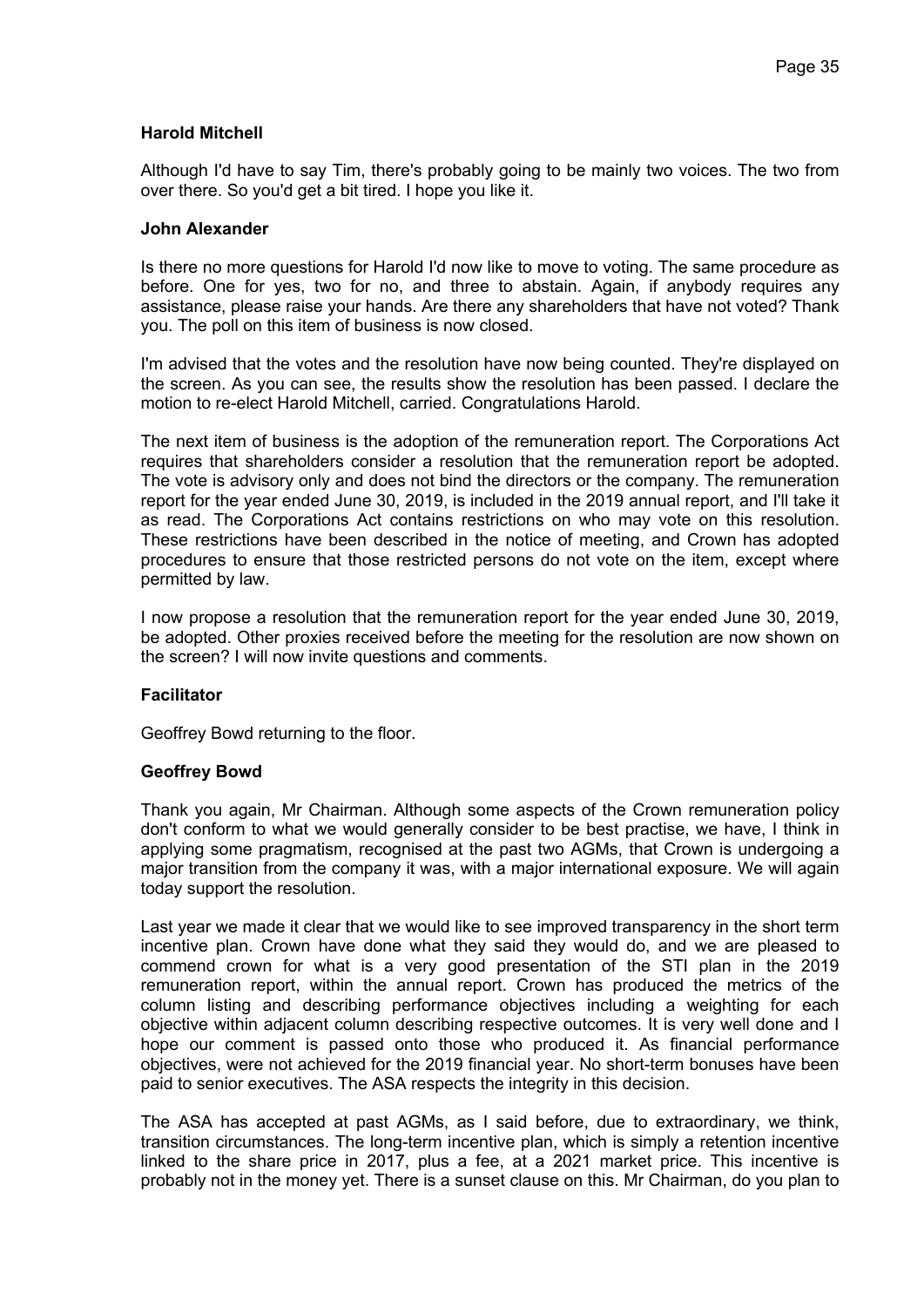replace this during financial year 2021, with a different long-term incentive plan? A plan which demands achievement of stretch performance targets and a similar timeframe to the present plan that is at least four years?

### **John Alexander**

Thank you, Geoffrey. At this stage there's no plan to replace the existing LTI scheme. Geoff as head of Nom and Rem, you might like to comment?

### **Geoff Dixon**

No, there isn't any plan, and thank you for the comments. I know that people are concerned occasionally about some aspects of our remuneration, but I think the performance of the company leave out what I think we all believe are sensational allegations is very, very good, as you mentioned. We have consistently delivered very, very good results and paid very, very good dividends, and really that's what it's about.

# **Stephen Mayne**

Well, first off, just a clarification on the proxies. The practise over the years of CPH or Mr Packer voting on Rem has varied. Some years he has voted, and some years he hasn't. Questions of the law and whether he's voting on his own pay, or the pay of his nominees. It looks like he has voted. Just ask you to clarify that that is the case? Because the voting numbers are the same in all resolutions.

### **Mary Manos**

Stephen, as I said earlier, I'm not going to say who has or hasn't voted. But there would be nothing precluding our shareholder CPH from voting. You'd know that the restrictions in relation to who can vote on the Rem report, extend to the members of the key management personnel, whose details are in the Rem report. So that's our directors and the four named execs and any of their closely related parties. So, if it's company they control or spouses, et cetera.

### **Stephen Mayne**

Yeah. All right, well it looks like without James Packer's 250 million votes, we would have had a strike today. So there's clearly a material concern amongst the shareholders. Could you articulate what that concern is? Has that been conveyed to the Rem committee by the proxy advisors? What is the issue which is causing \$1 billion worth of stock to be voted against this resolution?

### **Geoff Dixon**

I think this has been relayed over a period of three years that some people do not like what they claim to be high fixed remuneration. And I think when you look through most of Australian companies, it is not that high any rate. And I'd like to just take some issue with the fact that somehow James is not allowed or shouldn't be voting for this. The major shareholder has as much rights as a minority shareholder. Certainly, got as much right as your 10, I think and I think he's allowed to do it if he's doing it.

### **Stephen Mayne**

I agree. I was just seeking clarification that that's what he'd done.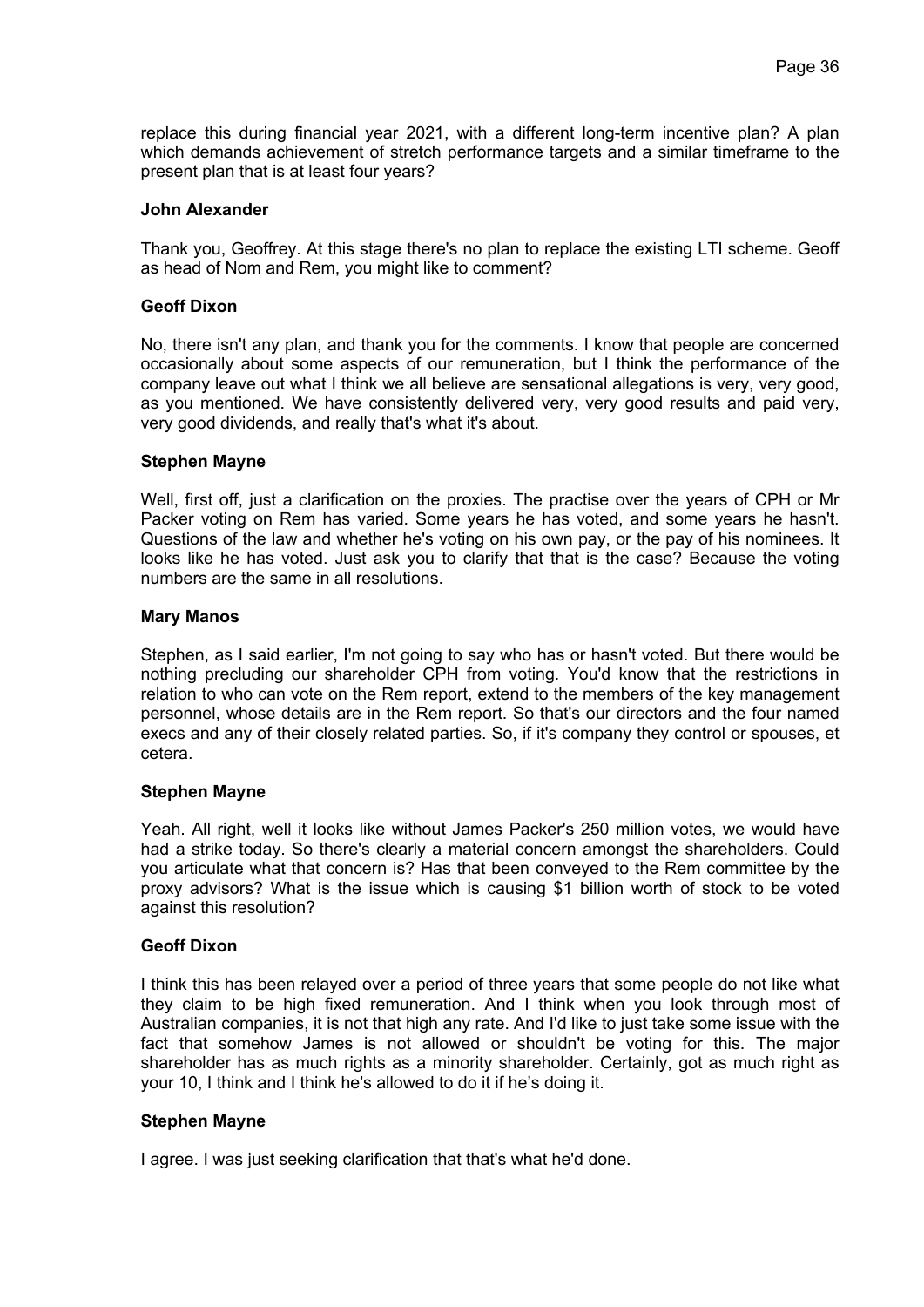# **Geoff Dixon**

Look, the report has been quite well supported. That's a matter of opinion like most the other things you're talking about today and I think we tend to disagree.

### **Stephen Mayne**

My final contribution. I'm actually going to speak against this resolution and vote against it, and articulate the reasons to my concerns. First one is the size of the Executive Chairman's salary, that's at a \$4.5 million. I mentioned earlier, that's been \$73 million paid by public companies to Mr Alexander over the last 20 or so years, which is a very large amount of money. I'm disappointed with his performance for that sort of pay, and that is my issue. And his lack of communication, his combativeness, the fact that he doesn't meet with proxy advisors, he doesn't meet with the stakeholders...

# **Geoff Dixon**

Are you asking a question or are you making a comment?

# **Stephen Mayne**

I'm speaking against this resolution, explaining why I'm doing that. And I just feel that the whole culture and approach from a very combative and dominating executive chair, is causing us a lot of trouble. And in voting against this resolution, I'm also sending a message to the independent directors to, at the first meeting after this AGM, to change the situation. Let John be the CEO who's not elected, but it was poor form to not put the Executive Chairman up for election. Poor form to knock back a transcript. I just feel that the directors need to step in and appoint one of your lot, the chair, the independent chair. The fact that you haven't even gone for a lead independent director.

So today, we've had no one to talk to as the nominated lead independent director, which is standard governance, plus excessive pay. I just ask you, as independent directors, to do your job for the independent shareholders, and to move away from a long time loyal combative Packer employee, who's been paid \$73 million, shouldn't be in charge of everything, holding two jobs. Be conventional, and step in and appoint one of your lot as the independent chair and normalise the governance of this company as it's under siege, like no other company, with four days of public hearings into our integrity of our visa processes by the federal government next week. Just to mention one of the many issues that we're dealing with at the moment, which go to our integrity and our operations.

# **Geoff Dixon**

Well, Stephen, look, I'd like to say I reject that straight away. I really, really hope my current fellow directors, who won't be in the next five minutes, reject what you say. John has been an outstanding leader of this company.

### **John Alexander**

Are there any other questions regarding the report? Thank you. So I'll now put the resolution to a vote. All those in favour of the resolution, please press one on your handset, for. Against, two. And those who wish to abstain, three. Please raise your hand if you need any assistance. Are there any other shareholders who've not voted?

Thank you. So the poll on this item of business is now closed.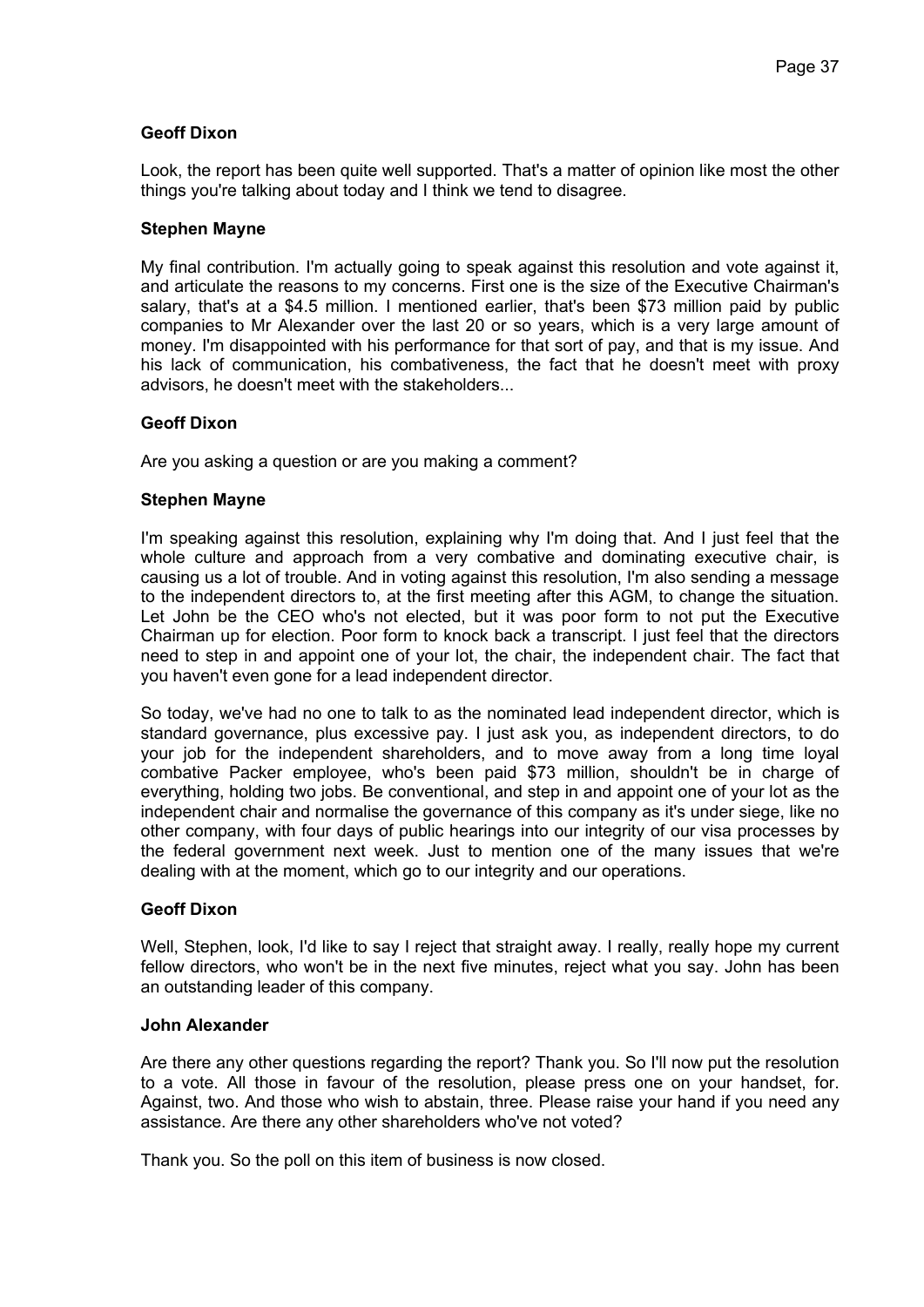I'm advised that the votes on this item of business have now been counted. They're displayed on the screen. As you can see, the results show that the resolution has been passed. The results also indicate that the vote cast against the document or report are under 25%. Thank you, shareholders.

Shareholders are now invited to ask general questions. I'm not sure we require any other general questions, or make comments on every matter related to Crown. Again, please limit yourself to two questions. Does any shareholder have a question?

### **George Geary**

George Geary. I know I've asked this before, but I know it's pretty difficult for Crown to make a comment or do anything about it, but the bicycle riders along Southbank, quite frankly, are just going way too fast. I know you've had discussions with the council about it. Have you had any more discussions on them? Because quite frankly, they seem to think they're still in the Tour de France.

# **John Alexander**

Mr Felstead would like to address your question.

# **Barry Felstead**

Thank you very much for the question. I do agree. I walk there regularly and they do go extremely fast. We have had discussions with the council, with not a lot of joy unfortunately, so it is an ongoing piece of work. We've looked at installing speed bumps and the like, but that just doesn't work, unfortunately. I would like to see them go slower as well. Thank you.

### **George Geary**

Maybe just ask for some signs.

### **Barry Felstead**

Yes, we could do that. But generally, when you put signs up to that effect, they generally ignore that, unfortunately. I'm not anti-cyclist, don't get me wrong, but it is an issue. I can certainly assure you of that.

### **Stephen Mayne**

With the billion-dollar project at Queensbridge Square, I was on the City of Melbourne as a Deputy Chair of the Planning Committee as this process was starting, and Council was dead against it. You got a special deal from Daniel Andrews to build the biggest building in Melbourne. You were given two years to do it, and then you never did. Then now, they've taken that right away. So why didn't, having worked so hard to get the special approval to build the biggest building in Melbourne, didn't you actually get on and do it?

My second final question is, John's a famous cost-cutter, and he's obviously been going quite hard with the staff, because we've had union marches, a number of high-profile media of union marches and protesting, saying Crown is being unfair.

Now, I remember having a meeting with James Packer a few years ago, and he kept telling me how proud he was of the fact that Crown had been appointed Employer of the Year three times. Yet now, our staff appear to be revolting. So what's happened? Are we just going too hard with our own people as well? And how are we managing this situation of where the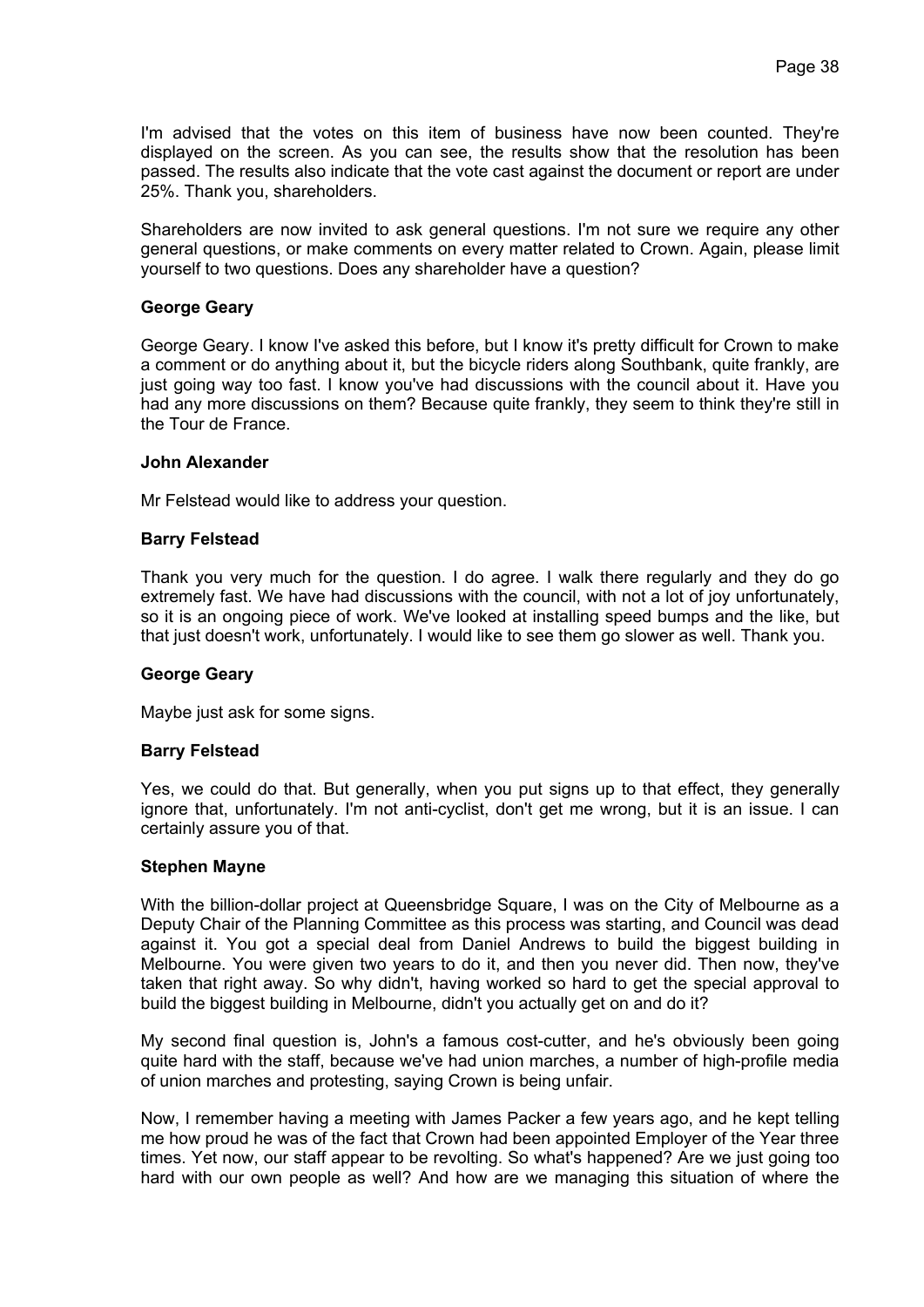staff are making lots of attacks and allegations on us? And I suspect, frankly, that it's contributing to this whole culture of we're a tough company, we don't treat people that well, and everyone's leaking against us, because of the culture. If even the staff are doing it, what are you doing to address that issue?

# **John Alexander**

Thank you, Stephen. Just on the latter, firstly, I reject the fact that we're going hard on our staff. Far from it, there are enterprise agreement negotiations underway right now, so you'd expect in a normal EA negotiation for some people to lobby. That's what's happening. If you look at our EA as opposed to the awards in this state, we have a significant positive delta of the award that is above the award payments. On Queensbridge, and I'll invite Ken to jump in shortly, the reason why that project didn't proceed under the original plan was the state of the residential market in Melbourne at the time. We as a board felt we should not expose this company to the risk of actually, obviously building something which would have been less than appetising for shareholders. Ken?

# **Ken Barton**

Yeah. Thanks John, you've covered I think, for the number of years, Stephen, we've provided updates to the market on our progress around Queensbridge, and we've made it quite clear that a prerequisite for us to undertake that project was to have limited exposure to residential risk. Looking at a range of measures we could undertake to try and minimise our exposure to the residential market is the key. The objective of that project was to give us additional hotel capacity at the east end of the property. With our inability to find a solution that de-risked the residential component for us before the approval lapsed, we weren't able to undertake that project.

# **Tim Costello**

So as you know, I'm only here to help Crown. A helpful suggestion. We now know, and this is I think to Professor Horvath, that the dopamine release when you're playing pokies hits the pleasure centres of the brain with the force of cocaine. That if you play regularly, you will get addicted. It's why the Victorian government have changed the week from a Responsible Gambling week, you're irresponsible, blame the individual, to Gambling Harm Awareness week. We know it does harm.

Why wouldn't Crown think, being a leader in the gambling sector, to say, we will look at the consumer warnings on our machines. They're very weak. We will even consider, as a leading first edge leader, to maybe say our machines will have pre-commitment, voluntary, where you can set the amount of losses you can actually sustain. You voluntarily set the time, Crown actually stepping into the concern, socially, that's out there about the damage being done and taking a lead.

### **John Horvath**

Tim, thank you for your question. As you know, two years ago, we met here. You and Stephen had made a number of suggestions. We met, I don't remember the exact time. Maybe four, or five, or six... we met numerous times together. All the things that you suggested, we have actually implemented. We are always striving to do better, and we've done a whole lot of things. Earlier, the comment from Stephen about cost-cutting. We've in fact increased our Responsible Gaming staff by five additional full-time employees in Melbourne, following discussions with you and with other people, and similarly in Perth.